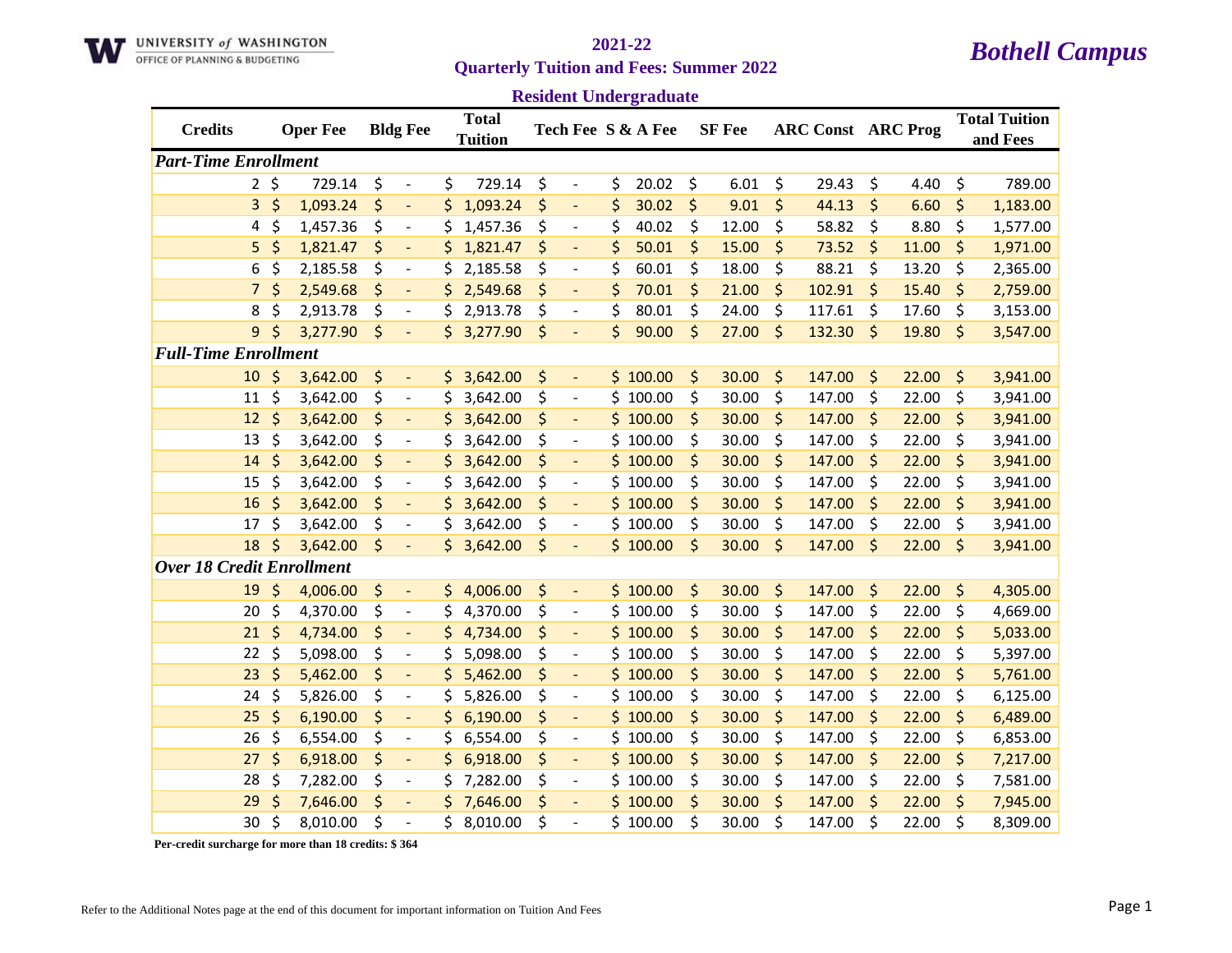

# **Quarterly Tuition and Fees: Summer 2022**

## *Bothell Campus* **2021-22**

**Nonresident Undergraduate**

| <b>Credits</b>                   |         | <b>Oper Fee</b> | <b>Bldg Fee</b>                | <b>Total</b><br><b>Tuition</b> |                                |    | Tech Fee S & A Fee | <b>SF</b> Fee |         | <b>ARC Const ARC Prog</b> |         |       | <b>Total Tuition</b><br>and Fees |
|----------------------------------|---------|-----------------|--------------------------------|--------------------------------|--------------------------------|----|--------------------|---------------|---------|---------------------------|---------|-------|----------------------------------|
| <b>Part-Time Enrollment</b>      |         |                 |                                |                                |                                |    |                    |               |         |                           |         |       |                                  |
| $2^{\circ}$                      | \$      | 2,582.23        | \$<br>$\overline{\phantom{a}}$ | 2,582.23<br>\$.                | \$<br>$\overline{\phantom{a}}$ | \$ | 19.99              | \$<br>6.00    | \$      | 29.38                     | \$      | 4.40  | \$<br>2,642.00                   |
| 3                                | \$      | 3,874.33        | \$<br>$\overline{\phantom{a}}$ | \$<br>3,874.33                 | \$<br>$\blacksquare$           | \$ | 29.99              | \$<br>9.00    | \$      | 44.08                     | \$      | 6.60  | \$<br>3,964.00                   |
| 4                                | \$      | 5,166.42        | \$<br>$\overline{\phantom{a}}$ | 5,166.42<br>\$                 | \$<br>$\overline{\phantom{a}}$ | \$ | 39.99              | \$<br>12.00   | \$      | 58.79                     | \$      | 8.80  | \$<br>5,286.00                   |
| 5                                | \$      | 6,458.52        | \$<br>$\overline{\phantom{a}}$ | 6,458.52<br>\$.                | \$<br>$\overline{\phantom{a}}$ | \$ | 49.99              | \$<br>15.00   | \$      | 73.49                     | $\zeta$ | 11.00 | \$<br>6,608.00                   |
| 6                                | \$      | 7,750.62        | \$<br>$\overline{\phantom{a}}$ | \$.<br>7,750.62                | \$<br>$\overline{\phantom{a}}$ | \$ | 59.99              | \$<br>18.00   | \$      | 88.19                     | \$      | 13.20 | \$<br>7,930.00                   |
| $7\overline{ }$                  | \$      | 9,042.71        | \$<br>$\overline{\phantom{a}}$ | 9,042.71                       | \$<br>$\overline{\phantom{a}}$ | \$ | 70.00              | \$<br>21.00   | \$      | 102.89                    | \$      | 15.40 | \$<br>9,252.00                   |
| 8                                | \$      | 10,334.80       | \$<br>$\overline{\phantom{a}}$ | \$10,334.80                    | \$<br>$\overline{\phantom{a}}$ | \$ | 80.00              | \$<br>24.00   | \$      | 117.60                    | \$      | 17.60 | \$<br>10,574.00                  |
| 9                                | $\zeta$ | 11,626.90       | \$<br>$\overline{\phantom{a}}$ | \$11,626.90                    | \$<br>$\overline{\phantom{a}}$ | \$ | 90.00              | \$<br>27.00   | \$      | 132.30                    | $\zeta$ | 19.80 | \$<br>11,896.00                  |
| <b>Full-Time Enrollment</b>      |         |                 |                                |                                |                                |    |                    |               |         |                           |         |       |                                  |
| 10                               | \$      | 12,919.00       | \$<br>$\Box$                   | \$12,919.00                    | \$<br>$\Box$                   |    | \$100.00           | \$<br>30.00   | \$      | 147.00                    | $\zeta$ | 22.00 | \$<br>13,218.00                  |
| 11                               | \$      | 12,919.00       | \$<br>$\overline{\phantom{a}}$ | \$12,919.00                    | \$<br>$\overline{\phantom{a}}$ |    | \$100.00           | \$<br>30.00   | \$      | 147.00                    | \$      | 22.00 | \$<br>13,218.00                  |
| 12                               | \$      | 12,919.00       | \$<br>$\overline{\phantom{a}}$ | \$12,919.00                    | \$<br>$\overline{\phantom{0}}$ |    | \$100.00           | \$<br>30.00   | \$      | 147.00                    | $\zeta$ | 22.00 | \$<br>13,218.00                  |
| 13                               | \$      | 12,919.00       | \$<br>$\overline{\phantom{a}}$ | \$12,919.00                    | \$<br>$\overline{\phantom{a}}$ |    | \$100.00           | \$<br>30.00   | \$      | 147.00                    | \$      | 22.00 | \$<br>13,218.00                  |
| 14                               | \$      | 12,919.00       | \$<br>$\overline{\phantom{a}}$ | \$12,919.00                    | \$<br>$\Box$                   |    | \$100.00           | \$<br>30.00   | \$      | 147.00                    | \$      | 22.00 | \$<br>13,218.00                  |
| 15                               | \$      | 12,919.00       | \$<br>$\overline{\phantom{a}}$ | \$12,919.00                    | \$<br>$\overline{\phantom{a}}$ |    | \$100.00           | \$<br>30.00   | \$      | 147.00                    | \$      | 22.00 | \$<br>13,218.00                  |
| 16                               | \$      | 12,919.00       | \$<br>$\overline{\phantom{0}}$ | \$12,919.00                    | \$<br>$\overline{\phantom{a}}$ |    | \$100.00           | \$<br>30.00   | \$      | 147.00                    | \$      | 22.00 | \$<br>13,218.00                  |
| 17                               | \$      | 12,919.00       | \$<br>$\overline{\phantom{a}}$ | \$12,919.00                    | \$<br>$\overline{\phantom{a}}$ |    | \$100.00           | \$<br>30.00   | \$      | 147.00                    | \$      | 22.00 | \$<br>13,218.00                  |
| 18                               | \$      | 12,919.00       | \$<br>$\blacksquare$           | \$12,919.00                    | \$<br>÷,                       |    | \$100.00           | \$<br>30.00   | \$      | 147.00                    | $\zeta$ | 22.00 | \$<br>13,218.00                  |
| <b>Over 18 Credit Enrollment</b> |         |                 |                                |                                |                                |    |                    |               |         |                           |         |       |                                  |
| 19                               | $\zeta$ | 14,211.00       | \$<br>$\blacksquare$           | \$14,211.00                    | \$<br>$\blacksquare$           |    | \$100.00           | \$<br>30.00   | \$      | 147.00                    | $\zeta$ | 22.00 | \$<br>14,510.00                  |
| 20                               | \$      | 15,503.00       | \$<br>$\overline{\phantom{a}}$ | \$15,503.00                    | \$<br>$\overline{\phantom{a}}$ | Ś. | 100.00             | \$<br>30.00   | \$      | 147.00                    | \$      | 22.00 | \$<br>15,802.00                  |
| 21                               | \$      | 16,795.00       | \$<br>$\overline{\phantom{a}}$ | \$16,795.00                    | \$<br>$\overline{\phantom{a}}$ |    | \$100.00           | \$<br>30.00   | \$      | 147.00                    | \$      | 22.00 | \$<br>17,094.00                  |
| 22                               | \$      | 18,087.00       | \$<br>$\overline{\phantom{a}}$ | \$18,087.00                    | \$<br>$\overline{\phantom{a}}$ |    | \$100.00           | \$<br>30.00   | \$      | 147.00                    | \$      | 22.00 | \$<br>18,386.00                  |
| 23                               | \$      | 19,379.00       | \$<br>$\blacksquare$           | \$19,379.00                    | \$<br>$\overline{\phantom{a}}$ |    | \$100.00           | \$<br>30.00   | \$      | 147.00                    | \$      | 22.00 | \$<br>19,678.00                  |
| 24                               | \$      | 20,671.00       | \$<br>$\overline{\phantom{a}}$ | \$20,671.00                    | \$<br>$\overline{\phantom{a}}$ | Ś. | 100.00             | \$<br>30.00   | \$      | 147.00                    | \$      | 22.00 | \$<br>20,970.00                  |
| 25                               | \$      | 21,963.00       | \$<br>$\overline{\phantom{a}}$ | \$21,963.00                    | \$<br>$\overline{\phantom{0}}$ |    | \$100.00           | \$<br>30.00   | \$      | 147.00                    | \$      | 22.00 | \$<br>22,262.00                  |
| 26                               | \$      | 23,255.00       | \$<br>$\overline{\phantom{a}}$ | \$23,255.00                    | \$<br>$\overline{\phantom{a}}$ |    | \$100.00           | \$<br>30.00   | \$      | 147.00                    | \$      | 22.00 | \$<br>23,554.00                  |
| 27                               | \$      | 24,547.00       | \$<br>$\blacksquare$           | \$24,547.00                    | \$<br>$\overline{\phantom{a}}$ |    | \$100.00           | \$<br>30.00   | \$      | 147.00                    | \$      | 22.00 | \$<br>24,846.00                  |
| 28                               | \$      | 25,839.00       | \$<br>$\overline{\phantom{a}}$ | \$25,839.00                    | \$<br>$\overline{\phantom{0}}$ | Ś. | 100.00             | \$<br>30.00   | \$      | 147.00                    | \$      | 22.00 | \$<br>26,138.00                  |
| 29                               | $\zeta$ | 27,131.00       | \$                             | \$27,131.00                    | \$                             |    | \$100.00           | \$<br>30.00   | $\zeta$ | 147.00                    | $\zeta$ | 22.00 | \$<br>27,430.00                  |

\$ 28,423.00 \$ - \$ 28,423.00 \$ - \$ 100.00 \$ 30.00 \$ 147.00 \$ 22.00 \$ 28,722.00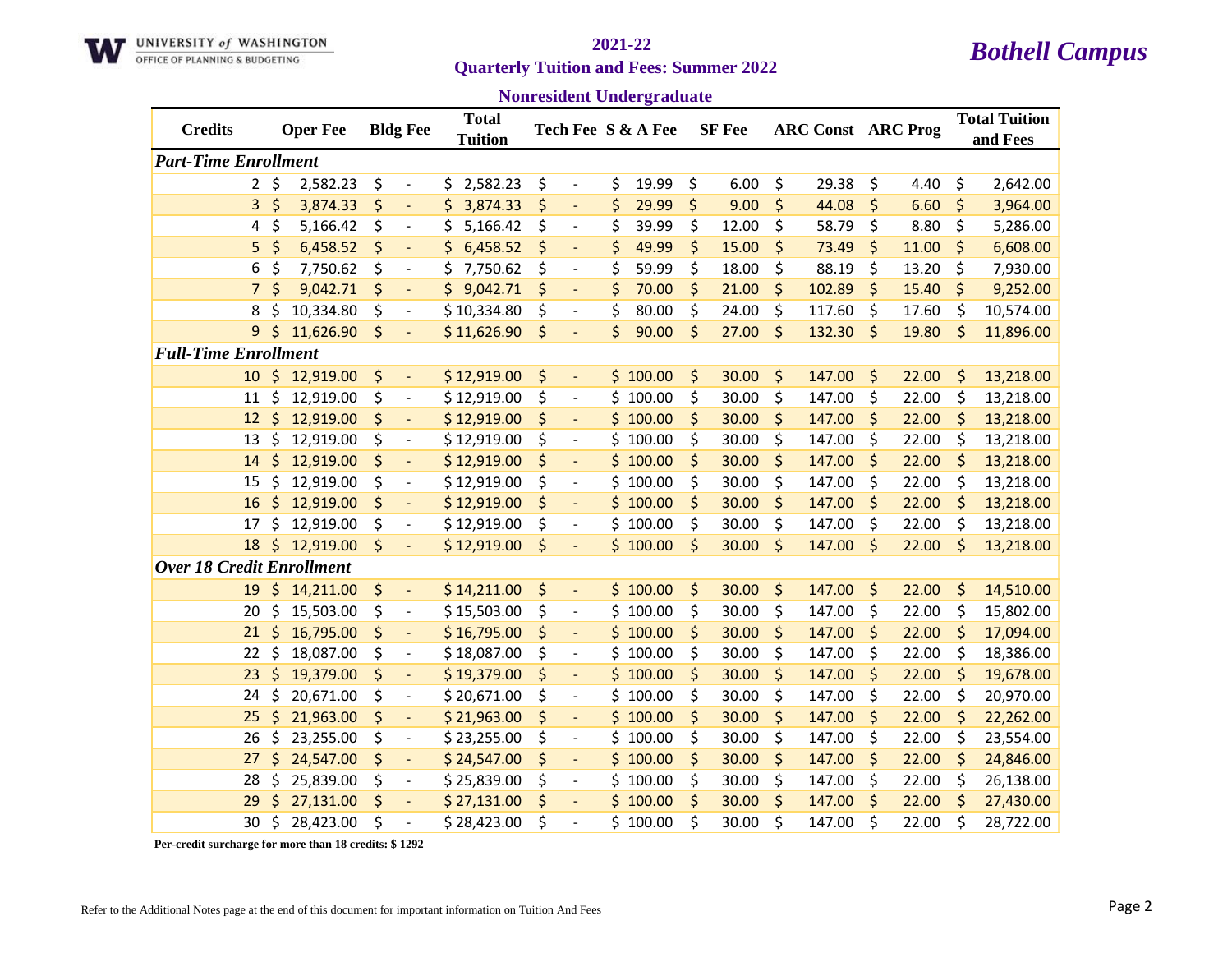

### **Quarterly Tuition and Fees: Summer 2022**

**Resident Undergraduate Post-Bacc / Non-Matric**

| <b>Credits</b>                   |             | <b>Oper Fee</b> | <b>Bldg Fee</b>                |     | <b>Total</b><br><b>Tuition</b> |    |                          | Tech Fee S & A Fee | <b>SF</b> Fee |         | <b>ARC Const ARC Prog</b> |         |       | <b>Total Tuition</b><br>and Fees |
|----------------------------------|-------------|-----------------|--------------------------------|-----|--------------------------------|----|--------------------------|--------------------|---------------|---------|---------------------------|---------|-------|----------------------------------|
| <b>Part-Time Enrollment</b>      |             |                 |                                |     |                                |    |                          |                    |               |         |                           |         |       |                                  |
|                                  | $2 \;$ \$   | 729.14          | \$<br>$\overline{\phantom{a}}$ | \$  | 729.14                         | \$ | $\overline{\phantom{a}}$ | \$<br>20.02        | \$<br>6.01    | \$      | 29.43                     | \$      | 4.40  | \$<br>789.00                     |
| 3                                | $\zeta$     | 1,093.24        | \$<br>$\overline{\phantom{a}}$ | \$  | 1,093.24                       | \$ | $\overline{\phantom{a}}$ | \$<br>30.02        | \$<br>9.01    | \$      | 44.13                     | \$      | 6.60  | \$<br>1,183.00                   |
| 4                                | \$          | 1,457.36        | \$<br>$\overline{\phantom{a}}$ | \$  | 1,457.36                       | \$ | $\overline{\phantom{a}}$ | \$<br>40.02        | \$<br>12.00   | \$      | 58.82                     | \$      | 8.80  | \$<br>1,577.00                   |
| 5                                | $\varsigma$ | 1,821.47        | \$                             | \$  | 1,821.47                       | \$ |                          | \$<br>50.01        | \$<br>15.00   | \$      | 73.52                     | \$      | 11.00 | \$<br>1,971.00                   |
| 6                                | \$          | 2,185.58        | \$<br>$\overline{\phantom{a}}$ | \$  | 2,185.58                       | \$ | $\overline{\phantom{a}}$ | \$<br>60.01        | \$<br>18.00   | \$      | 88.21                     | \$      | 13.20 | \$<br>2,365.00                   |
| $\overline{7}$                   | $\zeta$     | 2,549.68        | \$<br>$\blacksquare$           |     | \$2,549.68                     | \$ | $\blacksquare$           | \$<br>70.01        | \$<br>21.00   | \$      | 102.91                    | $\zeta$ | 15.40 | \$<br>2,759.00                   |
| 8                                | \$          | 2,913.78        | \$<br>$\overline{\phantom{a}}$ | \$  | 2,913.78                       | \$ | $\overline{\phantom{a}}$ | \$<br>80.01        | \$<br>24.00   | \$      | 117.61                    | \$      | 17.60 | \$<br>3,153.00                   |
| 9                                | \$          | 3,277.90        | \$<br>$\overline{\phantom{a}}$ |     | \$3,277.90                     | \$ | $\overline{\phantom{a}}$ | \$<br>90.00        | \$<br>27.00   | \$      | 132.30                    | \$      | 19.80 | \$<br>3,547.00                   |
| <b>Full-Time Enrollment</b>      |             |                 |                                |     |                                |    |                          |                    |               |         |                           |         |       |                                  |
| 10                               | $\zeta$     | 3,642.00        | \$<br>$\blacksquare$           |     | \$3,642.00                     | \$ | $\blacksquare$           | \$100.00           | \$<br>30.00   | \$      | 147.00                    | \$      | 22.00 | \$<br>3,941.00                   |
| 11                               | \$          | 3,642.00        | \$<br>$\overline{\phantom{a}}$ | S   | 3,642.00                       | \$ | $\overline{\phantom{a}}$ | \$100.00           | \$<br>30.00   | \$      | 147.00                    | \$      | 22.00 | \$<br>3,941.00                   |
| 12                               | $\zeta$     | 3,642.00        | \$<br>$\blacksquare$           | S   | 3,642.00                       | \$ | $\overline{\phantom{a}}$ | \$100.00           | \$<br>30.00   | \$      | 147.00                    | \$      | 22.00 | \$<br>3,941.00                   |
| 13                               | \$          | 3,642.00        | \$<br>$\overline{\phantom{a}}$ | \$  | 3,642.00                       | \$ |                          | \$100.00           | \$<br>30.00   | \$      | 147.00                    | \$      | 22.00 | \$<br>3,941.00                   |
| 14                               | $\varsigma$ | 3,642.00        | \$                             | \$  | 3,642.00                       | \$ |                          | \$100.00           | \$<br>30.00   | \$      | 147.00                    | \$      | 22.00 | \$<br>3,941.00                   |
| 15                               | \$          | 3,642.00        | \$<br>$\overline{\phantom{a}}$ | \$  | 3,642.00                       | \$ | $\overline{\phantom{a}}$ | \$100.00           | \$<br>30.00   | \$      | 147.00                    | \$      | 22.00 | \$<br>3,941.00                   |
| 16                               | $\zeta$     | 3,642.00        | \$<br>$\blacksquare$           | \$  | 3,642.00                       | \$ | $\overline{\phantom{a}}$ | \$100.00           | \$<br>30.00   | \$      | 147.00                    | \$      | 22.00 | \$<br>3,941.00                   |
| 17                               | \$          | 3,642.00        | \$<br>$\overline{\phantom{a}}$ | \$  | 3,642.00                       | \$ | $\overline{\phantom{a}}$ | \$100.00           | \$<br>30.00   | \$      | 147.00                    | \$      | 22.00 | \$<br>3,941.00                   |
| 18                               | $\zeta$     | 3,642.00        | \$<br>$\overline{\phantom{a}}$ |     | \$3,642.00                     | \$ | $\overline{\phantom{a}}$ | \$100.00           | \$<br>30.00   | $\zeta$ | 147.00                    | \$      | 22.00 | \$<br>3,941.00                   |
| <b>Over 18 Credit Enrollment</b> |             |                 |                                |     |                                |    |                          |                    |               |         |                           |         |       |                                  |
| 19                               | $\zeta$     | 4,006.00        | \$<br>$\blacksquare$           |     | \$4,006.00                     | \$ | $\overline{\phantom{a}}$ | \$100.00           | \$<br>30.00   | \$      | 147.00                    | \$      | 22.00 | \$<br>4,305.00                   |
| 20                               | \$          | 4,370.00        | \$<br>$\overline{\phantom{a}}$ | \$. | 4,370.00                       | \$ | $\overline{\phantom{a}}$ | \$100.00           | \$<br>30.00   | \$      | 147.00                    | \$      | 22.00 | \$<br>4,669.00                   |
| 21                               | $\zeta$     | 4,734.00        | \$<br>$\overline{\phantom{a}}$ | \$  | 4,734.00                       | \$ | $\overline{\phantom{a}}$ | \$100.00           | \$<br>30.00   | \$      | 147.00                    | \$      | 22.00 | \$<br>5,033.00                   |
| 22                               | \$          | 5,098.00        | \$<br>$\overline{a}$           | \$  | 5,098.00                       | \$ | $\overline{a}$           | \$100.00           | \$<br>30.00   | \$      | 147.00                    | \$      | 22.00 | \$<br>5,397.00                   |
| 23                               | \$          | 5,462.00        | \$<br>$\blacksquare$           | \$  | 5,462.00                       | \$ | $\blacksquare$           | \$100.00           | \$<br>30.00   | \$      | 147.00                    | \$      | 22.00 | \$<br>5,761.00                   |
| 24                               | \$          | 5,826.00        | \$<br>$\overline{\phantom{a}}$ | \$  | 5,826.00                       | \$ | $\overline{\phantom{a}}$ | \$100.00           | \$<br>30.00   | \$      | 147.00                    | \$      | 22.00 | \$<br>6,125.00                   |
| 25                               | $\zeta$     | 6,190.00        | \$<br>$\blacksquare$           | \$  | 6,190.00                       | \$ | $\overline{\phantom{a}}$ | \$100.00           | \$<br>30.00   | \$      | 147.00                    | \$      | 22.00 | \$<br>6,489.00                   |
| 26                               | \$          | 6,554.00        | \$<br>$\overline{\phantom{a}}$ | \$  | 6,554.00                       | \$ | $\overline{\phantom{a}}$ | \$100.00           | \$<br>30.00   | \$      | 147.00                    | \$      | 22.00 | \$<br>6,853.00                   |
| 27                               | $\zeta$     | 6,918.00        | \$<br>$\overline{\phantom{a}}$ | \$  | 6,918.00                       | \$ |                          | \$100.00           | \$<br>30.00   | \$      | 147.00                    | \$      | 22.00 | \$<br>7,217.00                   |
| 28                               | \$          | 7,282.00        | \$<br>$\overline{\phantom{a}}$ |     | \$7,282.00                     | \$ | $\overline{\phantom{a}}$ | \$100.00           | \$<br>30.00   | \$      | 147.00                    | \$      | 22.00 | \$<br>7,581.00                   |
| 29                               | \$          | 7,646.00        | \$<br>$\overline{\phantom{a}}$ | \$  | 7,646.00                       | \$ | $\overline{\phantom{a}}$ | \$100.00           | \$<br>30.00   | \$      | 147.00                    | \$      | 22.00 | \$<br>7,945.00                   |
| 30                               | \$          | 8,010.00        | \$<br>$\overline{a}$           | \$  | 8,010.00                       | Ś  |                          | \$100.00           | \$<br>30.00   | \$      | 147.00                    | \$      | 22.00 | \$<br>8,309.00                   |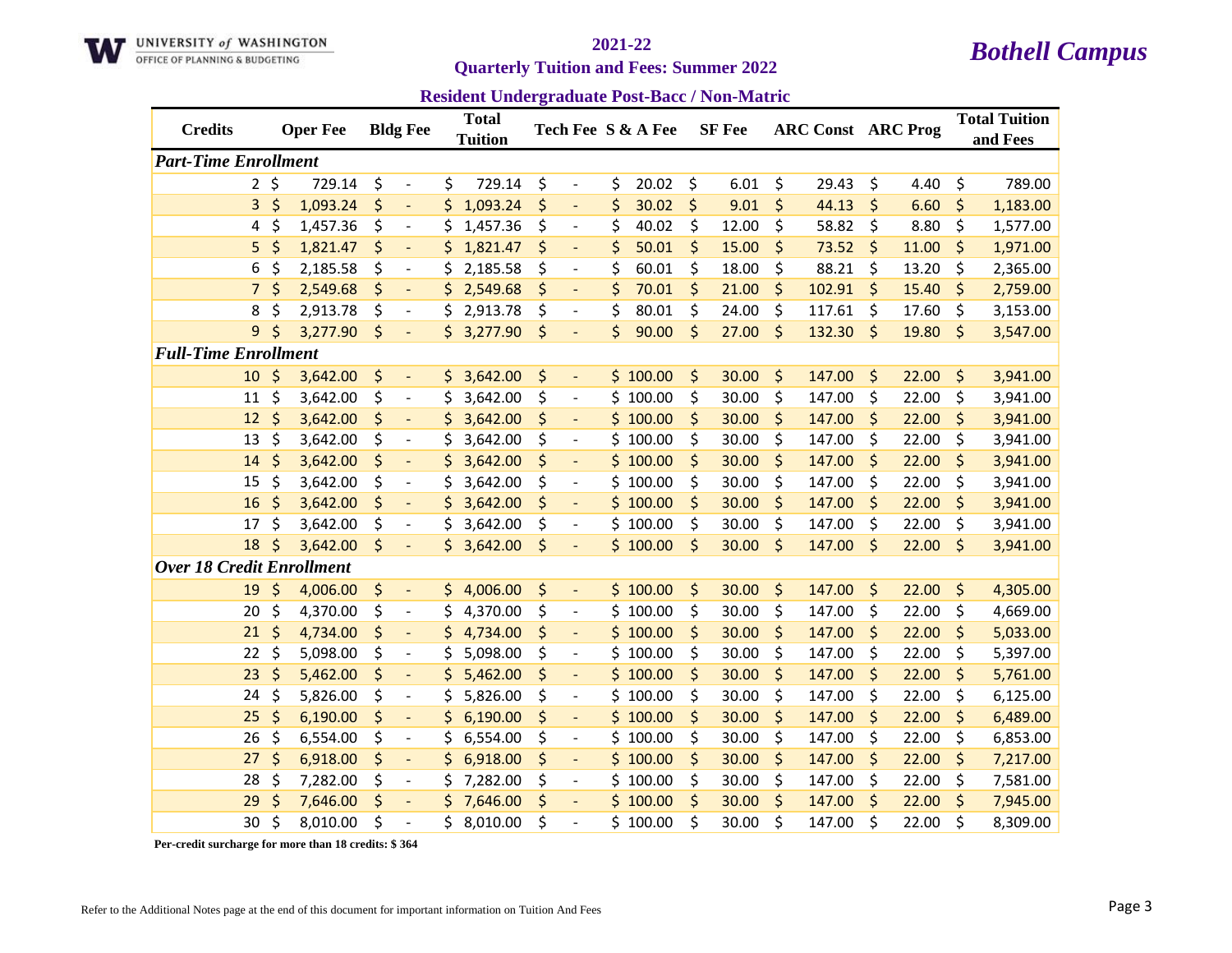

**Quarterly Tuition and Fees: Summer 2022** 

**Nonresident Undergraduate Post-Bacc / Non-Matric**

| <b>Credits</b>                   |             | <b>Oper Fee</b> |    | <b>Bldg Fee</b>              | <b>Total</b><br><b>Tuition</b> |    |                          | Tech Fee S & A Fee | <b>SF</b> Fee |         | <b>ARC Const ARC Prog</b> |    |       | <b>Total Tuition</b><br>and Fees |
|----------------------------------|-------------|-----------------|----|------------------------------|--------------------------------|----|--------------------------|--------------------|---------------|---------|---------------------------|----|-------|----------------------------------|
| <b>Part-Time Enrollment</b>      |             |                 |    |                              |                                |    |                          |                    |               |         |                           |    |       |                                  |
|                                  | $2 \;$ \$   | 2,582.23        | \$ | $\overline{\phantom{a}}$     | \$2,582.23                     | \$ | $\overline{\phantom{a}}$ | \$<br>19.99        | \$<br>6.00    | \$      | 29.38                     | \$ | 4.40  | \$<br>2,642.00                   |
| 3                                | \$          | 3,874.33        | \$ | $\blacksquare$               | 3,874.33<br>Ś.                 | \$ | $\Box$                   | \$<br>29.99        | \$<br>9.00    | \$      | 44.08                     | \$ | 6.60  | \$<br>3,964.00                   |
| 4                                | \$          | 5,166.42        | \$ | $\overline{\phantom{a}}$     | 5,166.42<br>\$                 | \$ | $\overline{\phantom{a}}$ | \$<br>39.99        | \$<br>12.00   | \$      | 58.79                     | \$ | 8.80  | \$<br>5,286.00                   |
| 5                                | $\varsigma$ | 6,458.52        | \$ |                              | \$<br>6,458.52                 | \$ |                          | \$<br>49.99        | \$<br>15.00   | \$      | 73.49                     | \$ | 11.00 | \$<br>6,608.00                   |
| 6                                | \$          | 7,750.62        | \$ | $\overline{\phantom{a}}$     | \$<br>7,750.62                 | \$ | $\overline{\phantom{a}}$ | \$<br>59.99        | \$<br>18.00   | \$      | 88.19                     | \$ | 13.20 | \$<br>7,930.00                   |
| $\overline{7}$                   | $\zeta$     | 9,042.71        | \$ | $\blacksquare$               | \$9,042.71                     | \$ | $\Box$                   | \$<br>70.00        | \$<br>21.00   | \$      | 102.89                    | \$ | 15.40 | \$<br>9,252.00                   |
| 8                                | \$          | 10,334.80       | \$ | $\overline{\phantom{a}}$     | \$10,334.80                    | \$ | $\overline{\phantom{a}}$ | \$<br>80.00        | \$<br>24.00   | \$      | 117.60                    | \$ | 17.60 | \$<br>10,574.00                  |
| 9                                | $\zeta$     | 11,626.90       | \$ | $\overline{\phantom{a}}$     | \$11,626.90                    | \$ | $\overline{\phantom{a}}$ | \$<br>90.00        | \$<br>27.00   | $\zeta$ | 132.30                    | \$ | 19.80 | \$<br>11,896.00                  |
| <b>Full-Time Enrollment</b>      |             |                 |    |                              |                                |    |                          |                    |               |         |                           |    |       |                                  |
| 10                               |             | \$12,919.00     | \$ | $\blacksquare$               | \$12,919.00                    | \$ | $\overline{\phantom{a}}$ | \$100.00           | \$<br>30.00   | \$      | 147.00                    | \$ | 22.00 | \$<br>13,218.00                  |
| 11                               | \$          | 12,919.00       | \$ | $\overline{\phantom{a}}$     | \$12,919.00                    | \$ | $\blacksquare$           | \$100.00           | \$<br>30.00   | \$      | 147.00                    | \$ | 22.00 | \$<br>13,218.00                  |
| 12                               | $\zeta$     | 12,919.00       | \$ | $\Box$                       | \$12,919.00                    | \$ | $\Box$                   | \$100.00           | \$<br>30.00   | \$      | 147.00                    | \$ | 22.00 | \$<br>13,218.00                  |
| 13                               | \$          | 12,919.00       | \$ | $\overline{\phantom{a}}$     | \$12,919.00                    | \$ |                          | \$100.00           | \$<br>30.00   | \$      | 147.00                    | \$ | 22.00 | \$<br>13,218.00                  |
| 14                               | $\zeta$     | 12,919.00       | \$ | $\overline{\phantom{0}}$     | \$12,919.00                    | \$ | $\overline{\phantom{a}}$ | \$100.00           | \$<br>30.00   | \$      | 147.00                    | \$ | 22.00 | \$<br>13,218.00                  |
| 15                               | \$          | 12,919.00       | \$ | $\overline{\phantom{a}}$     | \$12,919.00                    | \$ | $\overline{\phantom{a}}$ | \$100.00           | \$<br>30.00   | \$      | 147.00                    | \$ | 22.00 | \$<br>13,218.00                  |
| 16                               | \$          | 12,919.00       | \$ | $\overline{\phantom{a}}$     | \$12,919.00                    | \$ | $\blacksquare$           | \$100.00           | \$<br>30.00   | \$      | 147.00                    | \$ | 22.00 | \$<br>13,218.00                  |
| 17                               | \$          | 12,919.00       | \$ | $\overline{\phantom{a}}$     | \$12,919.00                    | \$ | $\overline{\phantom{a}}$ | \$100.00           | \$<br>30.00   | \$      | 147.00                    | \$ | 22.00 | \$<br>13,218.00                  |
| 18                               | $\zeta$     | 12,919.00       | \$ | $\overline{\phantom{a}}$     | \$12,919.00                    | \$ |                          | \$100.00           | \$<br>30.00   | $\zeta$ | 147.00                    | \$ | 22.00 | \$<br>13,218.00                  |
| <b>Over 18 Credit Enrollment</b> |             |                 |    |                              |                                |    |                          |                    |               |         |                           |    |       |                                  |
| 19                               | $\zeta$     | 14,211.00       | \$ | $\blacksquare$               | \$14,211.00                    | \$ | $\overline{\phantom{a}}$ | \$100.00           | \$<br>30.00   | \$      | 147.00                    | \$ | 22.00 | \$<br>14,510.00                  |
| 20                               | \$          | 15,503.00       | \$ | $\overline{\phantom{a}}$     | \$15,503.00                    | \$ | $\overline{\phantom{a}}$ | \$100.00           | \$<br>30.00   | \$      | 147.00                    | \$ | 22.00 | \$<br>15,802.00                  |
| 21                               | \$          | 16,795.00       | \$ | $\blacksquare$               | \$16,795.00                    | \$ | $\overline{\phantom{a}}$ | \$100.00           | \$<br>30.00   | \$      | 147.00                    | \$ | 22.00 | \$<br>17,094.00                  |
| 22                               | \$          | 18,087.00       | \$ | $\qquad \qquad \blacksquare$ | \$18,087.00                    | \$ | $\overline{\phantom{a}}$ | \$100.00           | \$<br>30.00   | \$      | 147.00                    | \$ | 22.00 | \$<br>18,386.00                  |
| 23                               | \$          | 19,379.00       | \$ | $\overline{\phantom{a}}$     | \$19,379.00                    | \$ | $\overline{\phantom{a}}$ | \$100.00           | \$<br>30.00   | \$      | 147.00                    | \$ | 22.00 | \$<br>19,678.00                  |
| 24                               | \$          | 20,671.00       | \$ | $\overline{\phantom{a}}$     | \$20,671.00                    | \$ | $\overline{\phantom{a}}$ | \$100.00           | \$<br>30.00   | \$      | 147.00                    | \$ | 22.00 | \$<br>20,970.00                  |
| 25                               | \$          | 21,963.00       | \$ | $\Box$                       | \$21,963.00                    | \$ | $\Box$                   | \$100.00           | \$<br>30.00   | \$      | 147.00                    | \$ | 22.00 | \$<br>22,262.00                  |
| 26                               | \$          | 23,255.00       | \$ | $\overline{\phantom{a}}$     | \$23,255.00                    | \$ | $\overline{\phantom{a}}$ | \$100.00           | \$<br>30.00   | \$      | 147.00                    | \$ | 22.00 | \$<br>23,554.00                  |
| 27                               | \$          | 24,547.00       | \$ | $\overline{\phantom{a}}$     | \$24,547.00                    | \$ |                          | \$100.00           | \$<br>30.00   | \$      | 147.00                    | \$ | 22.00 | \$<br>24,846.00                  |
| 28                               | \$          | 25,839.00       | \$ | $\overline{\phantom{a}}$     | \$25,839.00                    | \$ | $\overline{\phantom{a}}$ | \$100.00           | \$<br>30.00   | \$      | 147.00                    | \$ | 22.00 | \$<br>26,138.00                  |
| 29                               | Ś           | 27,131.00       | \$ | $\blacksquare$               | \$27,131.00                    | \$ | $\overline{\phantom{a}}$ | \$100.00           | \$<br>30.00   | $\zeta$ | 147.00                    | \$ | 22.00 | \$<br>27,430.00                  |
| 30                               | \$          | 28,423.00       | Ś  | $\overline{a}$               | \$28,423.00                    | Ś  |                          | \$100.00           | \$<br>30.00   | \$      | 147.00                    | Ś  | 22.00 | \$<br>28,722.00                  |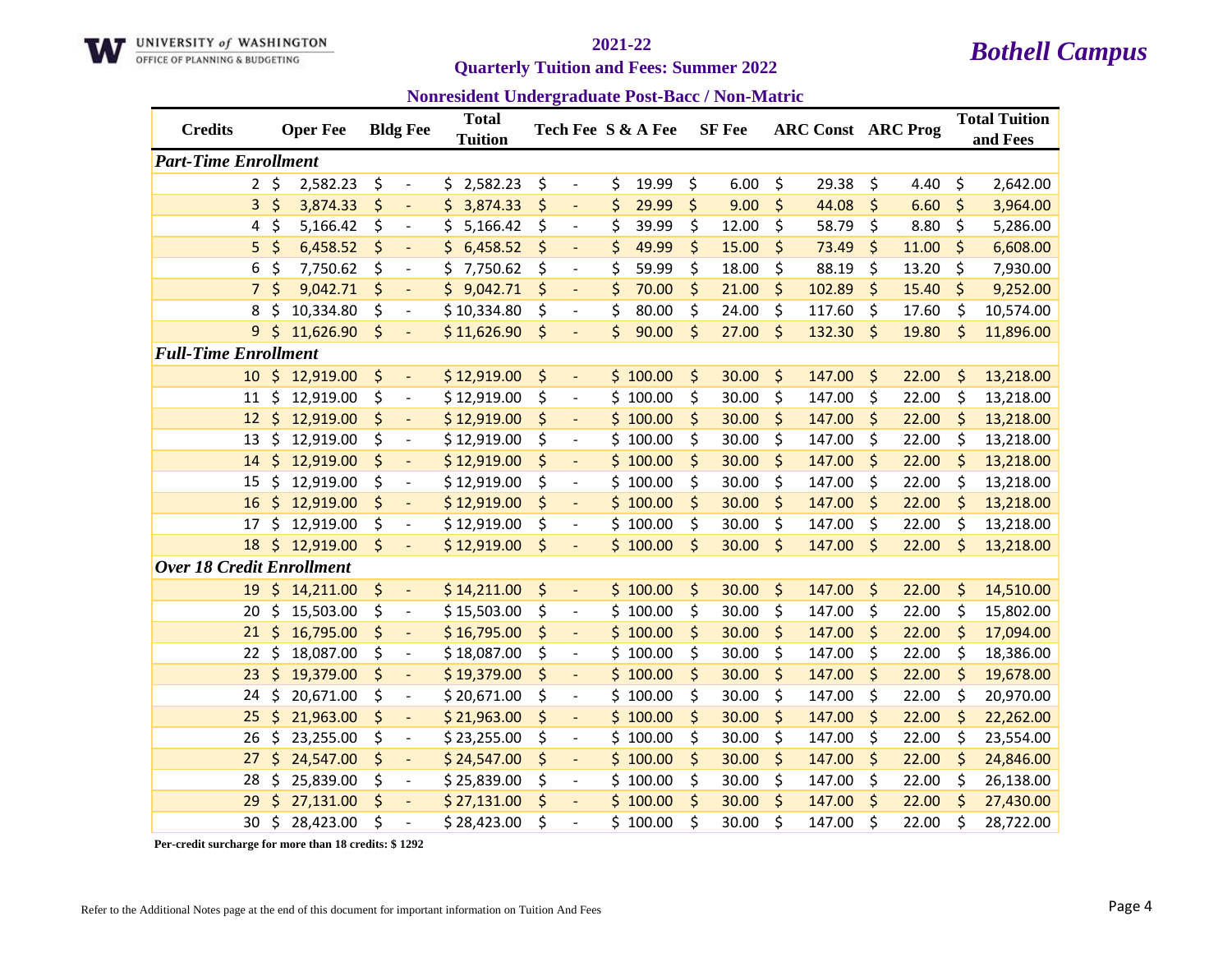

### **Resident Graduate Tier I**

| <b>Credits</b>                   |         | <b>Oper Fee</b> | <b>Bldg Fee</b>                | <b>Total</b><br><b>Tuition</b> |    |                              | Tech Fee S & A Fee |         | <b>SF</b> Fee |         | <b>ARC Const ARC Prog</b> |             |         | <b>Total Tuition</b><br>and Fees |
|----------------------------------|---------|-----------------|--------------------------------|--------------------------------|----|------------------------------|--------------------|---------|---------------|---------|---------------------------|-------------|---------|----------------------------------|
| <b>Part-Time Enrollment</b>      |         |                 |                                |                                |    |                              |                    |         |               |         |                           |             |         |                                  |
| $2^{\circ}$                      | $\zeta$ | 1,583.47        | \$<br>$\blacksquare$           | \$1,583.47                     | \$ | $\overline{\phantom{a}}$     | \$<br>28.61        | \$      | 8.58          | \$      | 42.05                     | \$<br>6.29  | \$      | 1,669.00                         |
| 3                                | \$      | 2,373.76        | \$<br>$\overline{\phantom{a}}$ | \$<br>2,373.76                 | \$ |                              | \$<br>42.89        | \$      | 12.87         | $\zeta$ | 63.04                     | \$<br>9.44  | \$      | 2,502.00                         |
| 4                                | \$      | 3,164.08        | \$<br>$\overline{\phantom{a}}$ | \$<br>3,164.08                 | \$ | $\overline{\phantom{a}}$     | \$<br>57.16        | \$      | 17.15         | \$      | 84.03                     | \$<br>12.58 | \$      | 3,335.00                         |
| 5                                | \$      | 3,954.39        | \$<br>$\overline{\phantom{a}}$ | 3,954.39<br>\$                 | \$ | $\Box$                       | \$<br>71.44        | \$      | 21.43         | \$      | 105.02                    | \$<br>15.72 | \$      | 4,168.00                         |
| 6                                | \$      | 4,744.69        | \$<br>$\overline{\phantom{a}}$ | 4,744.69<br>Ś.                 | \$ | $\overline{\phantom{a}}$     | \$<br>85.72        | \$      | 25.72         | \$      | 126.01                    | \$<br>18.86 | \$      | 5,001.00                         |
| <b>Full-Time Enrollment</b>      |         |                 |                                |                                |    |                              |                    |         |               |         |                           |             |         |                                  |
| 7.                               | \$      | 5,535.00        | \$<br>$\overline{\phantom{a}}$ | 5,535.00<br>\$                 | \$ | $\overline{\phantom{a}}$     | \$100.00           | \$      | 30.00         | \$      | 147.00                    | \$<br>22.00 | \$      | 5,834.00                         |
| $\bf 8$                          | \$      | 5,535.00        | \$<br>$\blacksquare$           | 5,535.00<br>\$                 | \$ | $\overline{\phantom{a}}$     | \$100.00           | \$      | 30.00         | \$      | 147.00                    | \$<br>22.00 | \$      | 5,834.00                         |
| 9                                | \$      | 5,535.00        | \$<br>$\overline{\phantom{a}}$ | 5,535.00<br>S                  | \$ | $\overline{\phantom{a}}$     | \$100.00           | \$      | 30.00         | \$      | 147.00                    | \$<br>22.00 | \$      | 5,834.00                         |
| 10                               | \$      | 5,535.00        | \$<br>$\blacksquare$           | 5,535.00<br>\$                 | \$ | $\overline{\phantom{a}}$     | \$100.00           | \$      | 30.00         | \$      | 147.00                    | \$<br>22.00 | \$      | 5,834.00                         |
| 11                               | \$      | 5,535.00        | \$<br>$\blacksquare$           | \$<br>5,535.00                 | \$ | $\qquad \qquad \blacksquare$ | \$100.00           | \$      | 30.00         | \$      | 147.00                    | \$<br>22.00 | \$      | 5,834.00                         |
| 12                               | \$      | 5,535.00        | \$<br>$\overline{\phantom{a}}$ | \$<br>5,535.00                 | \$ | $\overline{\phantom{a}}$     | \$100.00           | \$      | 30.00         | \$      | 147.00                    | \$<br>22.00 | \$      | 5,834.00                         |
| 13                               | \$      | 5,535.00        | \$<br>$\overline{\phantom{a}}$ | \$<br>5,535.00                 | \$ | $\qquad \qquad -$            | \$100.00           | \$      | 30.00         | \$      | 147.00                    | \$<br>22.00 | \$      | 5,834.00                         |
| 14                               | \$      | 5,535.00        | \$<br>$\blacksquare$           | 5,535.00<br>\$                 | \$ | $\blacksquare$               | \$100.00           | \$      | 30.00         | \$      | 147.00                    | \$<br>22.00 | \$      | 5,834.00                         |
| 15                               | \$      | 5,535.00        | \$<br>$\overline{\phantom{a}}$ | \$<br>5,535.00                 | \$ | $\overline{\phantom{a}}$     | \$100.00           | \$      | 30.00         | \$      | 147.00                    | \$<br>22.00 | \$      | 5,834.00                         |
| 16                               | \$      | 5,535.00        | \$<br>$\Box$                   | 5,535.00<br>\$                 | \$ | $\overline{\phantom{a}}$     | \$100.00           | \$      | 30.00         | \$      | 147.00                    | \$<br>22.00 | \$      | 5,834.00                         |
| 17                               | \$      | 5,535.00        | \$                             | \$<br>5,535.00                 | \$ |                              | \$100.00           | \$      | 30.00         | \$      | 147.00                    | \$<br>22.00 | \$      | 5,834.00                         |
| 18                               | \$      | 5,535.00        | \$                             | \$5,535.00                     | \$ |                              | \$100.00           | $\zeta$ | 30.00         | \$      | 147.00                    | \$<br>22.00 | \$      | 5,834.00                         |
| <b>Over 18 Credit Enrollment</b> |         |                 |                                |                                |    |                              |                    |         |               |         |                           |             |         |                                  |
| 19                               | \$      | 6,326.00        | \$<br>$\Box$                   | \$6,326.00                     | \$ | $\overline{\phantom{a}}$     | \$100.00           | \$      | 30.00         | \$      | 147.00                    | \$<br>22.00 | \$      | 6,625.00                         |
| 20                               | \$      | 7,117.00        | \$<br>$\overline{\phantom{a}}$ | \$<br>7,117.00                 | \$ | $\overline{\phantom{a}}$     | \$100.00           | \$      | 30.00         | \$      | 147.00                    | \$<br>22.00 | \$      | 7,416.00                         |
| 21                               | \$      | 7,908.00        | \$<br>$\blacksquare$           | \$.<br>7,908.00                | \$ | $\overline{\phantom{a}}$     | \$100.00           | \$      | 30.00         | $\zeta$ | 147.00                    | \$<br>22.00 | $\zeta$ | 8,207.00                         |
| 22                               | \$      | 8,699.00        | \$<br>$\overline{\phantom{a}}$ | \$<br>8,699.00                 | \$ | $\qquad \qquad \blacksquare$ | \$100.00           | \$      | 30.00         | \$      | 147.00                    | \$<br>22.00 | \$      | 8,998.00                         |
| 23                               | \$      | 9,490.00        | \$<br>$\blacksquare$           | 9,490.00<br>\$                 | \$ | $\blacksquare$               | \$100.00           | \$      | 30.00         | \$      | 147.00                    | \$<br>22.00 | \$      | 9,789.00                         |
| 24                               | \$      | 10,281.00       | \$<br>$\overline{\phantom{a}}$ | \$10,281.00                    | \$ | $\overline{\phantom{a}}$     | \$100.00           | \$      | 30.00         | \$      | 147.00                    | \$<br>22.00 | \$      | 10,580.00                        |
| 25                               | \$      | 11,072.00       | \$<br>$\blacksquare$           | \$11,072.00                    | \$ | $\overline{\phantom{a}}$     | \$100.00           | \$      | 30.00         | \$      | 147.00                    | \$<br>22.00 | \$      | 11,371.00                        |
| 26                               | \$      | 11,863.00       | \$<br>$\overline{\phantom{a}}$ | \$11,863.00                    | \$ | $\qquad \qquad \blacksquare$ | \$100.00           | \$      | 30.00         | \$      | 147.00                    | \$<br>22.00 | \$      | 12,162.00                        |
| 27                               | \$      | 12,654.00       | \$<br>$\overline{\phantom{a}}$ | \$12,654.00                    | \$ |                              | \$100.00           | \$      | 30.00         | \$      | 147.00                    | \$<br>22.00 | \$      | 12,953.00                        |
| 28                               | \$      | 13,445.00       | \$<br>$\overline{\phantom{a}}$ | \$13,445.00                    | \$ | $\overline{\phantom{a}}$     | \$100.00           | \$      | 30.00         | \$      | 147.00                    | \$<br>22.00 | \$      | 13,744.00                        |
| 29                               | \$      | 14,236.00       | \$<br>$\overline{\phantom{a}}$ | \$14,236.00                    | \$ | $\overline{\phantom{a}}$     | \$100.00           | \$      | 30.00         | \$      | 147.00                    | \$<br>22.00 | \$      | 14,535.00                        |
| 30                               | \$      | 15,027.00       | \$<br>$\overline{\phantom{a}}$ | \$15,027.00                    | \$ |                              | \$100.00           | Ś       | 30.00         | \$      | 147.00                    | \$<br>22.00 | \$      | 15,326.00                        |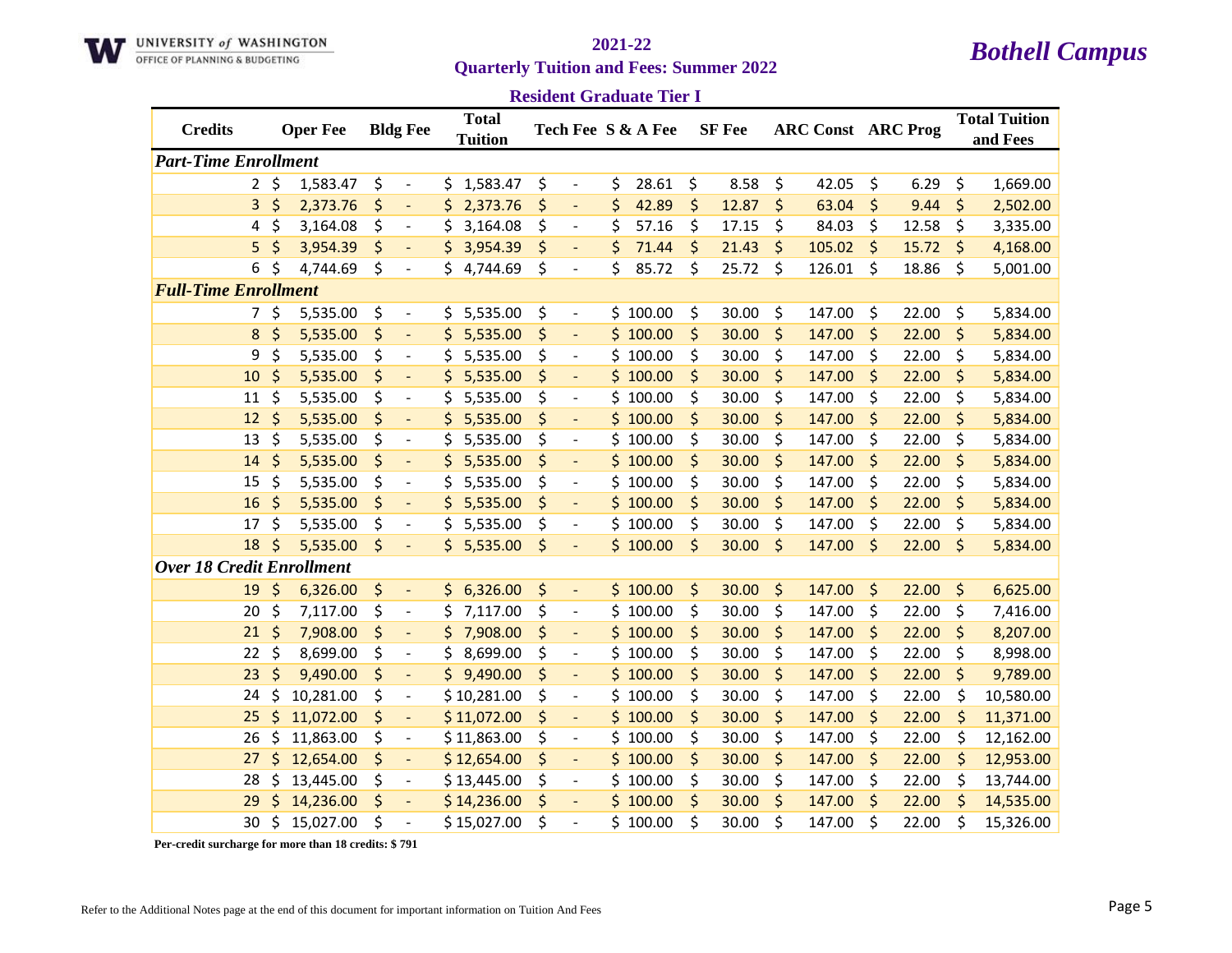

### **Nonresident Graduate Tier I**

| <b>Credits</b>                   |         | <b>Oper Fee</b> | <b>Bldg Fee</b>                | <b>Total</b>    |                                | Tech Fee S & A Fee | <b>SF</b> Fee |         | <b>ARC Const ARC Prog</b> |             |         | <b>Total Tuition</b> |
|----------------------------------|---------|-----------------|--------------------------------|-----------------|--------------------------------|--------------------|---------------|---------|---------------------------|-------------|---------|----------------------|
|                                  |         |                 |                                | <b>Tuition</b>  |                                |                    |               |         |                           |             |         | and Fees             |
| <b>Part-Time Enrollment</b>      |         |                 |                                |                 |                                |                    |               |         |                           |             |         |                      |
| $\overline{2}$                   | $\zeta$ | 2,834.57        | \$<br>$\overline{\phantom{a}}$ | 2,834.57<br>\$. | \$<br>$\overline{\phantom{a}}$ | \$<br>28.57        | \$<br>8.57    | \$      | 42.00                     | \$<br>6.29  | \$      | 2,920.00             |
| 3                                | \$      | 4,251.85        | \$<br>÷,                       | \$<br>4,251.85  | \$<br>$\overline{\phantom{a}}$ | \$<br>42.86        | \$<br>12.86   | \$      | 63.00                     | \$<br>9.43  | \$      | 4,380.00             |
| 4                                | \$      | 5,669.15        | \$<br>$\overline{\phantom{a}}$ | \$<br>5,669.15  | \$<br>$\overline{\phantom{a}}$ | \$<br>57.14        | \$<br>17.14   | \$      | 84.00                     | \$<br>12.57 | \$      | 5,840.00             |
| 5                                | \$      | 7,086.43        | \$<br>$\blacksquare$           | \$<br>7,086.43  | \$<br>$\blacksquare$           | \$<br>71.43        | \$<br>21.43   | \$      | 105.00                    | \$<br>15.71 | \$      | 7,300.00             |
| 6                                | \$      | 8,503.72        | \$<br>$\overline{\phantom{a}}$ | 8,503.72<br>\$  | \$<br>$\overline{\phantom{a}}$ | \$<br>85.71        | \$<br>25.71   | \$      | 126.00                    | \$<br>18.86 | \$      | 8,760.00             |
| <b>Full-Time Enrollment</b>      |         |                 |                                |                 |                                |                    |               |         |                           |             |         |                      |
| 7                                | \$      | 9,921.00        | \$<br>$\overline{\phantom{a}}$ | \$9,921.00      | \$<br>$\overline{\phantom{a}}$ | \$100.00           | \$<br>30.00   | \$      | 147.00                    | \$<br>22.00 | \$      | 10,220.00            |
| 8                                | \$      | 9,921.00        | \$<br>$\blacksquare$           | 9,921.00<br>\$  | \$<br>$\blacksquare$           | \$100.00           | \$<br>30.00   | \$      | 147.00                    | \$<br>22.00 | \$      | 10,220.00            |
| 9                                | \$      | 9,921.00        | \$<br>$\overline{\phantom{a}}$ | 9,921.00<br>\$  | \$<br>$\overline{\phantom{a}}$ | \$100.00           | \$<br>30.00   | \$      | 147.00                    | \$<br>22.00 | \$      | 10,220.00            |
| 10                               | \$      | 9,921.00        | \$<br>$\blacksquare$           | 9,921.00<br>\$  | \$<br>$\overline{\phantom{a}}$ | \$100.00           | \$<br>30.00   | $\zeta$ | 147.00                    | \$<br>22.00 | $\zeta$ | 10,220.00            |
| 11                               | \$      | 9,921.00        | \$<br>$\overline{\phantom{a}}$ | \$<br>9,921.00  | \$<br>$\overline{\phantom{a}}$ | \$100.00           | \$<br>30.00   | \$      | 147.00                    | \$<br>22.00 | \$      | 10,220.00            |
| 12                               | \$      | 9,921.00        | \$<br>÷,                       | \$<br>9,921.00  | \$                             | \$100.00           | \$<br>30.00   | \$      | 147.00                    | \$<br>22.00 | \$      | 10,220.00            |
| 13                               | \$      | 9,921.00        | \$<br>$\overline{\phantom{a}}$ | \$<br>9,921.00  | \$<br>$\overline{\phantom{a}}$ | \$100.00           | \$<br>30.00   | \$      | 147.00                    | \$<br>22.00 | \$      | 10,220.00            |
| 14                               | \$      | 9,921.00        | \$<br>$\overline{\phantom{a}}$ | \$<br>9,921.00  | \$<br>$\overline{\phantom{a}}$ | \$100.00           | \$<br>30.00   | \$      | 147.00                    | \$<br>22.00 | \$      | 10,220.00            |
| 15                               | \$      | 9,921.00        | \$<br>$\overline{\phantom{a}}$ | 9,921.00<br>\$  | \$<br>$\overline{\phantom{a}}$ | \$100.00           | \$<br>30.00   | \$      | 147.00                    | \$<br>22.00 | \$      | 10,220.00            |
| 16                               | $\zeta$ | 9,921.00        | \$<br>$\blacksquare$           | 9,921.00<br>\$  | \$<br>$\blacksquare$           | \$100.00           | \$<br>30.00   | $\zeta$ | 147.00                    | \$<br>22.00 | $\zeta$ | 10,220.00            |
| 17                               | \$      | 9,921.00        | \$<br>$\overline{\phantom{a}}$ | \$<br>9,921.00  | \$<br>$\overline{\phantom{a}}$ | \$100.00           | \$<br>30.00   | \$      | 147.00                    | \$<br>22.00 | \$      | 10,220.00            |
| 18                               | \$      | 9,921.00        | \$                             | \$9,921.00      | \$                             | \$100.00           | \$<br>30.00   | $\zeta$ | 147.00                    | \$<br>22.00 | \$      | 10,220.00            |
| <b>Over 18 Credit Enrollment</b> |         |                 |                                |                 |                                |                    |               |         |                           |             |         |                      |
| 19                               | \$      | 11,338.00       | \$<br>$\overline{\phantom{a}}$ | \$11,338.00     | \$<br>$\overline{\phantom{a}}$ | \$100.00           | \$<br>30.00   | \$      | 147.00                    | \$<br>22.00 | \$      | 11,637.00            |
| 20                               | \$      | 12,755.00       | \$<br>$\overline{\phantom{a}}$ | \$12,755.00     | \$<br>$\overline{\phantom{a}}$ | \$100.00           | \$<br>30.00   | \$      | 147.00                    | \$<br>22.00 | \$      | 13,054.00            |
| 21                               | \$      | 14,172.00       | \$<br>$\overline{\phantom{a}}$ | \$14,172.00     | \$<br>$\overline{\phantom{a}}$ | \$100.00           | \$<br>30.00   | \$      | 147.00                    | \$<br>22.00 | \$      | 14,471.00            |
| 22                               | \$      | 15,589.00       | \$<br>$\overline{\phantom{a}}$ | \$15,589.00     | \$<br>$\overline{\phantom{a}}$ | \$100.00           | \$<br>30.00   | \$      | 147.00                    | \$<br>22.00 | \$      | 15,888.00            |
| 23                               | \$      | 17,006.00       | \$<br>$\blacksquare$           | \$17,006.00     | \$<br>$\overline{\phantom{a}}$ | \$100.00           | \$<br>30.00   | \$      | 147.00                    | \$<br>22.00 | \$      | 17,305.00            |
| 24                               | \$      | 18,423.00       | \$<br>$\overline{\phantom{a}}$ | \$18,423.00     | \$<br>$\overline{\phantom{a}}$ | \$100.00           | \$<br>30.00   | \$      | 147.00                    | \$<br>22.00 | \$      | 18,722.00            |
| 25                               | \$      | 19,840.00       | \$<br>$\overline{\phantom{a}}$ | \$19,840.00     | \$<br>$\overline{\phantom{a}}$ | \$100.00           | \$<br>30.00   | $\zeta$ | 147.00                    | \$<br>22.00 | $\zeta$ | 20,139.00            |
| 26                               | \$      | 21,257.00       | \$<br>$\overline{\phantom{a}}$ | \$21,257.00     | \$<br>$\overline{\phantom{a}}$ | \$100.00           | \$<br>30.00   | \$      | 147.00                    | \$<br>22.00 | \$      | 21,556.00            |
| 27                               | \$      | 22,674.00       | \$<br>$\overline{\phantom{a}}$ | \$22,674.00     | \$                             | \$100.00           | \$<br>30.00   | \$      | 147.00                    | \$<br>22.00 | \$      | 22,973.00            |
| 28                               | \$      | 24,091.00       | \$<br>$\overline{\phantom{a}}$ | \$24,091.00     | \$<br>$\overline{\phantom{a}}$ | \$100.00           | \$<br>30.00   | \$      | 147.00                    | \$<br>22.00 | \$      | 24,390.00            |
| 29                               |         | 25,508.00       | \$<br>$\overline{\phantom{a}}$ | \$25,508.00     | \$<br>$\overline{\phantom{a}}$ | \$100.00           | \$<br>30.00   | \$      | 147.00                    | \$<br>22.00 | \$      | 25,807.00            |
| 30                               | \$      | 26,925.00       | \$<br>$\overline{a}$           | \$26,925.00     | \$                             | \$100.00           | \$<br>30.00   | \$      | 147.00                    | \$<br>22.00 | \$      | 27,224.00            |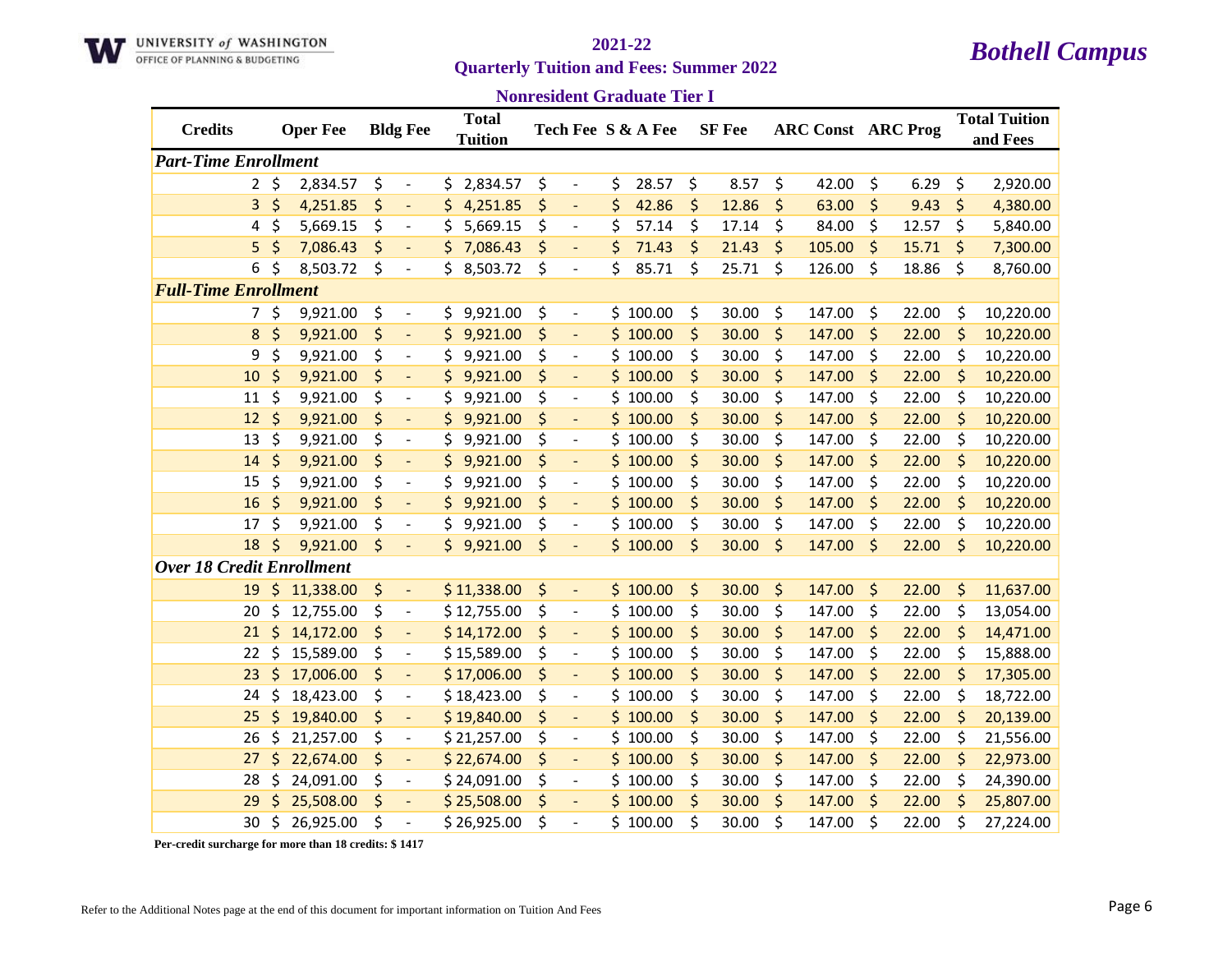

**Resident Graduate Tier II**

| <b>Credits</b>                   | <b>Oper Fee</b> | <b>Bldg Fee</b>                |     | <b>Total</b><br><b>Tuition</b> |                                |     | Tech Fee S & A Fee | <b>SF</b> Fee |         | <b>ARC Const ARC Prog</b> |             | <b>Total Tuition</b><br>and Fees |
|----------------------------------|-----------------|--------------------------------|-----|--------------------------------|--------------------------------|-----|--------------------|---------------|---------|---------------------------|-------------|----------------------------------|
| <b>Part-Time Enrollment</b>      |                 |                                |     |                                |                                |     |                    |               |         |                           |             |                                  |
| $\mathbf{2}$                     | \$<br>1,619.67  | \$<br>$\overline{\phantom{a}}$ | \$  | 1,619.67                       | \$<br>$\overline{\phantom{a}}$ | \$  | 28.54              | \$<br>8.56    | \$      | 41.95                     | \$<br>6.28  | \$<br>1,705.00                   |
| 3                                | \$<br>2,430.94  | \$<br>$\overline{a}$           | \$  | 2,430.94                       | \$<br>$\overline{a}$           | \$  | 42.83              | \$<br>12.85   | \$      | 62.96                     | \$<br>9.42  | \$<br>2,559.00                   |
| 4                                | \$<br>3,242.20  | \$<br>$\overline{\phantom{a}}$ | \$  | 3,242.20                       | \$<br>$\overline{\phantom{a}}$ | \$  | 57.12              | \$<br>17.14   | \$      | 83.97                     | \$<br>12.57 | \$<br>3,413.00                   |
| 5                                | \$<br>4,053.48  | \$<br>$\blacksquare$           | \$  | 4,053.48                       | \$<br>$\overline{\phantom{a}}$ | \$  | 71.41              | \$<br>21.42   | \$      | 104.98                    | \$<br>15.71 | \$<br>4,267.00                   |
| 6                                | \$<br>4,864.73  | \$<br>$\overline{\phantom{a}}$ | \$  | 4,864.73                       | \$<br>$\overline{\phantom{a}}$ | \$  | 85.71              | \$<br>25.71   | \$      | 125.99                    | \$<br>18.86 | \$<br>5,121.00                   |
| <b>Full-Time Enrollment</b>      |                 |                                |     |                                |                                |     |                    |               |         |                           |             |                                  |
| 7                                | \$<br>5,676.00  | \$<br>$\overline{\phantom{a}}$ | \$  | 5,676.00                       | \$<br>$\overline{\phantom{a}}$ |     | \$100.00           | \$<br>30.00   | \$      | 147.00                    | \$<br>22.00 | \$<br>5,975.00                   |
| 8                                | \$<br>5,676.00  | \$<br>$\blacksquare$           | \$  | 5,676.00                       | \$<br>$\blacksquare$           |     | \$100.00           | \$<br>30.00   | \$      | 147.00                    | \$<br>22.00 | \$<br>5,975.00                   |
| 9                                | \$<br>5,676.00  | \$<br>$\overline{\phantom{a}}$ | \$  | 5,676.00                       | \$<br>$\overline{\phantom{a}}$ |     | \$100.00           | \$<br>30.00   | \$      | 147.00                    | \$<br>22.00 | \$<br>5,975.00                   |
| 10                               | \$<br>5,676.00  | \$<br>$\blacksquare$           | \$  | 5,676.00                       | \$<br>$\overline{\phantom{a}}$ |     | \$100.00           | \$<br>30.00   | \$      | 147.00                    | \$<br>22.00 | \$<br>5,975.00                   |
| 11                               | \$<br>5,676.00  | \$<br>$\overline{\phantom{a}}$ | \$  | 5,676.00                       | \$<br>$\overline{\phantom{a}}$ |     | \$100.00           | \$<br>30.00   | \$      | 147.00                    | \$<br>22.00 | \$<br>5,975.00                   |
| 12                               | \$<br>5,676.00  | \$<br>$\overline{a}$           | \$  | 5,676.00                       | \$                             | \$  | 100.00             | \$<br>30.00   | \$      | 147.00                    | \$<br>22.00 | \$<br>5,975.00                   |
| 13                               | \$<br>5,676.00  | \$<br>$\blacksquare$           | \$  | 5,676.00                       | \$<br>$\overline{\phantom{a}}$ | \$  | 100.00             | \$<br>30.00   | \$      | 147.00                    | \$<br>22.00 | \$<br>5,975.00                   |
| 14                               | \$<br>5,676.00  | \$<br>$\blacksquare$           | \$  | 5,676.00                       | \$<br>$\overline{\phantom{a}}$ |     | \$100.00           | \$<br>30.00   | \$      | 147.00                    | \$<br>22.00 | \$<br>5,975.00                   |
| 15                               | \$<br>5,676.00  | \$<br>$\overline{\phantom{a}}$ | \$  | 5,676.00                       | \$<br>$\overline{\phantom{a}}$ |     | \$100.00           | \$<br>30.00   | \$      | 147.00                    | \$<br>22.00 | \$<br>5,975.00                   |
| 16                               | \$<br>5,676.00  | \$<br>$\overline{\phantom{a}}$ | \$  | 5,676.00                       | \$<br>$\overline{\phantom{a}}$ |     | \$100.00           | \$<br>30.00   | \$      | 147.00                    | \$<br>22.00 | \$<br>5,975.00                   |
| 17                               | \$<br>5,676.00  | \$<br>$\overline{\phantom{a}}$ | \$  | 5,676.00                       | \$<br>$\overline{\phantom{a}}$ |     | \$100.00           | \$<br>30.00   | \$      | 147.00                    | \$<br>22.00 | \$<br>5,975.00                   |
| 18                               | \$<br>5,676.00  | \$                             | \$  | 5,676.00                       | \$                             |     | \$100.00           | \$<br>30.00   | $\zeta$ | 147.00                    | \$<br>22.00 | \$<br>5,975.00                   |
| <b>Over 18 Credit Enrollment</b> |                 |                                |     |                                |                                |     |                    |               |         |                           |             |                                  |
| 19                               | \$<br>6,487.00  | \$<br>$\blacksquare$           | \$. | 6,487.00                       | \$<br>$\overline{\phantom{a}}$ |     | \$100.00           | \$<br>30.00   | \$      | 147.00                    | \$<br>22.00 | \$<br>6,786.00                   |
| 20                               | \$<br>7,298.00  | \$<br>$\overline{\phantom{a}}$ | \$  | 7,298.00                       | \$<br>$\overline{\phantom{a}}$ |     | \$100.00           | \$<br>30.00   | \$      | 147.00                    | \$<br>22.00 | \$<br>7,597.00                   |
| 21                               | \$<br>8,109.00  | \$                             | \$  | 8,109.00                       | \$<br>$\overline{\phantom{a}}$ |     | \$100.00           | \$<br>30.00   | \$      | 147.00                    | \$<br>22.00 | \$<br>8,408.00                   |
| 22                               | \$<br>8,920.00  | \$<br>$\overline{\phantom{a}}$ | \$  | 8,920.00                       | \$<br>$\overline{\phantom{a}}$ |     | \$100.00           | \$<br>30.00   | \$      | 147.00                    | \$<br>22.00 | \$<br>9,219.00                   |
| 23                               | \$<br>9,731.00  | \$<br>$\blacksquare$           | \$  | 9,731.00                       | \$<br>$\overline{\phantom{a}}$ | \$. | 100.00             | \$<br>30.00   | \$      | 147.00                    | \$<br>22.00 | \$<br>10,030.00                  |
| 24                               | \$<br>10,542.00 | \$<br>$\overline{\phantom{a}}$ |     | \$10,542.00                    | \$<br>$\overline{\phantom{a}}$ |     | \$100.00           | \$<br>30.00   | \$      | 147.00                    | \$<br>22.00 | \$<br>10,841.00                  |
| 25                               | \$<br>11,353.00 | \$<br>$\overline{\phantom{a}}$ |     | \$11,353.00                    | \$                             |     | \$100.00           | \$<br>30.00   | \$      | 147.00                    | \$<br>22.00 | \$<br>11,652.00                  |
| 26                               | \$<br>12,164.00 | \$<br>$\overline{\phantom{a}}$ |     | \$12,164.00                    | \$<br>$\overline{\phantom{a}}$ |     | \$100.00           | \$<br>30.00   | \$      | 147.00                    | \$<br>22.00 | \$<br>12,463.00                  |
| 27                               | \$<br>12,975.00 | \$<br>$\overline{\phantom{a}}$ |     | \$12,975.00                    | \$                             |     | \$100.00           | \$<br>30.00   | \$      | 147.00                    | \$<br>22.00 | \$<br>13,274.00                  |
| 28                               | \$<br>13,786.00 | \$<br>$\overline{\phantom{a}}$ |     | \$13,786.00                    | \$<br>$\overline{\phantom{a}}$ |     | \$100.00           | \$<br>30.00   | \$      | 147.00                    | \$<br>22.00 | \$<br>14,085.00                  |
| 29                               | \$<br>14,597.00 | \$<br>$\overline{\phantom{a}}$ |     | \$14,597.00                    | \$<br>$\blacksquare$           |     | \$100.00           | \$<br>30.00   | \$      | 147.00                    | \$<br>22.00 | \$<br>14,896.00                  |
| 30                               | \$<br>15,408.00 | \$                             |     | \$15,408.00                    | \$                             |     | \$100.00           | \$<br>30.00   | \$      | 147.00                    | \$<br>22.00 | \$<br>15,707.00                  |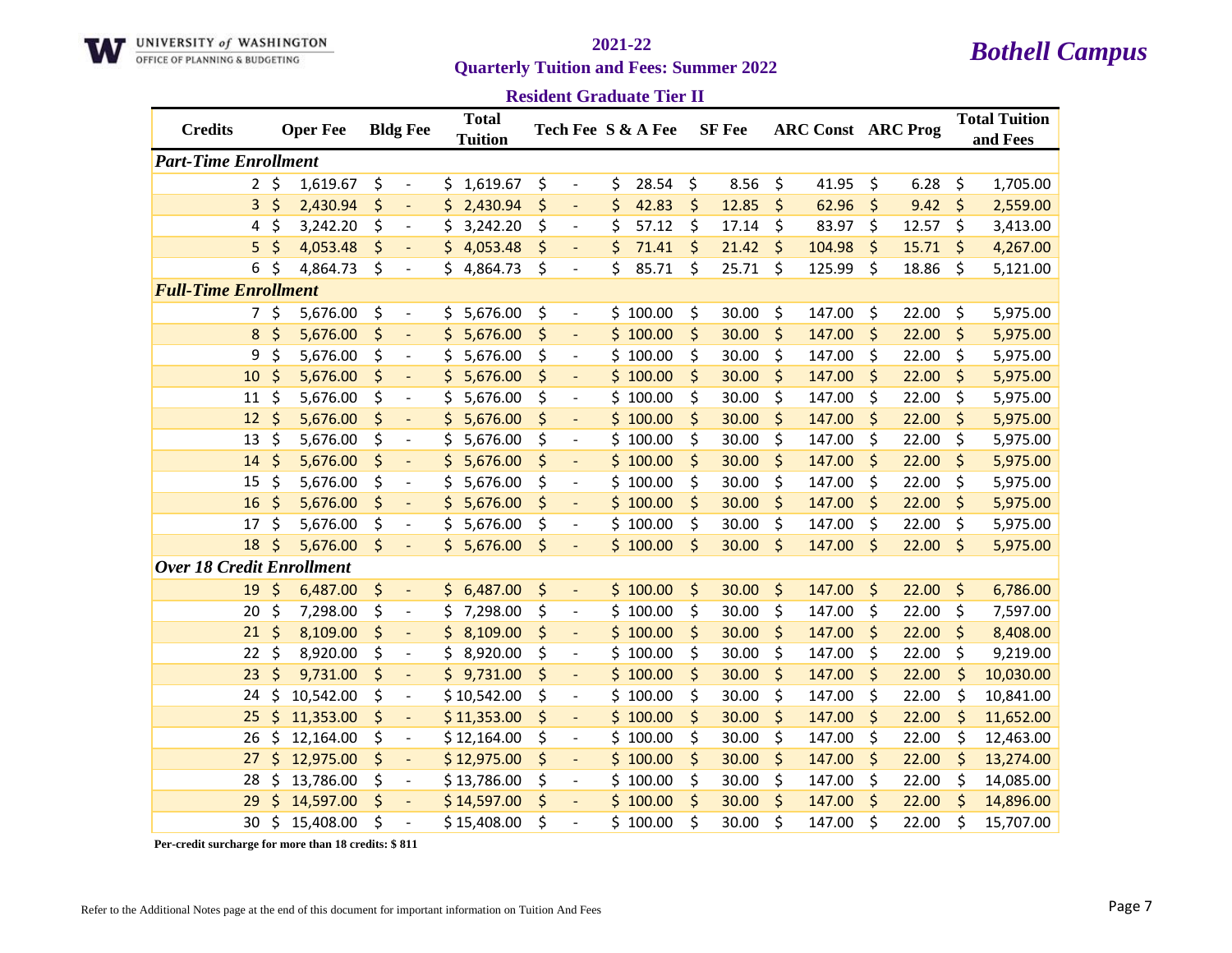

### **Nonresident Graduate Tier II**

| <b>Credits</b>                   |         | <b>Oper Fee</b> | <b>Bldg Fee</b>                | <b>Total</b>   |                                    | Tech Fee S & A Fee | <b>SF</b> Fee |         | <b>ARC Const ARC Prog</b> |         |       |         | <b>Total Tuition</b> |
|----------------------------------|---------|-----------------|--------------------------------|----------------|------------------------------------|--------------------|---------------|---------|---------------------------|---------|-------|---------|----------------------|
|                                  |         |                 |                                | <b>Tuition</b> |                                    |                    |               |         |                           |         |       |         | and Fees             |
| <b>Part-Time Enrollment</b>      |         |                 |                                |                |                                    |                    |               |         |                           |         |       |         |                      |
| $\overline{2}$                   | \$      | 2,896.52        | \$<br>$\overline{\phantom{a}}$ | 2,896.52<br>\$ | \$                                 | \$<br>28.59        | \$<br>8.58    | \$      | 42.02                     | \$      | 6.29  | \$      | 2,982.00             |
| 3                                | \$      | 4,343.82        | \$<br>÷,                       | \$<br>4,343.82 | \$                                 | \$<br>42.87        | \$<br>12.86   | \$      | 63.02                     | \$      | 9.43  | \$      | 4,472.00             |
| 4                                | \$      | 5,791.12        | \$<br>$\overline{\phantom{a}}$ | \$<br>5,791.12 | \$<br>$\overline{\phantom{a}}$     | \$<br>57.15        | \$<br>17.15   | \$      | 84.01                     | \$      | 12.57 | \$      | 5,962.00             |
| 5.                               | \$      | 7,238.41        | \$<br>$\blacksquare$           | \$<br>7,238.41 | \$<br>$\blacksquare$               | \$<br>71.43        | \$<br>21.43   | \$      | 105.01                    | $\zeta$ | 15.72 | \$      | 7,452.00             |
| 6                                | \$      | 8,685.70        | \$<br>$\overline{\phantom{a}}$ | 8,685.70<br>\$ | \$<br>$\overline{\phantom{a}}$     | \$<br>85.72        | \$<br>25.72   | \$      | 126.00                    | \$      | 18.86 | \$      | 8,942.00             |
| <b>Full-Time Enrollment</b>      |         |                 |                                |                |                                    |                    |               |         |                           |         |       |         |                      |
| 7                                | \$      | 10,133.00       | \$<br>$\overline{\phantom{a}}$ | \$10,133.00    | \$<br>$\overline{\phantom{a}}$     | \$100.00           | \$<br>30.00   | \$      | 147.00                    | \$      | 22.00 | \$      | 10,432.00            |
| 8                                | \$      | 10,133.00       | \$<br>$\blacksquare$           | \$10,133.00    | \$<br>$\Box$                       | \$100.00           | \$<br>30.00   | \$      | 147.00                    | \$      | 22.00 | \$      | 10,432.00            |
| 9                                | \$      | 10,133.00       | \$<br>$\overline{\phantom{a}}$ | \$10,133.00    | \$<br>$\overline{\phantom{a}}$     | \$100.00           | \$<br>30.00   | \$      | 147.00                    | \$      | 22.00 | \$      | 10,432.00            |
| 10                               | \$      | 10,133.00       | \$<br>$\overline{\phantom{a}}$ | \$10,133.00    | \$<br>$\blacksquare$               | \$100.00           | \$<br>30.00   | \$      | 147.00                    | \$      | 22.00 | \$      | 10,432.00            |
| 11                               | \$      | 10,133.00       | \$<br>$\blacksquare$           | \$10,133.00    | \$                                 | \$100.00           | \$<br>30.00   | \$      | 147.00                    | \$      | 22.00 | \$      | 10,432.00            |
| 12                               | \$      | 10,133.00       | \$<br>÷,                       | \$10,133.00    | \$                                 | \$100.00           | \$<br>30.00   | \$      | 147.00                    | \$      | 22.00 | \$      | 10,432.00            |
| 13                               | \$      | 10,133.00       | \$<br>$\overline{\phantom{a}}$ | \$10,133.00    | \$<br>$\qquad \qquad \blacksquare$ | \$100.00           | \$<br>30.00   | \$      | 147.00                    | \$      | 22.00 | \$      | 10,432.00            |
| 14                               | \$      | 10,133.00       | \$<br>$\blacksquare$           | \$10,133.00    | \$<br>$\Box$                       | \$100.00           | \$<br>30.00   | \$      | 147.00                    | \$      | 22.00 | \$      | 10,432.00            |
| 15                               | \$      | 10,133.00       | \$<br>$\overline{\phantom{a}}$ | \$10,133.00    | \$<br>$\overline{\phantom{a}}$     | \$100.00           | \$<br>30.00   | \$      | 147.00                    | \$      | 22.00 | \$      | 10,432.00            |
| 16                               | \$      | 10,133.00       | \$<br>$\overline{\phantom{a}}$ | \$10,133.00    | \$<br>$\blacksquare$               | \$100.00           | \$<br>30.00   | $\zeta$ | 147.00                    | \$      | 22.00 | \$      | 10,432.00            |
| 17                               | \$      | 10,133.00       | \$<br>$\overline{\phantom{a}}$ | \$10,133.00    | \$<br>$\overline{\phantom{a}}$     | \$100.00           | \$<br>30.00   | \$      | 147.00                    | \$      | 22.00 | \$      | 10,432.00            |
| 18                               | $\zeta$ | 10,133.00       | \$                             | \$10,133.00    | \$                                 | \$100.00           | \$<br>30.00   | \$      | 147.00                    | $\zeta$ | 22.00 | \$      | 10,432.00            |
| <b>Over 18 Credit Enrollment</b> |         |                 |                                |                |                                    |                    |               |         |                           |         |       |         |                      |
| 19                               | \$      | 11,581.00       | \$<br>$\overline{\phantom{a}}$ | \$11,581.00    | \$<br>$\blacksquare$               | \$100.00           | \$<br>30.00   | \$      | 147.00                    | \$      | 22.00 | $\zeta$ | 11,880.00            |
| 20                               | \$      | 13,029.00       | \$<br>$\blacksquare$           | \$13,029.00    | \$<br>$\overline{\phantom{a}}$     | \$100.00           | \$<br>30.00   | \$      | 147.00                    | \$      | 22.00 | \$      | 13,328.00            |
| 21                               | \$      | 14,477.00       | \$<br>$\overline{\phantom{a}}$ | \$14,477.00    | \$<br>$\overline{\phantom{a}}$     | \$100.00           | \$<br>30.00   | \$      | 147.00                    | \$      | 22.00 | \$      | 14,776.00            |
| 22                               | \$      | 15,925.00       | \$<br>$\overline{\phantom{a}}$ | \$15,925.00    | \$<br>$\overline{\phantom{a}}$     | \$100.00           | \$<br>30.00   | \$      | 147.00                    | \$      | 22.00 | \$      | 16,224.00            |
| 23                               | \$      | 17,373.00       | \$<br>$\blacksquare$           | \$17,373.00    | \$<br>$\overline{\phantom{a}}$     | \$100.00           | \$<br>30.00   | \$      | 147.00                    | \$      | 22.00 | \$      | 17,672.00            |
| 24                               | \$      | 18,821.00       | \$<br>$\overline{\phantom{a}}$ | \$18,821.00    | \$<br>$\overline{\phantom{a}}$     | \$100.00           | \$<br>30.00   | \$      | 147.00                    | \$      | 22.00 | \$      | 19,120.00            |
| 25                               | \$      | 20,269.00       | \$<br>$\Box$                   | \$20,269.00    | \$<br>$\blacksquare$               | \$100.00           | \$<br>30.00   | $\zeta$ | 147.00                    | \$      | 22.00 | $\zeta$ | 20,568.00            |
| 26                               | \$      | 21,717.00       | \$<br>$\overline{\phantom{a}}$ | \$21,717.00    | \$<br>$\overline{\phantom{a}}$     | \$100.00           | \$<br>30.00   | \$      | 147.00                    | \$      | 22.00 | \$      | 22,016.00            |
| 27                               | \$      | 23,165.00       | \$<br>$\overline{\phantom{a}}$ | \$23,165.00    | \$                                 | \$100.00           | \$<br>30.00   | \$      | 147.00                    | \$      | 22.00 | \$      | 23,464.00            |
| 28                               | \$      | 24,613.00       | \$<br>$\overline{\phantom{a}}$ | \$24,613.00    | \$<br>$\overline{\phantom{a}}$     | \$100.00           | \$<br>30.00   | \$      | 147.00                    | \$      | 22.00 | \$      | 24,912.00            |
| 29                               |         | 26,061.00       | \$<br>$\blacksquare$           | \$26,061.00    | \$<br>$\overline{\phantom{a}}$     | \$100.00           | \$<br>30.00   | \$      | 147.00                    | \$      | 22.00 | \$      | 26,360.00            |
| 30                               | \$      | 27,509.00       | \$<br>$\overline{a}$           | \$27,509.00    | \$                                 | \$100.00           | \$<br>30.00   | \$      | 147.00                    | \$      | 22.00 | Ś       | 27,808.00            |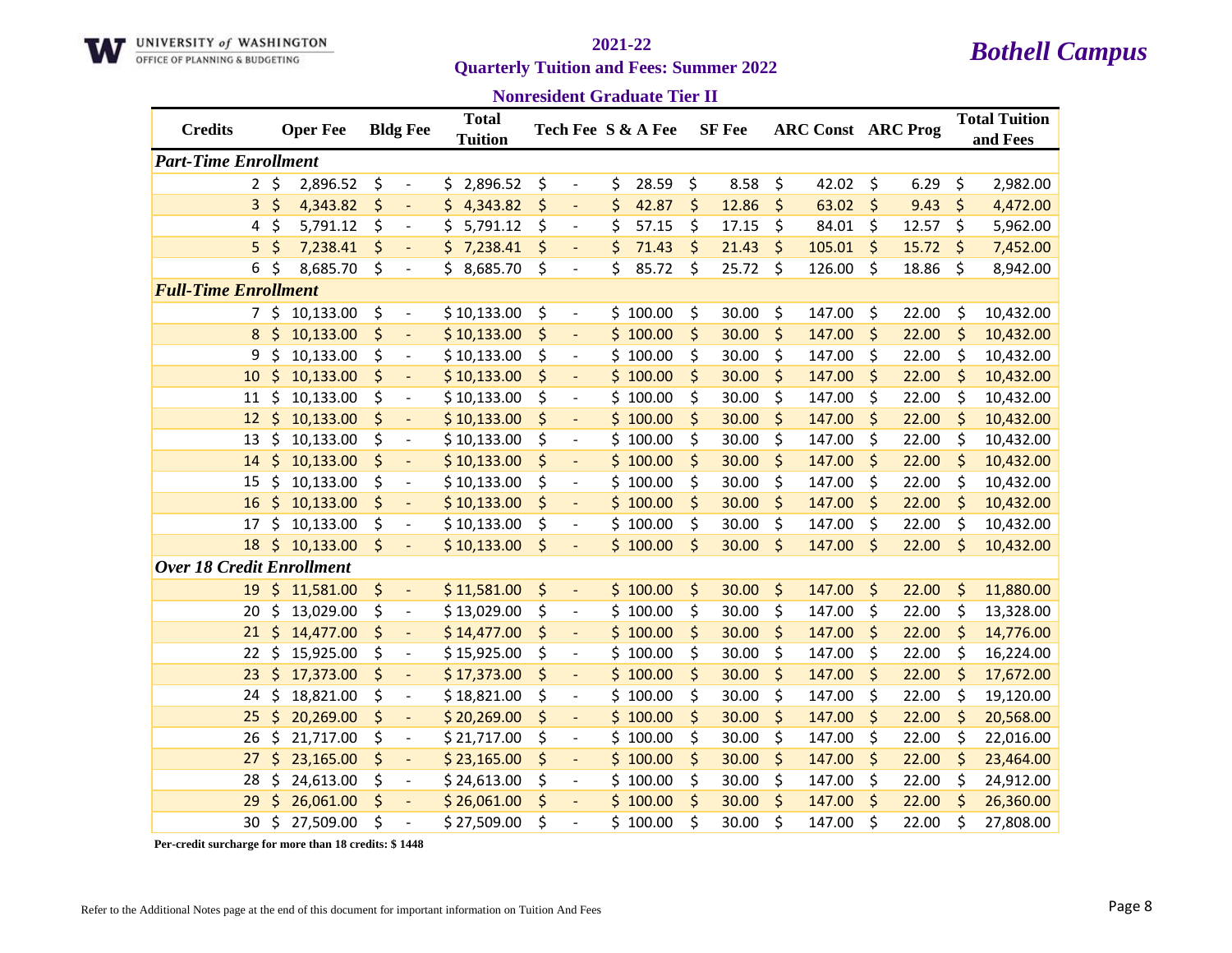

**Resident Graduate Tier III**

| <b>Credits</b>                   | <b>Oper Fee</b> | <b>Bldg Fee</b>                |     | <b>Total</b><br><b>Tuition</b> |                                    | Tech Fee S & A Fee |         | <b>SF</b> Fee |         | <b>ARC Const ARC Prog</b> |             |         | <b>Total Tuition</b><br>and Fees |
|----------------------------------|-----------------|--------------------------------|-----|--------------------------------|------------------------------------|--------------------|---------|---------------|---------|---------------------------|-------------|---------|----------------------------------|
| <b>Part-Time Enrollment</b>      |                 |                                |     |                                |                                    |                    |         |               |         |                           |             |         |                                  |
| $\mathbf{2}$                     | \$<br>1,810.64  | \$<br>$\overline{\phantom{a}}$ | \$  | 1,810.64                       | \$                                 | \$<br>28.55        | \$      | 8.56          | \$      | 41.97                     | \$<br>6.28  | \$      | 1,896.00                         |
| 3                                | \$<br>2,716.92  | \$<br>$\overline{\phantom{a}}$ | \$  | 2,716.92                       | \$<br>$\overline{\phantom{a}}$     | \$<br>42.84        | \$      | 12.85         | $\zeta$ | 62.97                     | \$<br>9.42  | \$      | 2,845.00                         |
| 4                                | \$<br>3,623.18  | \$<br>$\overline{\phantom{a}}$ | \$  | 3,623.18                       | \$<br>$\overline{\phantom{a}}$     | \$<br>57.13        | \$      | 17.14         | \$      | 83.98                     | \$<br>12.57 | \$      | 3,794.00                         |
| 5                                | \$<br>4,529.45  | \$<br>$\overline{\phantom{a}}$ | \$. | 4,529.45                       | \$<br>$\blacksquare$               | \$<br>71.42        | $\zeta$ | 21.43         | $\zeta$ | 104.99                    | \$<br>15.71 | \$      | 4,743.00                         |
| 6                                | \$<br>5,435.73  | \$<br>$\overline{\phantom{a}}$ | \$  | 5,435.73                       | \$<br>$\overline{\phantom{a}}$     | \$<br>85.71        | \$      | 25.71         | \$      | 125.99                    | \$<br>18.86 | \$      | 5,692.00                         |
| <b>Full-Time Enrollment</b>      |                 |                                |     |                                |                                    |                    |         |               |         |                           |             |         |                                  |
| $7^{\circ}$                      | \$<br>6,342.00  | \$<br>$\overline{\phantom{a}}$ | \$  | 6,342.00                       | \$<br>$\overline{\phantom{a}}$     | \$100.00           | \$      | 30.00         | \$      | 147.00                    | \$<br>22.00 | \$      | 6,641.00                         |
| 8                                | \$<br>6,342.00  | \$<br>$\overline{\phantom{a}}$ | \$  | 6,342.00                       | \$<br>$\overline{\phantom{a}}$     | \$100.00           | \$      | 30.00         | $\zeta$ | 147.00                    | \$<br>22.00 | \$      | 6,641.00                         |
| 9                                | \$<br>6,342.00  | \$<br>$\overline{\phantom{a}}$ | \$  | 6,342.00                       | \$<br>$\blacksquare$               | \$100.00           | \$      | 30.00         | \$      | 147.00                    | \$<br>22.00 | \$      | 6,641.00                         |
| 10                               | \$<br>6,342.00  | \$<br>$\overline{\phantom{a}}$ | \$  | 6,342.00                       | \$<br>$\overline{\phantom{a}}$     | \$100.00           | \$      | 30.00         | $\zeta$ | 147.00                    | \$<br>22.00 | \$      | 6,641.00                         |
| 11                               | \$<br>6,342.00  | \$                             | \$  | 6,342.00                       | \$<br>$\blacksquare$               | \$100.00           | \$      | 30.00         | \$      | 147.00                    | \$<br>22.00 | \$      | 6,641.00                         |
| 12                               | \$<br>6,342.00  | \$<br>÷                        | \$  | 6,342.00                       | \$<br>$\blacksquare$               | \$100.00           | \$      | 30.00         | $\zeta$ | 147.00                    | \$<br>22.00 | \$      | 6,641.00                         |
| 13                               | \$<br>6,342.00  | \$<br>$\overline{\phantom{a}}$ | \$  | 6,342.00                       | \$<br>$\overline{\phantom{a}}$     | \$100.00           | \$      | 30.00         | \$      | 147.00                    | \$<br>22.00 | \$      | 6,641.00                         |
| 14                               | \$<br>6,342.00  | \$<br>$\overline{\phantom{a}}$ | \$  | 6,342.00                       | \$<br>$\blacksquare$               | \$100.00           | \$      | 30.00         | $\zeta$ | 147.00                    | \$<br>22.00 | \$      | 6,641.00                         |
| 15                               | \$<br>6,342.00  | \$<br>$\overline{\phantom{a}}$ | \$  | 6,342.00                       | \$<br>$\overline{\phantom{a}}$     | \$100.00           | \$      | 30.00         | \$      | 147.00                    | \$<br>22.00 | \$      | 6,641.00                         |
| 16                               | \$<br>6,342.00  | \$                             | \$  | 6,342.00                       | \$                                 | \$100.00           | \$      | 30.00         | $\zeta$ | 147.00                    | \$<br>22.00 | \$      | 6,641.00                         |
| 17                               | \$<br>6,342.00  | \$<br>$\overline{\phantom{a}}$ | \$  | 6,342.00                       | \$<br>$\qquad \qquad \blacksquare$ | \$100.00           | \$      | 30.00         | \$      | 147.00                    | \$<br>22.00 | \$      | 6,641.00                         |
| 18                               | \$<br>6,342.00  | \$<br>$\blacksquare$           |     | \$6,342.00                     | \$<br>$\blacksquare$               | \$100.00           | \$      | 30.00         | $\zeta$ | 147.00                    | \$<br>22.00 | \$      | 6,641.00                         |
| <b>Over 18 Credit Enrollment</b> |                 |                                |     |                                |                                    |                    |         |               |         |                           |             |         |                                  |
| 19                               | \$<br>7,248.00  | \$<br>$\blacksquare$           |     | \$7,248.00                     | \$<br>$\overline{\phantom{a}}$     | \$100.00           | \$      | 30.00         | \$      | 147.00                    | \$<br>22.00 | \$      | 7,547.00                         |
| 20                               | \$<br>8,154.00  | \$<br>$\overline{\phantom{a}}$ | \$. | 8,154.00                       | \$<br>$\overline{\phantom{a}}$     | \$100.00           | \$      | 30.00         | \$      | 147.00                    | \$<br>22.00 | \$      | 8,453.00                         |
| 21                               | \$<br>9,060.00  | \$<br>$\overline{\phantom{a}}$ |     | 9,060.00                       | \$<br>$\overline{\phantom{a}}$     | \$100.00           | \$      | 30.00         | \$      | 147.00                    | \$<br>22.00 | \$      | 9,359.00                         |
| 22                               | \$<br>9,966.00  | \$<br>$\overline{\phantom{a}}$ | \$  | 9,966.00                       | \$<br>$\overline{\phantom{a}}$     | \$100.00           | \$      | 30.00         | \$      | 147.00                    | \$<br>22.00 | \$      | 10,265.00                        |
| 23                               | \$<br>10,872.00 | \$<br>$\overline{\phantom{a}}$ |     | \$10,872.00                    | \$<br>$\overline{\phantom{a}}$     | \$100.00           | \$      | 30.00         | $\zeta$ | 147.00                    | \$<br>22.00 | $\zeta$ | 11,171.00                        |
| 24                               | \$<br>11,778.00 | \$<br>$\overline{\phantom{a}}$ |     | \$11,778.00                    | \$<br>$\overline{\phantom{a}}$     | \$100.00           | \$      | 30.00         | \$      | 147.00                    | \$<br>22.00 | \$      | 12,077.00                        |
| 25                               | \$<br>12,684.00 | \$<br>$\overline{\phantom{a}}$ |     | \$12,684.00                    | \$                                 | \$100.00           | \$      | 30.00         | \$      | 147.00                    | \$<br>22.00 | \$      | 12,983.00                        |
| 26                               | \$<br>13,590.00 | \$<br>$\overline{\phantom{a}}$ |     | \$13,590.00                    | \$<br>$\overline{\phantom{a}}$     | \$100.00           | \$      | 30.00         | \$      | 147.00                    | \$<br>22.00 | \$      | 13,889.00                        |
| 27                               | \$<br>14,496.00 | \$<br>$\blacksquare$           |     | \$14,496.00                    | \$<br>$\overline{\phantom{a}}$     | \$100.00           | \$      | 30.00         | $\zeta$ | 147.00                    | \$<br>22.00 | \$      | 14,795.00                        |
| 28                               | \$<br>15,402.00 | \$<br>$\overline{\phantom{a}}$ |     | \$15,402.00                    | \$<br>$\overline{\phantom{a}}$     | \$100.00           | \$      | 30.00         | \$      | 147.00                    | \$<br>22.00 | \$      | 15,701.00                        |
| 29                               | \$<br>16,308.00 | \$<br>$\overline{\phantom{a}}$ |     | \$16,308.00                    | \$<br>$\overline{\phantom{a}}$     | \$100.00           | \$      | 30.00         | $\zeta$ | 147.00                    | \$<br>22.00 | \$      | 16,607.00                        |
| 30                               | \$<br>17,214.00 | \$                             |     | \$17,214.00                    | \$                                 | \$100.00           | \$      | 30.00         | \$      | 147.00                    | \$<br>22.00 | \$      | 17,513.00                        |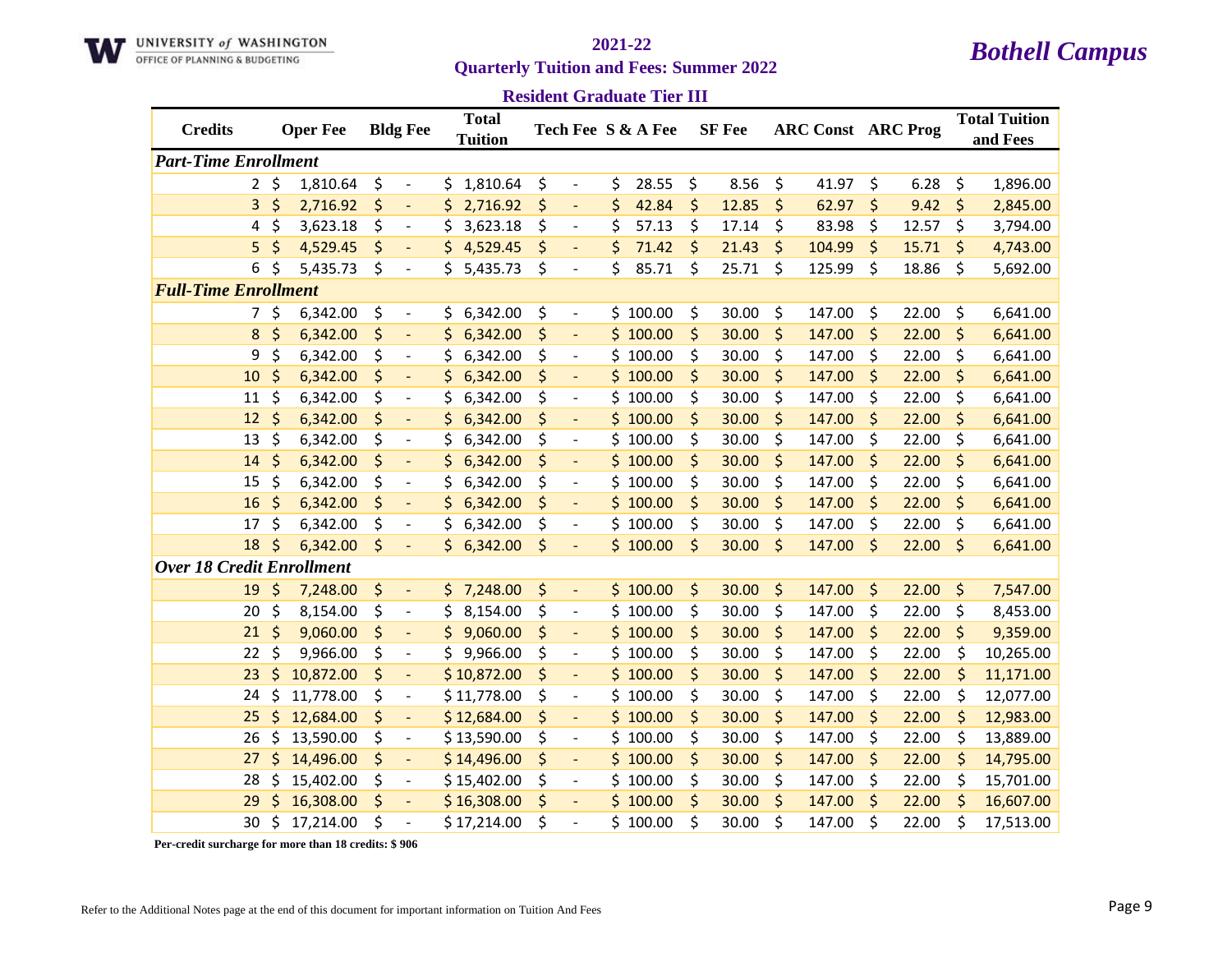

# **Quarterly Tuition and Fees: Summer 2022**

## *Bothell Campus* **2021-22**

### **Nonresident Graduate Tier III**

| <b>Credits</b>                   |         | <b>Oper Fee</b> | <b>Bldg Fee</b>                | <b>Total</b><br><b>Tuition</b> |         |                          | Tech Fee S & A Fee | <b>SF</b> Fee |         | <b>ARC Const ARC Prog</b> |             | <b>Total Tuition</b><br>and Fees |
|----------------------------------|---------|-----------------|--------------------------------|--------------------------------|---------|--------------------------|--------------------|---------------|---------|---------------------------|-------------|----------------------------------|
| <b>Part-Time Enrollment</b>      |         |                 |                                |                                |         |                          |                    |               |         |                           |             |                                  |
| $\overline{2}$                   | $\zeta$ | 3,228.61        | \$<br>$\overline{\phantom{a}}$ | 3,228.61<br>\$                 | \$      | $\overline{a}$           | \$<br>28.56        | \$<br>8.57    | \$      | 41.98                     | \$<br>6.28  | \$<br>3,314.00                   |
| 3                                | \$      | 4,843.88        | \$<br>$\overline{\phantom{0}}$ | \$<br>4,843.88                 | \$      | $\overline{a}$           | \$<br>42.85        | \$<br>12.85   | \$      | 62.99                     | \$<br>9.43  | \$<br>4,972.00                   |
| 4                                | \$      | 6,459.16        | \$<br>$\overline{\phantom{a}}$ | \$<br>6,459.16                 | \$      | $\overline{\phantom{a}}$ | \$<br>57.14        | \$<br>17.14   | \$      | 83.99                     | \$<br>12.57 | \$<br>6,630.00                   |
| 5                                | \$      | 8,074.45        | \$<br>$\overline{\phantom{a}}$ | \$<br>8,074.45                 | \$      | $\blacksquare$           | \$<br>71.42        | \$<br>21.43   | \$      | 104.99                    | \$<br>15.71 | \$<br>8,288.00                   |
| 6                                | \$      | 9,689.72        | \$<br>$\overline{\phantom{a}}$ | 9,689.72<br>\$                 | \$      | $\overline{\phantom{a}}$ | \$<br>85.71        | \$<br>25.71   | \$      | 126.00                    | \$<br>18.86 | \$<br>9,946.00                   |
| <b>Full-Time Enrollment</b>      |         |                 |                                |                                |         |                          |                    |               |         |                           |             |                                  |
| 7                                | \$      | 11,305.00       | \$<br>$\overline{\phantom{a}}$ | \$11,305.00                    | \$      | $\overline{\phantom{a}}$ | \$100.00           | \$<br>30.00   | \$      | 147.00                    | \$<br>22.00 | \$<br>11,604.00                  |
| 8                                | \$      | 11,305.00       | \$<br>$\overline{\phantom{a}}$ | \$11,305.00                    | \$      | $\blacksquare$           | \$100.00           | \$<br>30.00   | \$      | 147.00                    | \$<br>22.00 | \$<br>11,604.00                  |
| 9                                | \$      | 11,305.00       | \$<br>$\overline{\phantom{a}}$ | \$11,305.00                    | \$      | $\blacksquare$           | \$100.00           | \$<br>30.00   | \$      | 147.00                    | \$<br>22.00 | \$<br>11,604.00                  |
| 10                               | \$      | 11,305.00       | \$<br>$\Box$                   | \$11,305.00                    | \$      | $\overline{\phantom{a}}$ | \$100.00           | \$<br>30.00   | \$      | 147.00                    | \$<br>22.00 | \$<br>11,604.00                  |
| 11                               | \$      | 11,305.00       | \$<br>$\overline{\phantom{a}}$ | \$11,305.00                    | \$      | $\overline{\phantom{a}}$ | \$100.00           | \$<br>30.00   | \$      | 147.00                    | \$<br>22.00 | \$<br>11,604.00                  |
| 12                               | \$      | 11,305.00       | \$<br>$\overline{a}$           | \$11,305.00                    | \$      |                          | \$100.00           | \$<br>30.00   | \$      | 147.00                    | \$<br>22.00 | \$<br>11,604.00                  |
| 13                               | \$      | 11,305.00       | \$<br>$\overline{\phantom{a}}$ | \$11,305.00                    | \$      | $\overline{\phantom{a}}$ | \$<br>100.00       | \$<br>30.00   | \$      | 147.00                    | \$<br>22.00 | \$<br>11,604.00                  |
| 14                               | \$      | 11,305.00       | \$<br>$\overline{\phantom{a}}$ | \$11,305.00                    | \$      | $\blacksquare$           | \$100.00           | \$<br>30.00   | \$      | 147.00                    | \$<br>22.00 | \$<br>11,604.00                  |
| 15                               | \$      | 11,305.00       | \$<br>$\overline{\phantom{0}}$ | \$11,305.00                    | \$      | $\overline{\phantom{0}}$ | \$100.00           | \$<br>30.00   | \$      | 147.00                    | \$<br>22.00 | \$<br>11,604.00                  |
| 16                               | \$      | 11,305.00       | \$<br>$\Box$                   | \$11,305.00                    | \$      | $\overline{\phantom{a}}$ | \$100.00           | \$<br>30.00   | $\zeta$ | 147.00                    | \$<br>22.00 | \$<br>11,604.00                  |
| 17                               | \$      | 11,305.00       | \$<br>$\overline{\phantom{a}}$ | \$11,305.00                    | \$      | $\overline{\phantom{a}}$ | \$100.00           | \$<br>30.00   | \$      | 147.00                    | \$<br>22.00 | \$<br>11,604.00                  |
| 18                               | \$      | 11,305.00       | \$                             | \$11,305.00                    | $\zeta$ |                          | \$100.00           | \$<br>30.00   | $\zeta$ | 147.00                    | \$<br>22.00 | \$<br>11,604.00                  |
| <b>Over 18 Credit Enrollment</b> |         |                 |                                |                                |         |                          |                    |               |         |                           |             |                                  |
| 19                               | \$      | 12,920.00       | \$<br>$\overline{\phantom{a}}$ | \$12,920.00                    | \$      | $\overline{\phantom{a}}$ | \$100.00           | \$<br>30.00   | \$      | 147.00                    | \$<br>22.00 | \$<br>13,219.00                  |
| 20                               | \$      | 14,535.00       | \$<br>$\overline{\phantom{a}}$ | \$14,535.00                    | \$      | $\overline{\phantom{a}}$ | \$100.00           | \$<br>30.00   | \$      | 147.00                    | \$<br>22.00 | \$<br>14,834.00                  |
| 21                               | \$      | 16,150.00       | \$<br>$\overline{a}$           | \$16,150.00                    | \$      | $\blacksquare$           | \$100.00           | \$<br>30.00   | \$      | 147.00                    | \$<br>22.00 | \$<br>16,449.00                  |
| 22                               | \$      | 17,765.00       | \$<br>$\overline{\phantom{a}}$ | \$17,765.00                    | \$      | $\overline{\phantom{a}}$ | \$100.00           | \$<br>30.00   | \$      | 147.00                    | \$<br>22.00 | \$<br>18,064.00                  |
| 23                               | \$      | 19,380.00       | \$<br>$\blacksquare$           | \$19,380.00                    | \$      | $\overline{\phantom{a}}$ | \$100.00           | \$<br>30.00   | \$      | 147.00                    | \$<br>22.00 | \$<br>19,679.00                  |
| 24                               | \$      | 20,995.00       | \$<br>$\overline{\phantom{a}}$ | \$20,995.00                    | \$      | $\frac{1}{2}$            | \$100.00           | \$<br>30.00   | \$      | 147.00                    | \$<br>22.00 | \$<br>21,294.00                  |
| 25                               | \$      | 22,610.00       | \$<br>$\blacksquare$           | \$22,610.00                    | \$      | $\Box$                   | \$100.00           | \$<br>30.00   | \$      | 147.00                    | \$<br>22.00 | \$<br>22,909.00                  |
| 26                               | \$      | 24,225.00       | \$<br>$\overline{\phantom{a}}$ | \$24,225.00                    | \$      | $\overline{\phantom{a}}$ | \$100.00           | \$<br>30.00   | \$      | 147.00                    | \$<br>22.00 | \$<br>24,524.00                  |
| 27                               | \$      | 25,840.00       | \$<br>$\overline{\phantom{a}}$ | \$25,840.00                    | \$      |                          | \$100.00           | \$<br>30.00   | \$      | 147.00                    | \$<br>22.00 | \$<br>26,139.00                  |
| 28                               | \$      | 27,455.00       | \$<br>$\overline{\phantom{a}}$ | \$27,455.00                    | \$      | $\overline{\phantom{a}}$ | \$100.00           | \$<br>30.00   | \$      | 147.00                    | \$<br>22.00 | \$<br>27,754.00                  |
| 29                               | Ś       | 29,070.00       | \$<br>$\overline{\phantom{a}}$ | \$29,070.00                    | \$      | $\overline{\phantom{a}}$ | \$100.00           | \$<br>30.00   | \$      | 147.00                    | \$<br>22.00 | \$<br>29,369.00                  |
| 30                               | \$      | 30,685.00       | \$<br>$\overline{a}$           | \$30,685.00                    | \$      |                          | \$100.00           | \$<br>30.00   | \$      | 147.00                    | \$<br>22.00 | \$<br>30,984.00                  |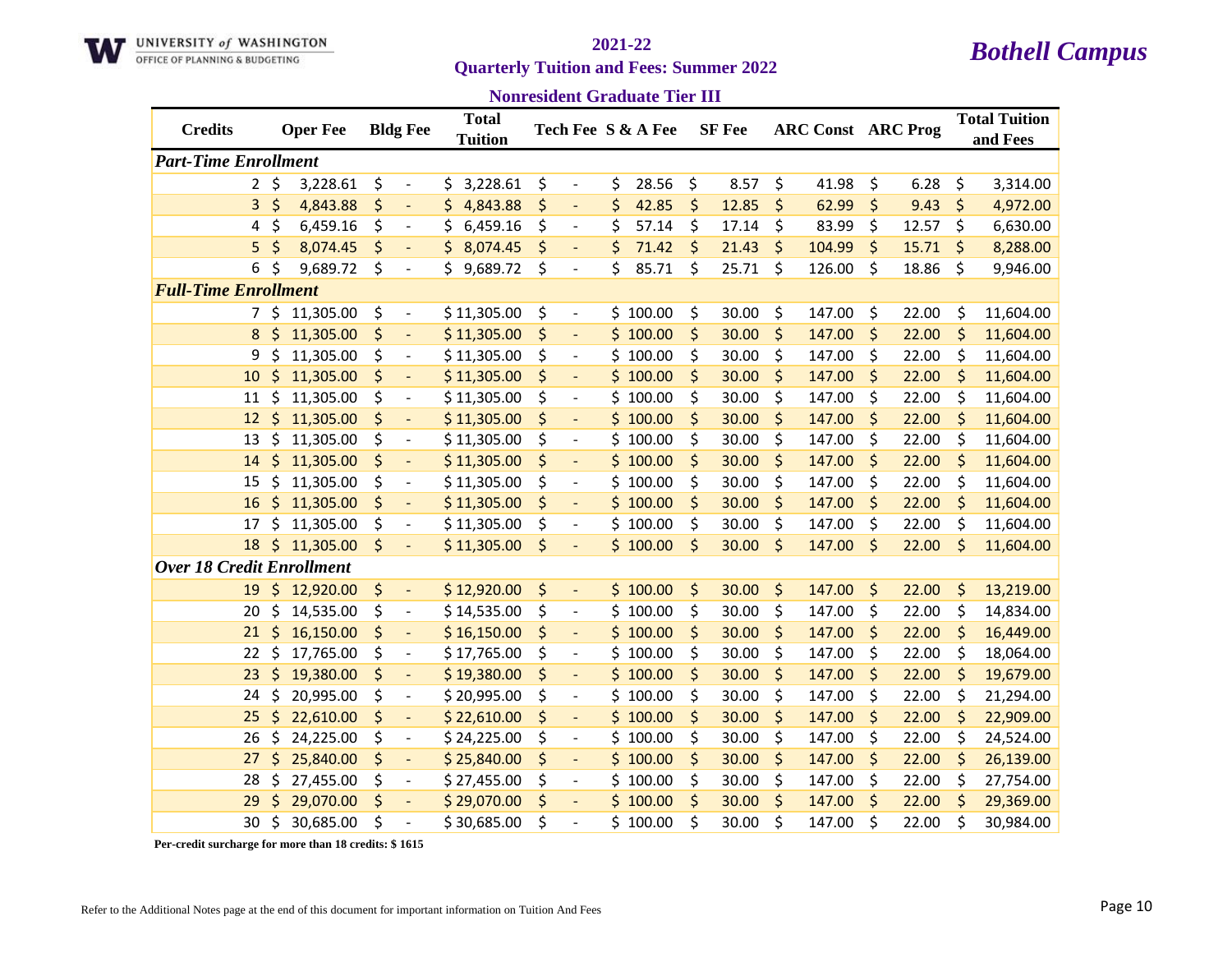

**Quarterly Tuition and Fees: Summer 2022** 

**Resident Graduate Post-Bacc / Non-Matric**

| <b>Credits</b>                   |           | <b>Oper Fee</b> |    | <b>Bldg Fee</b>          |     | <b>Total</b><br><b>Tuition</b> |    |                          | Tech Fee S & A Fee |         | <b>SF</b> Fee | <b>ARC Const ARC Prog</b> |    |       | <b>Total Tuition</b><br>and Fees |
|----------------------------------|-----------|-----------------|----|--------------------------|-----|--------------------------------|----|--------------------------|--------------------|---------|---------------|---------------------------|----|-------|----------------------------------|
| <b>Part-Time Enrollment</b>      |           |                 |    |                          |     |                                |    |                          |                    |         |               |                           |    |       |                                  |
|                                  | $2 \zeta$ | 1,810.64        | \$ | $\overline{\phantom{a}}$ | \$  | 1,810.64                       | \$ | $\overline{\phantom{a}}$ | \$<br>28.55        | \$      | 8.56          | \$<br>41.97               | \$ | 6.28  | \$<br>1,896.00                   |
| 3                                | \$        | 2,716.92        | \$ | $\blacksquare$           | \$  | 2,716.92                       | \$ | $\blacksquare$           | \$<br>42.84        | $\zeta$ | 12.85         | \$<br>62.97               | \$ | 9.42  | \$<br>2,845.00                   |
| 4                                | \$        | 3,623.18        | \$ | $\overline{\phantom{a}}$ | \$  | 3,623.18                       | \$ | $\overline{\phantom{a}}$ | \$<br>57.13        | \$      | 17.14         | \$<br>83.98               | \$ | 12.57 | \$<br>3,794.00                   |
| 5                                | \$        | 4,529.45        | \$ |                          |     | \$4,529.45                     | \$ |                          | \$<br>71.42        | \$      | 21.43         | \$<br>104.99              | \$ | 15.71 | \$<br>4,743.00                   |
| 6                                | Ś.        | 5,435.73        | \$ | $\overline{\phantom{a}}$ | \$. | 5,435.73                       | \$ | $\overline{\phantom{a}}$ | \$<br>85.71        | \$      | 25.71         | \$<br>125.99              | \$ | 18.86 | \$<br>5,692.00                   |
| <b>Full-Time Enrollment</b>      |           |                 |    |                          |     |                                |    |                          |                    |         |               |                           |    |       |                                  |
| 7                                | \$        | 6,342.00        | \$ | $\overline{\phantom{0}}$ | \$  | 6,342.00                       | \$ | $\overline{\phantom{a}}$ | \$100.00           | \$      | 30.00         | \$<br>147.00              | \$ | 22.00 | \$<br>6,641.00                   |
| 8                                | \$        | 6,342.00        | \$ |                          | \$. | 6,342.00                       | \$ |                          | \$100.00           | \$      | 30.00         | \$<br>147.00              | \$ | 22.00 | \$<br>6,641.00                   |
| 9                                | \$        | 6,342.00        | \$ | $\overline{\phantom{a}}$ | \$  | 6,342.00                       | \$ | $\overline{\phantom{a}}$ | \$100.00           | \$      | 30.00         | \$<br>147.00              | \$ | 22.00 | \$<br>6,641.00                   |
| 10                               | \$        | 6,342.00        | \$ | $\overline{\phantom{a}}$ | \$  | 6,342.00                       | \$ | $\overline{\phantom{a}}$ | \$100.00           | \$      | 30.00         | \$<br>147.00              | \$ | 22.00 | \$<br>6,641.00                   |
| 11                               | \$        | 6,342.00        | \$ | $\overline{\phantom{a}}$ | \$  | 6,342.00                       | \$ | $\overline{\phantom{a}}$ | \$100.00           | \$      | 30.00         | \$<br>147.00              | \$ | 22.00 | \$<br>6,641.00                   |
| 12                               | \$        | 6,342.00        | \$ | $\Box$                   | \$  | 6,342.00                       | \$ | $\blacksquare$           | \$100.00           | \$      | 30.00         | \$<br>147.00              | \$ | 22.00 | \$<br>6,641.00                   |
| 13                               | \$        | 6,342.00        | \$ | $\overline{a}$           | \$  | 6,342.00                       | \$ |                          | \$100.00           | \$      | 30.00         | \$<br>147.00              | \$ | 22.00 | \$<br>6,641.00                   |
| 14                               | \$        | 6,342.00        | \$ |                          | \$  | 6,342.00                       | \$ |                          | \$100.00           | \$      | 30.00         | \$<br>147.00              | \$ | 22.00 | \$<br>6,641.00                   |
| 15                               | \$        | 6,342.00        | \$ | $\overline{\phantom{a}}$ | \$  | 6,342.00                       | \$ | $\overline{\phantom{a}}$ | \$100.00           | \$      | 30.00         | \$<br>147.00              | \$ | 22.00 | \$<br>6,641.00                   |
| 16                               | \$        | 6,342.00        | \$ | $\blacksquare$           | \$  | 6,342.00                       | \$ | $\blacksquare$           | \$100.00           | \$      | 30.00         | \$<br>147.00              | \$ | 22.00 | \$<br>6,641.00                   |
| 17                               | \$        | 6,342.00        | \$ | $\overline{\phantom{a}}$ | \$  | 6,342.00                       | \$ | $\overline{\phantom{a}}$ | \$100.00           | \$      | 30.00         | \$<br>147.00              | \$ | 22.00 | \$<br>6,641.00                   |
| 18                               | \$        | 6,342.00        | \$ | $\overline{\phantom{a}}$ |     | \$6,342.00                     | \$ | $\overline{\phantom{a}}$ | \$100.00           | \$      | 30.00         | \$<br>147.00              | \$ | 22.00 | \$<br>6,641.00                   |
| <b>Over 18 Credit Enrollment</b> |           |                 |    |                          |     |                                |    |                          |                    |         |               |                           |    |       |                                  |
| 19                               | \$        | 7,248.00        | \$ | $\blacksquare$           |     | \$7,248.00                     | \$ | $\blacksquare$           | \$100.00           | \$      | 30.00         | \$<br>147.00              | \$ | 22.00 | \$<br>7,547.00                   |
| 20                               | \$        | 8,154.00        | \$ | $\blacksquare$           | \$  | 8,154.00                       | \$ | $\overline{\phantom{a}}$ | \$100.00           | \$      | 30.00         | \$<br>147.00              | \$ | 22.00 | \$<br>8,453.00                   |
| 21                               | \$        | 9,060.00        | \$ | $\blacksquare$           | \$. | 9,060.00                       | \$ | $\blacksquare$           | \$100.00           | \$      | 30.00         | \$<br>147.00              | \$ | 22.00 | \$<br>9,359.00                   |
| 22                               | \$        | 9,966.00        | \$ | $\overline{a}$           | \$. | 9,966.00                       | \$ | $\overline{\phantom{a}}$ | \$100.00           | \$      | 30.00         | \$<br>147.00              | \$ | 22.00 | \$<br>10,265.00                  |
| 23                               | \$        | 10,872.00       | \$ | $\blacksquare$           |     | \$10,872.00                    | \$ | $\blacksquare$           | \$100.00           | \$      | 30.00         | \$<br>147.00              | \$ | 22.00 | \$<br>11,171.00                  |
| 24                               | \$        | 11,778.00       | \$ | $\overline{\phantom{a}}$ |     | \$11,778.00                    | \$ | $\overline{\phantom{a}}$ | \$100.00           | \$      | 30.00         | \$<br>147.00              | \$ | 22.00 | \$<br>12,077.00                  |
| 25                               | \$        | 12,684.00       | \$ | $\blacksquare$           |     | \$12,684.00                    | \$ | $\overline{\phantom{a}}$ | \$100.00           | \$      | 30.00         | \$<br>147.00              | \$ | 22.00 | \$<br>12,983.00                  |
| 26                               | \$        | 13,590.00       | \$ | $\overline{\phantom{a}}$ |     | \$13,590.00                    | \$ | $\overline{\phantom{a}}$ | \$100.00           | \$      | 30.00         | \$<br>147.00              | \$ | 22.00 | \$<br>13,889.00                  |
| 27                               | \$        | 14,496.00       | \$ | $\overline{\phantom{a}}$ |     | \$14,496.00                    | \$ |                          | \$100.00           | \$      | 30.00         | \$<br>147.00              | \$ | 22.00 | \$<br>14,795.00                  |
| 28                               | \$        | 15,402.00       | \$ | $\overline{\phantom{a}}$ |     | \$15,402.00                    | \$ | $\overline{\phantom{a}}$ | \$100.00           | \$      | 30.00         | \$<br>147.00              | \$ | 22.00 | \$<br>15,701.00                  |
| 29                               | Ś         | 16,308.00       | \$ | $\blacksquare$           |     | \$16,308.00                    | \$ | $\overline{\phantom{a}}$ | \$100.00           | \$      | 30.00         | \$<br>147.00              | \$ | 22.00 | \$<br>16,607.00                  |
| 30                               | \$        | 17,214.00       | Ś  | $\overline{a}$           |     | \$17,214.00                    | Ś  |                          | \$100.00           | Ś.      | 30.00         | \$<br>147.00              | Ś  | 22.00 | \$<br>17,513.00                  |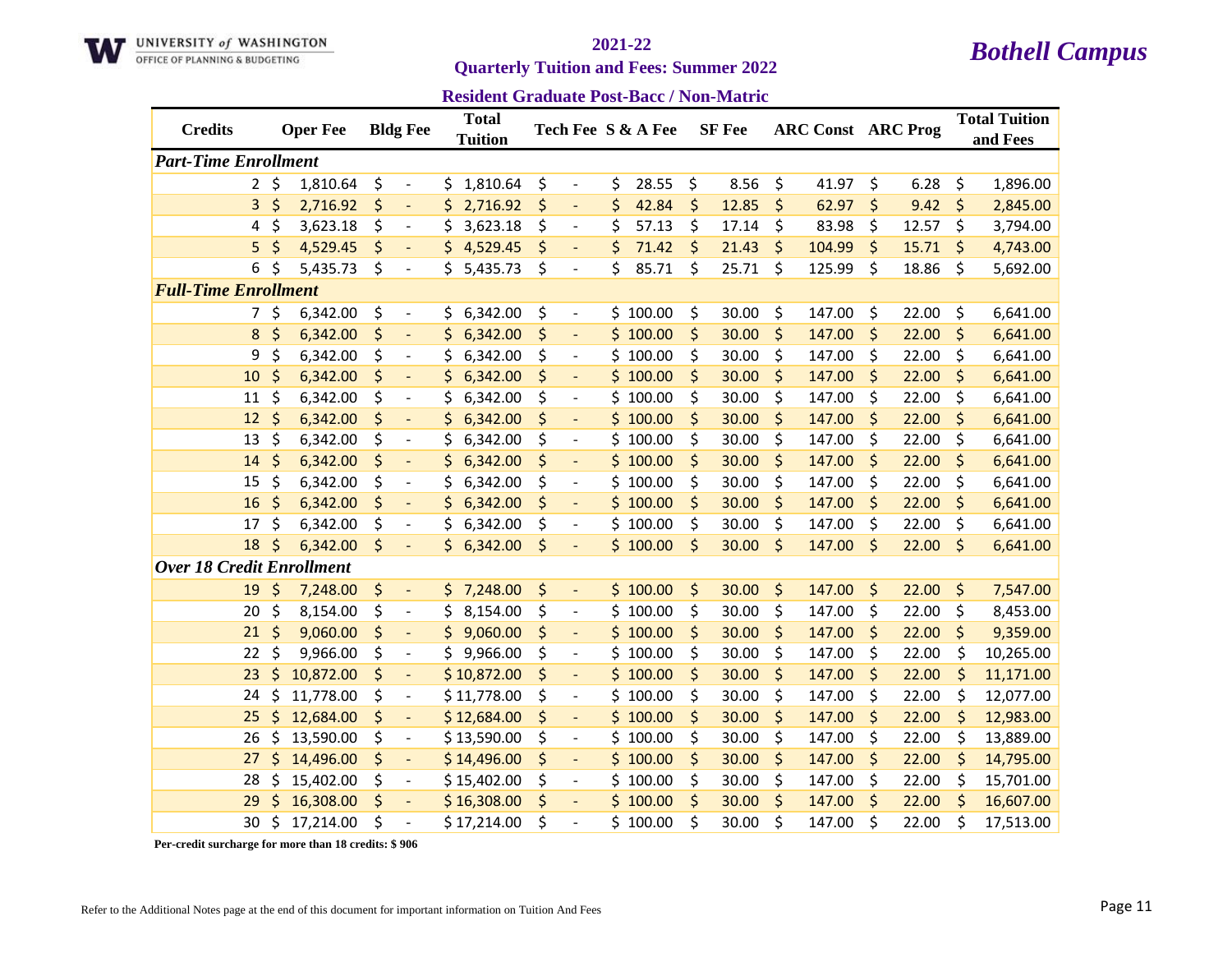

**Quarterly Tuition and Fees: Summer 2022** 

**Nonresident Graduate Post-Bacc / Non-Matric**

| <b>Credits</b>                   |         | <b>Oper Fee</b> | <b>Bldg Fee</b>                | <b>Total</b><br>Tuition |                                    | Tech Fee S & A Fee | <b>SF</b> Fee |         | <b>ARC Const ARC Prog</b> |             | <b>Total Tuition</b><br>and Fees |
|----------------------------------|---------|-----------------|--------------------------------|-------------------------|------------------------------------|--------------------|---------------|---------|---------------------------|-------------|----------------------------------|
| <b>Part-Time Enrollment</b>      |         |                 |                                |                         |                                    |                    |               |         |                           |             |                                  |
| $2^{\circ}$                      | $\zeta$ | 3,228.61        | \$<br>$\overline{\phantom{a}}$ | 3,228.61<br>\$          | \$<br>$\overline{\phantom{a}}$     | \$<br>28.56        | \$<br>8.57    | \$      | 41.98                     | \$<br>6.28  | \$<br>3,314.00                   |
| 3                                | \$      | 4,843.88        | \$<br>$\blacksquare$           | 4,843.88<br>\$          | \$<br>$\blacksquare$               | \$<br>42.85        | \$<br>12.85   | \$      | 62.99                     | \$<br>9.43  | \$<br>4,972.00                   |
| 4                                | \$      | 6,459.16        | \$<br>$\overline{\phantom{a}}$ | \$<br>6,459.16          | \$<br>$\overline{\phantom{a}}$     | \$<br>57.14        | \$<br>17.14   | \$      | 83.99                     | \$<br>12.57 | \$<br>6,630.00                   |
| 5                                | \$      | 8,074.45        | \$                             | \$<br>8,074.45          | \$                                 | \$<br>71.42        | \$<br>21.43   | \$      | 104.99                    | \$<br>15.71 | \$<br>8,288.00                   |
| 6                                | \$      | 9,689.72        | \$<br>$\overline{\phantom{a}}$ | \$.<br>9,689.72         | \$<br>$\overline{\phantom{a}}$     | \$<br>85.71        | \$<br>25.71   | \$      | 126.00                    | \$<br>18.86 | \$<br>9,946.00                   |
| <b>Full-Time Enrollment</b>      |         |                 |                                |                         |                                    |                    |               |         |                           |             |                                  |
|                                  | 7\$     | 11,305.00       | \$<br>$\overline{\phantom{a}}$ | \$11,305.00             | \$<br>$\qquad \qquad \blacksquare$ | \$100.00           | \$<br>30.00   | \$      | 147.00                    | \$<br>22.00 | \$<br>11,604.00                  |
| 8                                | \$      | 11,305.00       | \$<br>$\blacksquare$           | \$11,305.00             | \$                                 | \$100.00           | \$<br>30.00   | \$      | 147.00                    | \$<br>22.00 | \$<br>11,604.00                  |
| 9                                | \$      | 11,305.00       | \$<br>$\overline{\phantom{a}}$ | \$11,305.00             | \$<br>$\overline{\phantom{a}}$     | \$100.00           | \$<br>30.00   | \$      | 147.00                    | \$<br>22.00 | \$<br>11,604.00                  |
| 10                               | \$      | 11,305.00       | \$<br>$\blacksquare$           | \$11,305.00             | \$<br>$\blacksquare$               | \$100.00           | \$<br>30.00   | \$      | 147.00                    | \$<br>22.00 | \$<br>11,604.00                  |
| 11                               | \$      | 11,305.00       | \$<br>$\overline{\phantom{a}}$ | \$11,305.00             | \$<br>$\blacksquare$               | \$100.00           | \$<br>30.00   | \$      | 147.00                    | \$<br>22.00 | \$<br>11,604.00                  |
| 12                               | $\zeta$ | 11,305.00       | \$<br>$\blacksquare$           | \$11,305.00             | \$<br>$\overline{\phantom{a}}$     | \$100.00           | \$<br>30.00   | \$      | 147.00                    | \$<br>22.00 | \$<br>11,604.00                  |
| 13                               | \$      | 11,305.00       | \$<br>$\overline{a}$           | \$11,305.00             | \$<br>$\overline{\phantom{a}}$     | \$100.00           | \$<br>30.00   | \$      | 147.00                    | \$<br>22.00 | \$<br>11,604.00                  |
| 14                               | \$      | 11,305.00       | \$<br>$\overline{a}$           | \$11,305.00             | \$<br>$\overline{\phantom{a}}$     | \$100.00           | \$<br>30.00   | \$      | 147.00                    | \$<br>22.00 | \$<br>11,604.00                  |
| 15                               | \$      | 11,305.00       | \$<br>$\overline{\phantom{a}}$ | \$11,305.00             | \$<br>$\overline{\phantom{a}}$     | \$100.00           | \$<br>30.00   | \$      | 147.00                    | \$<br>22.00 | \$<br>11,604.00                  |
| 16                               | \$      | 11,305.00       | \$<br>$\blacksquare$           | \$11,305.00             | \$<br>$\blacksquare$               | \$100.00           | \$<br>30.00   | \$      | 147.00                    | \$<br>22.00 | \$<br>11,604.00                  |
| 17                               | \$      | 11,305.00       | \$<br>$\overline{\phantom{a}}$ | \$11,305.00             | \$<br>$\overline{\phantom{a}}$     | \$100.00           | \$<br>30.00   | \$      | 147.00                    | \$<br>22.00 | \$<br>11,604.00                  |
| 18                               | \$      | 11,305.00       | \$                             | \$11,305.00             | \$                                 | \$100.00           | \$<br>30.00   | $\zeta$ | 147.00                    | \$<br>22.00 | \$<br>11,604.00                  |
| <b>Over 18 Credit Enrollment</b> |         |                 |                                |                         |                                    |                    |               |         |                           |             |                                  |
| 19                               | $\zeta$ | 12,920.00       | \$<br>$\blacksquare$           | \$12,920.00             | \$<br>$\blacksquare$               | \$100.00           | \$<br>30.00   | \$      | 147.00                    | \$<br>22.00 | \$<br>13,219.00                  |
| 20                               | \$      | 14,535.00       | \$<br>$\blacksquare$           | \$14,535.00             | \$<br>$\overline{\phantom{a}}$     | \$100.00           | \$<br>30.00   | \$      | 147.00                    | \$<br>22.00 | \$<br>14,834.00                  |
| 21                               | \$      | 16,150.00       | \$<br>$\overline{\phantom{a}}$ | \$16,150.00             | \$<br>$\overline{\phantom{a}}$     | \$100.00           | \$<br>30.00   | \$      | 147.00                    | \$<br>22.00 | \$<br>16,449.00                  |
| 22                               | \$      | 17,765.00       | \$<br>$\overline{a}$           | \$17,765.00             | \$<br>$\overline{\phantom{a}}$     | \$100.00           | \$<br>30.00   | \$      | 147.00                    | \$<br>22.00 | \$<br>18,064.00                  |
| 23                               | \$      | 19,380.00       | \$<br>$\blacksquare$           | \$19,380.00             | \$<br>$\overline{\phantom{a}}$     | \$100.00           | \$<br>30.00   | \$      | 147.00                    | \$<br>22.00 | \$<br>19,679.00                  |
| 24                               | \$      | 20,995.00       | \$<br>$\overline{\phantom{a}}$ | \$20,995.00             | \$<br>$\overline{\phantom{a}}$     | \$100.00           | \$<br>30.00   | \$      | 147.00                    | \$<br>22.00 | \$<br>21,294.00                  |
| 25                               | \$      | 22,610.00       | \$<br>$\Box$                   | \$22,610.00             | \$<br>$\blacksquare$               | \$100.00           | \$<br>30.00   | \$      | 147.00                    | \$<br>22.00 | \$<br>22,909.00                  |
| 26                               | \$      | 24,225.00       | \$<br>$\overline{\phantom{a}}$ | \$24,225.00             | \$<br>$\overline{\phantom{a}}$     | \$100.00           | \$<br>30.00   | \$      | 147.00                    | \$<br>22.00 | \$<br>24,524.00                  |
| 27                               | \$      | 25,840.00       | \$<br>$\overline{\phantom{a}}$ | \$25,840.00             | \$                                 | \$100.00           | \$<br>30.00   | \$      | 147.00                    | \$<br>22.00 | \$<br>26,139.00                  |
| 28                               | \$      | 27,455.00       | \$<br>$\overline{\phantom{a}}$ | \$27,455.00             | \$<br>$\overline{\phantom{a}}$     | \$100.00           | \$<br>30.00   | \$      | 147.00                    | \$<br>22.00 | \$<br>27,754.00                  |
| 29                               | \$      | 29,070.00       | \$<br>$\overline{\phantom{a}}$ | \$29,070.00             | \$<br>$\blacksquare$               | \$100.00           | \$<br>30.00   | \$      | 147.00                    | \$<br>22.00 | \$<br>29,369.00                  |
| 30                               | \$      | 30,685.00       | \$                             | \$30,685.00             | \$                                 | \$100.00           | \$<br>30.00   | \$      | 147.00                    | \$<br>22.00 | \$<br>30,984.00                  |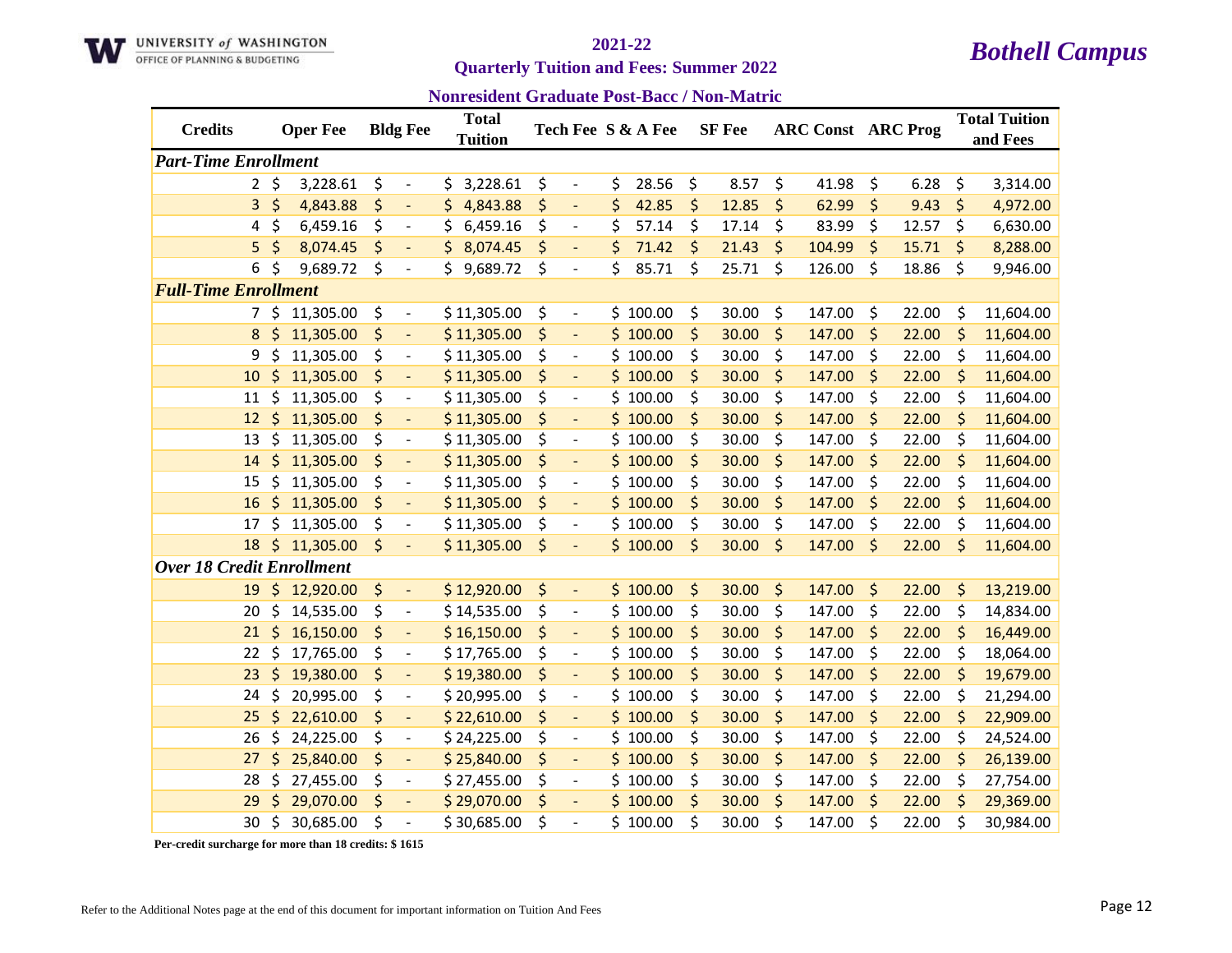

**Quarterly Tuition and Fees: Summer 2022** 

**Resident Master of Bus Admin (Incoming)**

| <b>Credits</b>                   |           | <b>Oper Fee</b> |    | <b>Bldg Fee</b>          |     | <b>Total</b><br><b>Tuition</b> |    |                              | Tech Fee S & A Fee |    | <b>SF</b> Fee | <b>ARC Const ARC Prog</b> |         |       | <b>Total Tuition</b><br>and Fees |
|----------------------------------|-----------|-----------------|----|--------------------------|-----|--------------------------------|----|------------------------------|--------------------|----|---------------|---------------------------|---------|-------|----------------------------------|
| <b>Part-Time Enrollment</b>      |           |                 |    |                          |     |                                |    |                              |                    |    |               |                           |         |       |                                  |
|                                  | $2 \;$ \$ | 2,328.57        | \$ | $\overline{\phantom{a}}$ | \$. | 2,328.57                       | \$ | $\blacksquare$               | \$<br>28.57        | \$ | 8.57          | \$<br>42.00               | \$      | 6.29  | \$<br>2,414.00                   |
| 3                                | \$        | 3,492.85        | \$ | $\blacksquare$           | Ś.  | 3,492.85                       | \$ | $\overline{\phantom{a}}$     | \$<br>42.86        | \$ | 12.86         | \$<br>63.00               | \$      | 9.43  | \$<br>3,621.00                   |
| 4                                | \$        | 4,657.15        | \$ | $\overline{\phantom{a}}$ | \$  | 4,657.15                       | \$ | $\overline{\phantom{a}}$     | \$<br>57.14        | \$ | 17.14         | \$<br>84.00               | \$      | 12.57 | \$<br>4,828.00                   |
| 5                                | \$        | 5,821.43        | \$ |                          | \$  | 5,821.43                       | \$ |                              | \$<br>71.43        | \$ | 21.43         | \$<br>105.00              | \$      | 15.71 | \$<br>6,035.00                   |
| 6                                | \$        | 6,985.72        | \$ | $\overline{\phantom{a}}$ | \$. | 6,985.72                       | \$ | $\overline{\phantom{a}}$     | \$<br>85.71        | \$ | 25.71         | \$<br>126.00              | \$      | 18.86 | \$<br>7,242.00                   |
| <b>Full-Time Enrollment</b>      |           |                 |    |                          |     |                                |    |                              |                    |    |               |                           |         |       |                                  |
| 7                                | \$        | 8,150.00        | \$ | $\overline{\phantom{a}}$ | \$. | 8,150.00                       | \$ | $\qquad \qquad \blacksquare$ | \$100.00           | \$ | 30.00         | \$<br>147.00              | \$      | 22.00 | \$<br>8,449.00                   |
| 8                                | \$        | 8,150.00        | \$ | $\overline{a}$           | \$  | 8,150.00                       | \$ |                              | \$100.00           | \$ | 30.00         | \$<br>147.00              | \$      | 22.00 | \$<br>8,449.00                   |
| 9                                | \$        | 8,150.00        | \$ | $\overline{\phantom{a}}$ | \$  | 8,150.00                       | \$ | $\overline{\phantom{a}}$     | \$100.00           | \$ | 30.00         | \$<br>147.00              | \$      | 22.00 | \$<br>8,449.00                   |
| 10                               | \$        | 8,150.00        | \$ | $\blacksquare$           |     | 8,150.00                       | \$ | $\blacksquare$               | \$100.00           | \$ | 30.00         | \$<br>147.00              | \$      | 22.00 | \$<br>8,449.00                   |
| 11                               | \$        | 8,150.00        | \$ | $\overline{\phantom{a}}$ | \$  | 8,150.00                       | \$ | $\overline{\phantom{a}}$     | \$100.00           | \$ | 30.00         | \$<br>147.00              | \$      | 22.00 | \$<br>8,449.00                   |
| 12                               | \$        | 8,150.00        | \$ | $\Box$                   | \$  | 8,150.00                       | \$ | $\blacksquare$               | \$100.00           | \$ | 30.00         | \$<br>147.00              | \$      | 22.00 | \$<br>8,449.00                   |
| 13                               | \$        | 8,150.00        | \$ | $\overline{a}$           | \$  | 8,150.00                       | \$ |                              | \$100.00           | \$ | 30.00         | \$<br>147.00              | \$      | 22.00 | \$<br>8,449.00                   |
| 14                               | \$        | 8,150.00        | \$ | $\overline{\phantom{a}}$ | \$. | 8,150.00                       | \$ |                              | \$100.00           | \$ | 30.00         | \$<br>147.00              | \$      | 22.00 | \$<br>8,449.00                   |
| 15                               | \$        | 8,150.00        | \$ | $\overline{\phantom{a}}$ | \$  | 8,150.00                       | \$ | $\qquad \qquad \blacksquare$ | \$100.00           | \$ | 30.00         | \$<br>147.00              | \$      | 22.00 | \$<br>8,449.00                   |
| 16                               | \$        | 8,150.00        | \$ | $\overline{\phantom{a}}$ | \$  | 8,150.00                       | \$ | $\overline{\phantom{a}}$     | \$100.00           | \$ | 30.00         | \$<br>147.00              | \$      | 22.00 | \$<br>8,449.00                   |
| 17                               | \$        | 8,150.00        | \$ | $\overline{\phantom{a}}$ | Ś.  | 8,150.00                       | \$ | $\overline{\phantom{a}}$     | \$100.00           | \$ | 30.00         | \$<br>147.00              | \$      | 22.00 | \$<br>8,449.00                   |
| 18                               | \$        | 8,150.00        | \$ | ÷,                       |     | \$3,150.00                     | \$ |                              | \$100.00           | \$ | 30.00         | \$<br>147.00              | \$      | 22.00 | \$<br>8,449.00                   |
| <b>Over 18 Credit Enrollment</b> |           |                 |    |                          |     |                                |    |                              |                    |    |               |                           |         |       |                                  |
| 19                               | \$        | 9,314.00        | \$ | $\blacksquare$           |     | \$9,314.00                     | \$ | $\overline{\phantom{a}}$     | \$100.00           | \$ | 30.00         | \$<br>147.00              | $\zeta$ | 22.00 | \$<br>9,613.00                   |
| 20                               | \$        | 10,478.00       | \$ | $\overline{\phantom{a}}$ |     | \$10,478.00                    | \$ | $\overline{\phantom{a}}$     | \$100.00           | \$ | 30.00         | \$<br>147.00              | \$      | 22.00 | \$<br>10,777.00                  |
| 21                               | \$        | 11,642.00       | \$ | $\overline{\phantom{a}}$ |     | \$11,642.00                    | \$ | $\overline{\phantom{a}}$     | \$100.00           | \$ | 30.00         | \$<br>147.00              | \$      | 22.00 | \$<br>11,941.00                  |
| 22                               | \$        | 12,806.00       | \$ | $\overline{\phantom{a}}$ |     | \$12,806.00                    | \$ | $\overline{\phantom{a}}$     | \$100.00           | \$ | 30.00         | \$<br>147.00              | \$      | 22.00 | \$<br>13,105.00                  |
| 23                               | \$        | 13,970.00       | \$ | $\overline{\phantom{a}}$ |     | \$13,970.00                    | \$ | $\blacksquare$               | \$100.00           | \$ | 30.00         | \$<br>147.00              | \$      | 22.00 | \$<br>14,269.00                  |
| 24                               | \$        | 15,134.00       | \$ | $\overline{\phantom{a}}$ |     | \$15,134.00                    | \$ | $\overline{\phantom{a}}$     | \$100.00           | \$ | 30.00         | \$<br>147.00              | \$      | 22.00 | \$<br>15,433.00                  |
| 25                               | \$        | 16,298.00       | \$ | $\blacksquare$           |     | \$16,298.00                    | \$ | $\Box$                       | \$100.00           | \$ | 30.00         | \$<br>147.00              | \$      | 22.00 | \$<br>16,597.00                  |
| 26                               | \$        | 17,462.00       | \$ | $\overline{\phantom{a}}$ |     | \$17,462.00                    | \$ | $\overline{\phantom{a}}$     | \$100.00           | \$ | 30.00         | \$<br>147.00              | \$      | 22.00 | \$<br>17,761.00                  |
| 27                               | \$        | 18,626.00       | \$ | $\overline{a}$           |     | \$18,626.00                    | \$ |                              | \$100.00           | \$ | 30.00         | \$<br>147.00              | \$      | 22.00 | \$<br>18,925.00                  |
| 28                               | \$        | 19,790.00       | \$ | $\overline{\phantom{a}}$ |     | \$19,790.00                    | \$ | $\overline{\phantom{a}}$     | \$100.00           | \$ | 30.00         | \$<br>147.00              | \$      | 22.00 | \$<br>20,089.00                  |
| 29                               | Ś         | 20,954.00       | \$ | $\overline{\phantom{a}}$ |     | \$20,954.00                    | \$ | $\overline{\phantom{a}}$     | \$100.00           | \$ | 30.00         | \$<br>147.00              | \$      | 22.00 | \$<br>21,253.00                  |
| 30                               | \$        | 22,118.00       | Ś  | $\overline{a}$           |     | \$22,118.00                    | Ś  |                              | \$100.00           | Ś  | 30.00         | \$<br>147.00              | \$      | 22.00 | \$<br>22,417.00                  |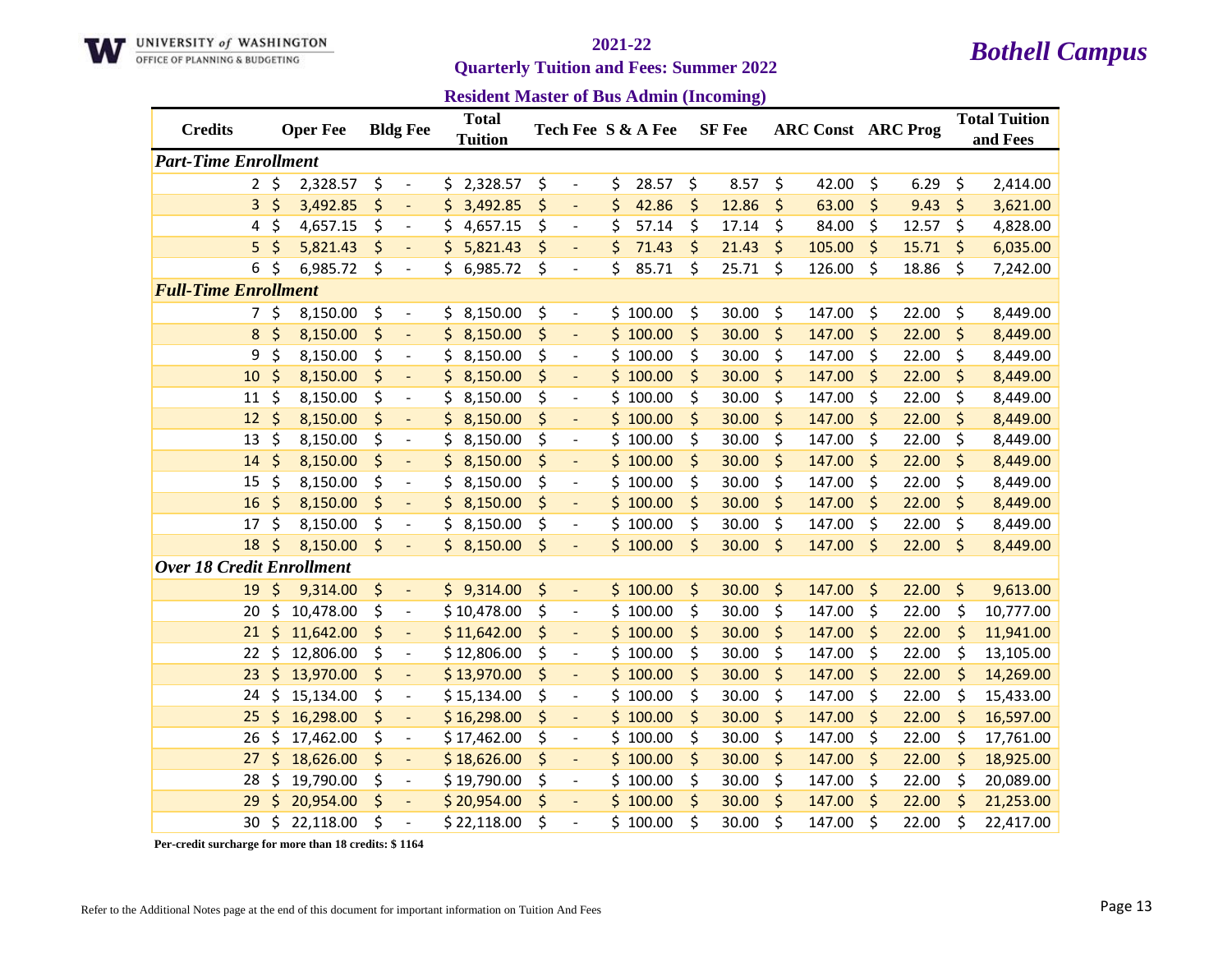

### **Quarterly Tuition and Fees: Summer 2022**

**Nonresident Master of Bus Admin (Incoming)**

| <b>Credits</b>                   |           | <b>Oper Fee</b> | <b>Bldg Fee</b>                | <b>Total</b><br>Tuition |                                | Tech Fee S & A Fee | <b>SF</b> Fee |         | <b>ARC Const ARC Prog</b> |             | <b>Total Tuition</b><br>and Fees |
|----------------------------------|-----------|-----------------|--------------------------------|-------------------------|--------------------------------|--------------------|---------------|---------|---------------------------|-------------|----------------------------------|
| <b>Part-Time Enrollment</b>      |           |                 |                                |                         |                                |                    |               |         |                           |             |                                  |
|                                  | $2 \;$ \$ | 2,917.63        | \$<br>$\overline{\phantom{a}}$ | \$2,917.63              | \$<br>$\overline{\phantom{a}}$ | \$<br>28.55        | \$<br>8.57    | \$      | 41.97                     | \$<br>6.28  | \$<br>3,003.00                   |
| 3                                | \$        | 4,377.90        | \$<br>$\blacksquare$           | \$.<br>4,377.90         | \$<br>$\Box$                   | \$<br>42.84        | \$<br>12.85   | \$      | 62.98                     | \$<br>9.43  | \$<br>4,506.00                   |
| 4                                | \$        | 5,838.18        | \$<br>$\blacksquare$           | \$<br>5,838.18          | \$<br>$\overline{\phantom{a}}$ | \$<br>57.13        | \$<br>17.14   | \$      | 83.98                     | \$<br>12.57 | \$<br>6,009.00                   |
| 5                                | \$        | 7,298.45        | \$                             | \$<br>7,298.45          | \$                             | \$<br>71.42        | \$<br>21.43   | \$      | 104.99                    | \$<br>15.71 | \$<br>7,512.00                   |
| 6                                | \$        | 8,758.73        | \$<br>$\overline{\phantom{a}}$ | \$.<br>8,758.73         | \$<br>$\overline{\phantom{a}}$ | \$<br>85.71        | \$<br>25.71   | \$      | 125.99                    | \$<br>18.86 | \$<br>9,015.00                   |
| <b>Full-Time Enrollment</b>      |           |                 |                                |                         |                                |                    |               |         |                           |             |                                  |
|                                  | 7\$       | 10,219.00       | \$<br>$\overline{\phantom{a}}$ | \$10,219.00             | \$<br>$\overline{\phantom{a}}$ | \$100.00           | \$<br>30.00   | \$      | 147.00                    | \$<br>22.00 | \$<br>10,518.00                  |
| 8                                | \$        | 10,219.00       | \$<br>$\overline{a}$           | \$10,219.00             | \$                             | \$100.00           | \$<br>30.00   | \$      | 147.00                    | \$<br>22.00 | \$<br>10,518.00                  |
| 9                                | \$        | 10,219.00       | \$<br>$\overline{\phantom{a}}$ | \$10,219.00             | \$<br>$\overline{\phantom{a}}$ | \$100.00           | \$<br>30.00   | \$      | 147.00                    | \$<br>22.00 | \$<br>10,518.00                  |
| 10                               | \$        | 10,219.00       | \$<br>$\blacksquare$           | \$10,219.00             | \$<br>$\blacksquare$           | \$100.00           | \$<br>30.00   | \$      | 147.00                    | \$<br>22.00 | \$<br>10,518.00                  |
| 11                               | \$        | 10,219.00       | \$<br>$\overline{\phantom{a}}$ | \$10,219.00             | \$<br>$\overline{\phantom{a}}$ | \$100.00           | \$<br>30.00   | \$      | 147.00                    | \$<br>22.00 | \$<br>10,518.00                  |
| 12                               | \$        | 10,219.00       | \$<br>$\Box$                   | \$10,219.00             | \$<br>$\blacksquare$           | \$100.00           | \$<br>30.00   | \$      | 147.00                    | \$<br>22.00 | \$<br>10,518.00                  |
| 13                               | \$        | 10,219.00       | \$<br>$\overline{a}$           | \$10,219.00             | \$<br>$\overline{\phantom{a}}$ | \$100.00           | \$<br>30.00   | \$      | 147.00                    | \$<br>22.00 | \$<br>10,518.00                  |
| 14                               | \$        | 10,219.00       | \$<br>$\overline{a}$           | \$10,219.00             | \$                             | \$100.00           | \$<br>30.00   | \$      | 147.00                    | \$<br>22.00 | \$<br>10,518.00                  |
| 15                               | \$        | 10,219.00       | \$<br>$\overline{\phantom{a}}$ | \$10,219.00             | \$<br>$\overline{\phantom{a}}$ | \$100.00           | \$<br>30.00   | \$      | 147.00                    | \$<br>22.00 | \$<br>10,518.00                  |
| 16                               | \$        | 10,219.00       | \$<br>$\blacksquare$           | \$10,219.00             | \$<br>$\blacksquare$           | \$100.00           | \$<br>30.00   | \$      | 147.00                    | \$<br>22.00 | \$<br>10,518.00                  |
| 17                               | \$        | 10,219.00       | \$<br>$\blacksquare$           | \$10,219.00             | \$<br>$\overline{\phantom{a}}$ | \$100.00           | \$<br>30.00   | \$      | 147.00                    | \$<br>22.00 | \$<br>10,518.00                  |
| 18                               | \$        | 10,219.00       | \$<br>$\overline{\phantom{a}}$ | \$10,219.00             | \$<br>$\overline{\phantom{a}}$ | \$100.00           | \$<br>30.00   | $\zeta$ | 147.00                    | \$<br>22.00 | \$<br>10,518.00                  |
| <b>Over 18 Credit Enrollment</b> |           |                 |                                |                         |                                |                    |               |         |                           |             |                                  |
| 19                               | \$        | 11,679.00       | \$<br>$\blacksquare$           | \$11,679.00             | \$<br>$\overline{\phantom{a}}$ | \$100.00           | \$<br>30.00   | \$      | 147.00                    | \$<br>22.00 | \$<br>11,978.00                  |
| 20                               | \$        | 13,139.00       | \$<br>$\overline{\phantom{a}}$ | \$13,139.00             | \$<br>$\overline{\phantom{a}}$ | \$100.00           | \$<br>30.00   | \$      | 147.00                    | \$<br>22.00 | \$<br>13,438.00                  |
| 21                               | \$        | 14,599.00       | \$<br>$\overline{\phantom{a}}$ | \$14,599.00             | \$<br>$\overline{\phantom{a}}$ | \$100.00           | \$<br>30.00   | \$      | 147.00                    | \$<br>22.00 | \$<br>14,898.00                  |
| 22                               | \$        | 16,059.00       | \$<br>$\overline{a}$           | \$16,059.00             | \$<br>$\overline{\phantom{a}}$ | \$100.00           | \$<br>30.00   | \$      | 147.00                    | \$<br>22.00 | \$<br>16,358.00                  |
| 23                               | \$        | 17,519.00       | \$<br>$\overline{\phantom{a}}$ | \$17,519.00             | \$<br>$\blacksquare$           | \$100.00           | \$<br>30.00   | \$      | 147.00                    | \$<br>22.00 | \$<br>17,818.00                  |
| 24                               | \$        | 18,979.00       | \$<br>$\overline{\phantom{a}}$ | \$18,979.00             | \$<br>$\overline{\phantom{a}}$ | \$100.00           | \$<br>30.00   | \$      | 147.00                    | \$<br>22.00 | \$<br>19,278.00                  |
| 25                               | \$        | 20,439.00       | \$<br>$\Box$                   | \$20,439.00             | \$<br>$\blacksquare$           | \$100.00           | \$<br>30.00   | \$      | 147.00                    | \$<br>22.00 | \$<br>20,738.00                  |
| 26                               | \$        | 21,899.00       | \$<br>$\blacksquare$           | \$21,899.00             | \$<br>$\blacksquare$           | \$100.00           | \$<br>30.00   | \$      | 147.00                    | \$<br>22.00 | \$<br>22,198.00                  |
| 27                               | \$        | 23,359.00       | \$<br>$\overline{\phantom{a}}$ | \$23,359.00             | \$                             | \$100.00           | \$<br>30.00   | \$      | 147.00                    | \$<br>22.00 | \$<br>23,658.00                  |
| 28                               | \$        | 24,819.00       | \$<br>$\overline{\phantom{a}}$ | \$24,819.00             | \$<br>$\overline{\phantom{a}}$ | \$100.00           | \$<br>30.00   | \$      | 147.00                    | \$<br>22.00 | \$<br>25,118.00                  |
| 29                               | Ś         | 26,279.00       | \$<br>$\overline{\phantom{a}}$ | \$26,279.00             | \$<br>$\blacksquare$           | \$100.00           | \$<br>30.00   | \$      | 147.00                    | \$<br>22.00 | \$<br>26,578.00                  |
| 30                               | \$        | 27,739.00       | \$<br>$\overline{\phantom{a}}$ | \$27,739.00             | \$                             | \$100.00           | \$<br>30.00   | \$      | 147.00                    | \$<br>22.00 | \$<br>28,038.00                  |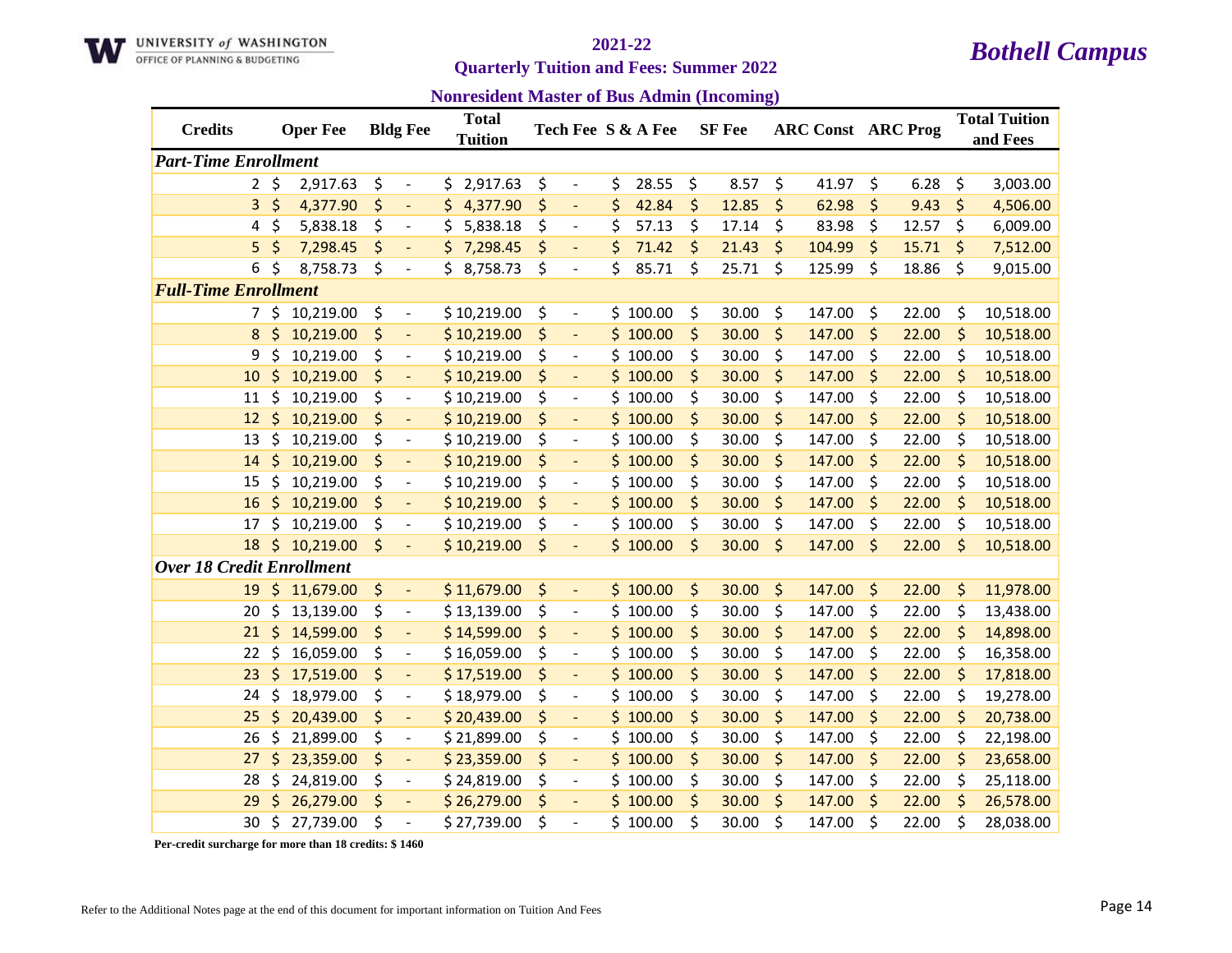

**Quarterly Tuition and Fees: Summer 2022** 

**Resident Master of Bus Admin (Continuing)**

| <b>Credits</b>                   |              | <b>Oper Fee</b> | <b>Bldg Fee</b>                |     | <b>Total</b><br><b>Tuition</b> |                                    | Tech Fee S & A Fee | <b>SF</b> Fee | <b>ARC Const ARC Prog</b> |             | <b>Total Tuition</b><br>and Fees |
|----------------------------------|--------------|-----------------|--------------------------------|-----|--------------------------------|------------------------------------|--------------------|---------------|---------------------------|-------------|----------------------------------|
| <b>Part-Time Enrollment</b>      |              |                 |                                |     |                                |                                    |                    |               |                           |             |                                  |
|                                  | $2 \; \zeta$ | 2,328.57        | \$<br>$\overline{\phantom{a}}$ | \$. | 2,328.57                       | \$<br>$\blacksquare$               | \$<br>28.57        | \$<br>8.57    | \$<br>42.00               | \$<br>6.29  | \$<br>2,414.00                   |
| 3                                | \$           | 3,492.85        | \$<br>$\blacksquare$           | \$  | 3,492.85                       | \$<br>$\overline{\phantom{a}}$     | \$<br>42.86        | \$<br>12.86   | \$<br>63.00               | \$<br>9.43  | \$<br>3,621.00                   |
| 4                                | \$           | 4,657.15        | \$<br>$\overline{\phantom{a}}$ | \$  | 4,657.15                       | \$<br>$\overline{\phantom{a}}$     | \$<br>57.14        | \$<br>17.14   | \$<br>84.00               | \$<br>12.57 | \$<br>4,828.00                   |
| 5                                | \$           | 5,821.43        | \$                             | \$  | 5,821.43                       | \$                                 | \$<br>71.43        | \$<br>21.43   | \$<br>105.00              | \$<br>15.71 | \$<br>6,035.00                   |
| 6                                | \$           | 6,985.72        | \$<br>$\overline{\phantom{a}}$ | \$  | 6,985.72                       | \$<br>$\overline{\phantom{a}}$     | \$<br>85.71        | \$<br>25.71   | \$<br>126.00              | \$<br>18.86 | \$<br>7,242.00                   |
| <b>Full-Time Enrollment</b>      |              |                 |                                |     |                                |                                    |                    |               |                           |             |                                  |
| 7.                               | \$           | 8,150.00        | \$<br>$\overline{\phantom{a}}$ | \$  | 8,150.00                       | \$<br>$\qquad \qquad \blacksquare$ | \$100.00           | \$<br>30.00   | \$<br>147.00              | \$<br>22.00 | \$<br>8,449.00                   |
| 8                                | \$           | 8,150.00        | \$<br>÷,                       | \$  | 8,150.00                       | \$                                 | \$100.00           | \$<br>30.00   | \$<br>147.00              | \$<br>22.00 | \$<br>8,449.00                   |
| 9                                | \$           | 8,150.00        | \$<br>$\overline{\phantom{a}}$ | \$  | 8,150.00                       | \$<br>$\overline{\phantom{a}}$     | \$100.00           | \$<br>30.00   | \$<br>147.00              | \$<br>22.00 | \$<br>8,449.00                   |
| 10                               | \$           | 8,150.00        | \$<br>$\blacksquare$           | \$  | 8,150.00                       | \$<br>$\overline{\phantom{a}}$     | \$100.00           | \$<br>30.00   | \$<br>147.00              | \$<br>22.00 | \$<br>8,449.00                   |
| 11                               | \$           | 8,150.00        | \$<br>$\blacksquare$           | \$  | 8,150.00                       | \$<br>$\overline{\phantom{a}}$     | \$100.00           | \$<br>30.00   | \$<br>147.00              | \$<br>22.00 | \$<br>8,449.00                   |
| 12                               | \$           | 8,150.00        | \$<br>$\overline{a}$           | \$  | 8,150.00                       | \$                                 | \$100.00           | \$<br>30.00   | \$<br>147.00              | \$<br>22.00 | \$<br>8,449.00                   |
| 13                               | \$           | 8,150.00        | \$                             | \$  | 8,150.00                       | \$                                 | \$100.00           | \$<br>30.00   | \$<br>147.00              | \$<br>22.00 | \$<br>8,449.00                   |
| 14                               | \$           | 8,150.00        | \$<br>$\overline{\phantom{a}}$ | \$  | 8,150.00                       | \$                                 | \$100.00           | \$<br>30.00   | \$<br>147.00              | \$<br>22.00 | \$<br>8,449.00                   |
| 15                               | \$           | 8,150.00        | \$<br>$\overline{\phantom{a}}$ | \$  | 8,150.00                       | \$<br>$\qquad \qquad \blacksquare$ | \$100.00           | \$<br>30.00   | \$<br>147.00              | \$<br>22.00 | \$<br>8,449.00                   |
| 16                               | \$           | 8,150.00        | \$<br>$\blacksquare$           | \$  | 8,150.00                       | \$<br>$\overline{\phantom{a}}$     | \$100.00           | \$<br>30.00   | \$<br>147.00              | \$<br>22.00 | \$<br>8,449.00                   |
| 17                               | \$           | 8,150.00        | \$<br>$\blacksquare$           | \$. | 8,150.00                       | \$<br>$\overline{\phantom{a}}$     | \$100.00           | \$<br>30.00   | \$<br>147.00              | \$<br>22.00 | \$<br>8,449.00                   |
| 18                               | \$           | 8,150.00        | \$                             |     | \$3,150.00                     | \$                                 | \$100.00           | \$<br>30.00   | \$<br>147.00              | \$<br>22.00 | \$<br>8,449.00                   |
| <b>Over 18 Credit Enrollment</b> |              |                 |                                |     |                                |                                    |                    |               |                           |             |                                  |
| 19                               | \$           | 9,314.00        | \$<br>$\blacksquare$           |     | \$9,314.00                     | \$<br>$\Box$                       | \$100.00           | \$<br>30.00   | \$<br>147.00              | \$<br>22.00 | \$<br>9,613.00                   |
| 20                               | \$           | 10,478.00       | \$<br>$\overline{\phantom{a}}$ |     | \$10,478.00                    | \$<br>$\overline{\phantom{a}}$     | \$100.00           | \$<br>30.00   | \$<br>147.00              | \$<br>22.00 | \$<br>10,777.00                  |
| 21                               | \$           | 11,642.00       | \$<br>$\overline{a}$           |     | \$11,642.00                    | \$<br>$\overline{\phantom{a}}$     | \$100.00           | \$<br>30.00   | \$<br>147.00              | \$<br>22.00 | \$<br>11,941.00                  |
| 22                               | \$           | 12,806.00       | \$<br>$\overline{\phantom{a}}$ |     | \$12,806.00                    | \$<br>$\qquad \qquad \blacksquare$ | \$100.00           | \$<br>30.00   | \$<br>147.00              | \$<br>22.00 | \$<br>13,105.00                  |
| 23                               | \$           | 13,970.00       | \$<br>$\blacksquare$           |     | \$13,970.00                    | \$<br>$\overline{\phantom{a}}$     | \$100.00           | \$<br>30.00   | \$<br>147.00              | \$<br>22.00 | \$<br>14,269.00                  |
| 24                               | \$           | 15,134.00       | \$<br>$\overline{\phantom{a}}$ |     | \$15,134.00                    | \$<br>$\overline{\phantom{a}}$     | \$100.00           | \$<br>30.00   | \$<br>147.00              | \$<br>22.00 | \$<br>15,433.00                  |
| 25                               | \$           | 16,298.00       | \$<br>$\overline{\phantom{a}}$ |     | \$16,298.00                    | \$<br>$\overline{\phantom{a}}$     | \$100.00           | \$<br>30.00   | \$<br>147.00              | \$<br>22.00 | \$<br>16,597.00                  |
| 26                               | \$           | 17,462.00       | \$<br>$\overline{\phantom{a}}$ |     | \$17,462.00                    | \$<br>$\overline{\phantom{a}}$     | \$100.00           | \$<br>30.00   | \$<br>147.00              | \$<br>22.00 | \$<br>17,761.00                  |
| 27                               | \$           | 18,626.00       | \$<br>$\overline{\phantom{a}}$ |     | \$18,626.00                    | \$                                 | \$100.00           | \$<br>30.00   | \$<br>147.00              | \$<br>22.00 | \$<br>18,925.00                  |
| 28                               | \$           | 19,790.00       | \$<br>$\overline{\phantom{a}}$ |     | \$19,790.00                    | \$<br>$\qquad \qquad \blacksquare$ | \$100.00           | \$<br>30.00   | \$<br>147.00              | \$<br>22.00 | \$<br>20,089.00                  |
| 29                               | \$           | 20,954.00       | \$<br>$\overline{\phantom{a}}$ |     | \$20,954.00                    | \$<br>$\overline{\phantom{a}}$     | \$100.00           | \$<br>30.00   | \$<br>147.00              | \$<br>22.00 | \$<br>21,253.00                  |
| 30                               | \$           | 22,118.00       | \$                             |     | \$22,118.00                    | \$                                 | \$100.00           | \$<br>30.00   | \$<br>147.00              | \$<br>22.00 | \$<br>22,417.00                  |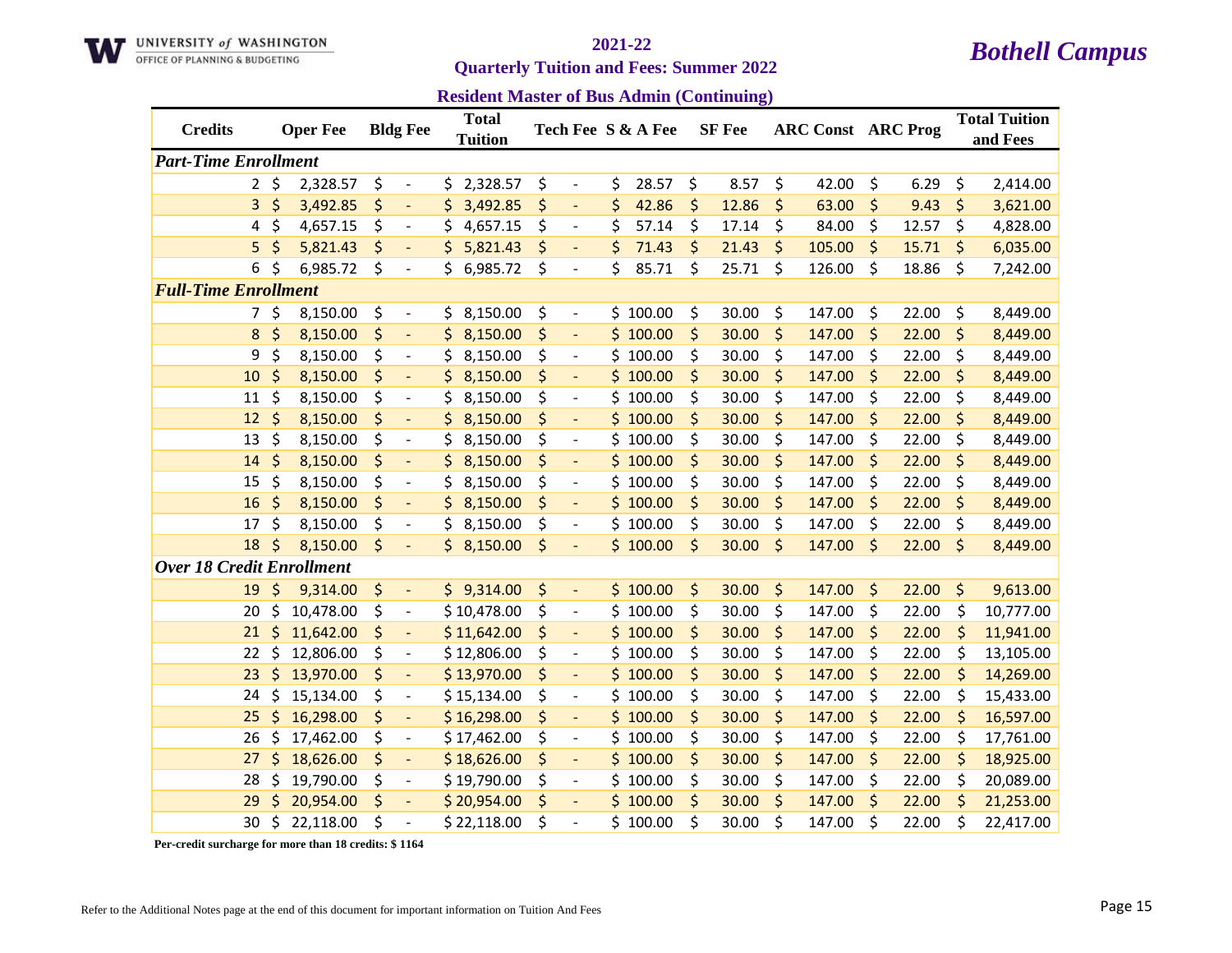

**Quarterly Tuition and Fees: Summer 2022** 

**Nonresident Master of Bus Admin (Continuing)**

| <b>Credits</b>                   |              | <b>Oper Fee</b> |    | <b>Bldg Fee</b>          | <b>Total</b><br><b>Tuition</b> |                                | Tech Fee S & A Fee |    | <b>SF</b> Fee | <b>ARC Const ARC Prog</b> |             | <b>Total Tuition</b><br>and Fees |
|----------------------------------|--------------|-----------------|----|--------------------------|--------------------------------|--------------------------------|--------------------|----|---------------|---------------------------|-------------|----------------------------------|
| <b>Part-Time Enrollment</b>      |              |                 |    |                          |                                |                                |                    |    |               |                           |             |                                  |
|                                  | $2 \; \zeta$ | 2,917.63        | \$ | $\overline{\phantom{a}}$ | \$2,917.63                     | \$<br>$\overline{\phantom{a}}$ | \$<br>28.55        | \$ | 8.57          | \$<br>41.97               | \$<br>6.28  | \$<br>3,003.00                   |
| 3                                | \$           | 4,377.90        | \$ | ÷,                       | \$4,377.90                     | \$<br>$\blacksquare$           | \$<br>42.84        | \$ | 12.85         | \$<br>62.98               | \$<br>9.43  | \$<br>4,506.00                   |
| 4                                | \$           | 5,838.18        | \$ | $\overline{\phantom{a}}$ | \$<br>5,838.18                 | \$<br>$\overline{\phantom{a}}$ | \$<br>57.13        | \$ | 17.14         | \$<br>83.98               | \$<br>12.57 | \$<br>6,009.00                   |
| 5                                | \$           | 7,298.45        | \$ |                          | \$.<br>7,298.45                | \$<br>$\overline{\phantom{a}}$ | \$<br>71.42        | \$ | 21.43         | \$<br>104.99              | \$<br>15.71 | \$<br>7,512.00                   |
| 6                                | \$           | 8,758.73        | \$ | $\overline{\phantom{a}}$ | 8,758.73                       | \$<br>$\overline{\phantom{a}}$ | \$<br>85.71        | \$ | 25.71         | \$<br>125.99              | \$<br>18.86 | \$<br>9,015.00                   |
| <b>Full-Time Enrollment</b>      |              |                 |    |                          |                                |                                |                    |    |               |                           |             |                                  |
|                                  | \$           | 10,219.00       | \$ | $\overline{\phantom{a}}$ | \$10,219.00                    | \$<br>$\overline{\phantom{a}}$ | \$100.00           | \$ | 30.00         | \$<br>147.00              | \$<br>22.00 | \$<br>10,518.00                  |
| 8                                | \$           | 10,219.00       | \$ |                          | \$10,219.00                    | \$                             | \$100.00           | \$ | 30.00         | \$<br>147.00              | \$<br>22.00 | \$<br>10,518.00                  |
| 9                                | \$           | 10,219.00       | \$ | $\overline{\phantom{a}}$ | \$10,219.00                    | \$<br>$\overline{\phantom{a}}$ | \$100.00           | \$ | 30.00         | \$<br>147.00              | \$<br>22.00 | \$<br>10,518.00                  |
| 10                               | \$           | 10,219.00       | \$ | $\blacksquare$           | \$10,219.00                    | \$<br>$\blacksquare$           | \$100.00           | \$ | 30.00         | \$<br>147.00              | \$<br>22.00 | \$<br>10,518.00                  |
| 11                               | \$           | 10,219.00       | \$ | $\overline{\phantom{a}}$ | \$10,219.00                    | \$<br>$\blacksquare$           | \$100.00           | \$ | 30.00         | \$<br>147.00              | \$<br>22.00 | \$<br>10,518.00                  |
| 12                               | \$           | 10,219.00       | \$ | $\blacksquare$           | \$10,219.00                    | \$<br>$\overline{\phantom{a}}$ | \$100.00           | \$ | 30.00         | \$<br>147.00              | \$<br>22.00 | \$<br>10,518.00                  |
| 13                               | \$           | 10,219.00       | \$ | $\overline{a}$           | \$10,219.00                    | \$<br>$\overline{\phantom{a}}$ | \$100.00           | \$ | 30.00         | \$<br>147.00              | \$<br>22.00 | \$<br>10,518.00                  |
| 14                               | \$           | 10,219.00       | \$ | $\blacksquare$           | \$10,219.00                    | \$<br>$\overline{\phantom{a}}$ | \$100.00           | \$ | 30.00         | \$<br>147.00              | \$<br>22.00 | \$<br>10,518.00                  |
| 15                               | \$           | 10,219.00       | \$ | $\overline{\phantom{a}}$ | \$10,219.00                    | \$<br>$\overline{\phantom{a}}$ | \$100.00           | \$ | 30.00         | \$<br>147.00              | \$<br>22.00 | \$<br>10,518.00                  |
| 16                               | \$           | 10,219.00       | \$ | $\Box$                   | \$10,219.00                    | \$<br>$\blacksquare$           | \$100.00           | \$ | 30.00         | \$<br>147.00              | \$<br>22.00 | \$<br>10,518.00                  |
| 17                               | \$           | 10,219.00       | \$ | $\blacksquare$           | \$10,219.00                    | \$<br>$\overline{\phantom{a}}$ | \$100.00           | \$ | 30.00         | \$<br>147.00              | \$<br>22.00 | \$<br>10,518.00                  |
| 18                               | \$           | 10,219.00       | \$ |                          | \$10,219.00                    | \$                             | \$100.00           | \$ | 30.00         | \$<br>147.00              | \$<br>22.00 | \$<br>10,518.00                  |
| <b>Over 18 Credit Enrollment</b> |              |                 |    |                          |                                |                                |                    |    |               |                           |             |                                  |
| 19                               | $\zeta$      | 11,679.00       | \$ | $\blacksquare$           | \$11,679.00                    | \$<br>$\blacksquare$           | \$100.00           | \$ | 30.00         | \$<br>147.00              | \$<br>22.00 | \$<br>11,978.00                  |
| 20                               | \$           | 13,139.00       | \$ | $\blacksquare$           | \$13,139.00                    | \$<br>$\blacksquare$           | \$100.00           | \$ | 30.00         | \$<br>147.00              | \$<br>22.00 | \$<br>13,438.00                  |
| 21                               | \$           | 14,599.00       | \$ | $\overline{\phantom{a}}$ | \$14,599.00                    | \$<br>$\overline{\phantom{a}}$ | \$100.00           | \$ | 30.00         | \$<br>147.00              | \$<br>22.00 | \$<br>14,898.00                  |
| 22                               | \$           | 16,059.00       | \$ | $\overline{a}$           | \$16,059.00                    | \$<br>$\overline{\phantom{a}}$ | \$100.00           | \$ | 30.00         | \$<br>147.00              | \$<br>22.00 | \$<br>16,358.00                  |
| 23                               | \$           | 17,519.00       | \$ | $\overline{\phantom{a}}$ | \$17,519.00                    | \$<br>$\overline{\phantom{a}}$ | \$100.00           | \$ | 30.00         | \$<br>147.00              | \$<br>22.00 | \$<br>17,818.00                  |
| 24                               | \$           | 18,979.00       | \$ | $\overline{\phantom{a}}$ | \$18,979.00                    | \$<br>$\overline{\phantom{a}}$ | \$100.00           | \$ | 30.00         | \$<br>147.00              | \$<br>22.00 | \$<br>19,278.00                  |
| 25                               | \$           | 20,439.00       | \$ | $\overline{\phantom{a}}$ | \$20,439.00                    | \$<br>$\Box$                   | \$100.00           | \$ | 30.00         | \$<br>147.00              | \$<br>22.00 | \$<br>20,738.00                  |
| 26                               | \$           | 21,899.00       | \$ | $\overline{\phantom{a}}$ | \$21,899.00                    | \$<br>$\overline{\phantom{a}}$ | \$100.00           | \$ | 30.00         | \$<br>147.00              | \$<br>22.00 | \$<br>22,198.00                  |
| 27                               | \$           | 23,359.00       | \$ | $\overline{\phantom{a}}$ | \$23,359.00                    | \$                             | \$100.00           | \$ | 30.00         | \$<br>147.00              | \$<br>22.00 | \$<br>23,658.00                  |
| 28                               | \$           | 24,819.00       | \$ | $\overline{\phantom{a}}$ | \$24,819.00                    | \$<br>$\overline{\phantom{a}}$ | \$100.00           | \$ | 30.00         | \$<br>147.00              | \$<br>22.00 | \$<br>25,118.00                  |
| 29                               | Ś            | 26,279.00       | \$ | $\blacksquare$           | \$26,279.00                    | \$<br>$\blacksquare$           | \$100.00           | \$ | 30.00         | \$<br>147.00              | \$<br>22.00 | \$<br>26,578.00                  |
| 30                               | \$           | 27,739.00       | Ś  | $\overline{a}$           | \$27,739.00                    | \$                             | \$100.00           | Ś. | 30.00         | \$<br>147.00              | \$<br>22.00 | \$<br>28,038.00                  |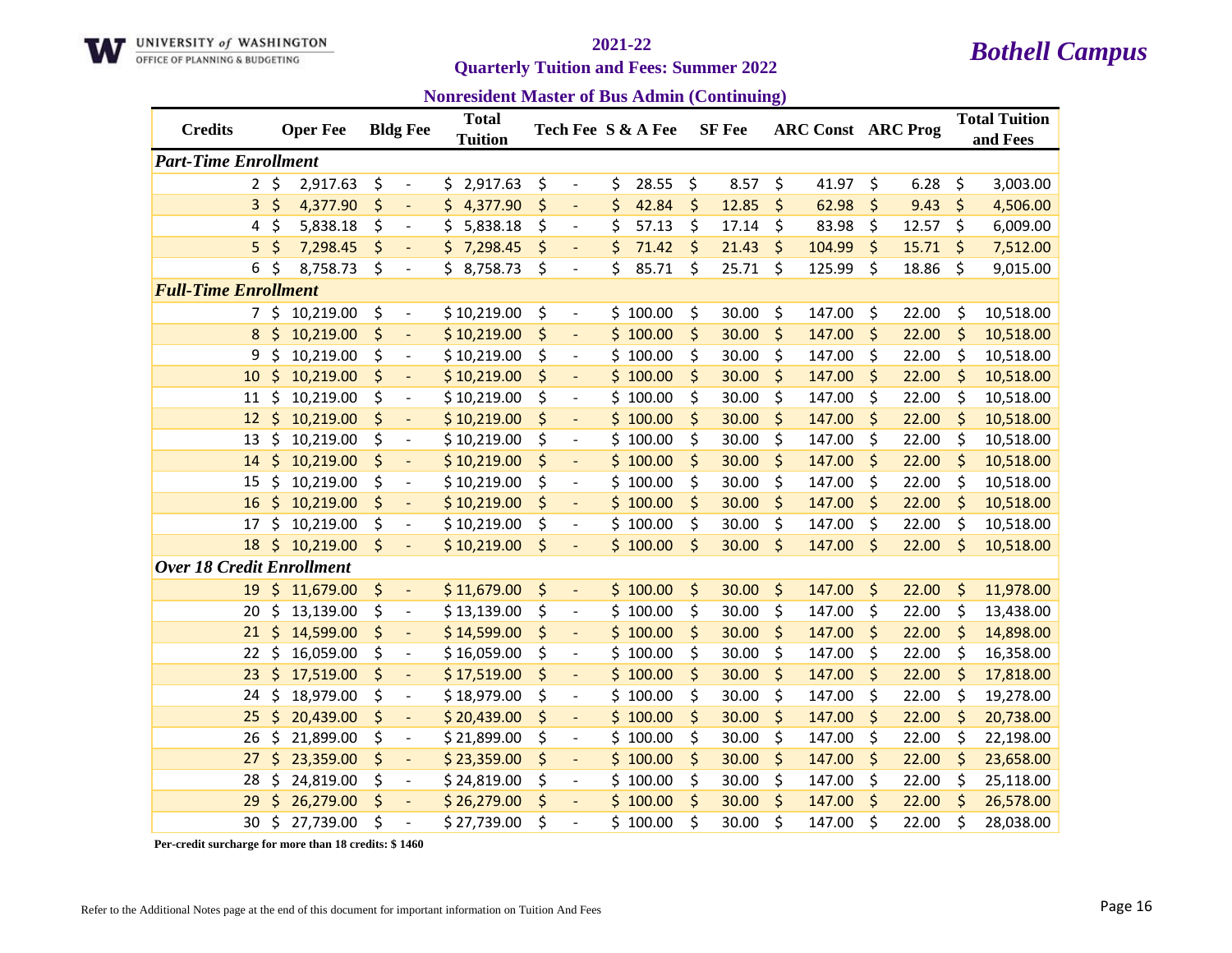

**Quarterly Tuition and Fees: Summer 2022** 

|  |  | <b>Resident Master of Nursing (Incoming)</b> |  |
|--|--|----------------------------------------------|--|
|--|--|----------------------------------------------|--|

| <b>Credits</b>                   |           | <b>Oper Fee</b> |    | <b>Bldg Fee</b>          | <b>Total</b><br><b>Tuition</b> |    |                          | Tech Fee S & A Fee | <b>SF</b> Fee |         | <b>ARC Const ARC Prog</b> |         |       | <b>Total Tuition</b><br>and Fees |
|----------------------------------|-----------|-----------------|----|--------------------------|--------------------------------|----|--------------------------|--------------------|---------------|---------|---------------------------|---------|-------|----------------------------------|
| <b>Part-Time Enrollment</b>      |           |                 |    |                          |                                |    |                          |                    |               |         |                           |         |       |                                  |
|                                  | $2 \;$ \$ | 1,601.47        | \$ | $\overline{\phantom{a}}$ | \$<br>1,601.47                 | \$ | $\overline{\phantom{a}}$ | \$<br>28.61        | \$<br>8.58    | \$      | 42.05                     | \$      | 6.29  | \$<br>1,687.00                   |
| 3                                | $\zeta$   | 2,400.77        | \$ | $\overline{\phantom{a}}$ | \$<br>2,400.77                 | \$ | $\overline{\phantom{a}}$ | \$<br>42.89        | \$<br>12.87   | $\zeta$ | 63.04                     | \$      | 9.43  | \$<br>2,529.00                   |
| 4                                | \$        | 3,200.08        | \$ | $\overline{\phantom{a}}$ | \$<br>3,200.08                 | \$ | $\overline{\phantom{a}}$ | \$<br>57.16        | \$<br>17.15   | \$      | 84.03                     | \$      | 12.58 | \$<br>3,371.00                   |
| 5                                | \$        | 3,999.39        | \$ |                          | \$<br>3,999.39                 | \$ | $\overline{\phantom{a}}$ | \$<br>71.44        | \$<br>21.43   | \$      | 105.02                    | $\zeta$ | 15.72 | \$<br>4,213.00                   |
| 6                                | \$        | 4,798.69        | \$ | $\overline{\phantom{a}}$ | \$4,798.69                     | \$ | $\overline{\phantom{a}}$ | \$<br>85.72        | \$<br>25.72   | \$      | 126.01                    | \$      | 18.86 | \$<br>5,055.00                   |
| <b>Full-Time Enrollment</b>      |           |                 |    |                          |                                |    |                          |                    |               |         |                           |         |       |                                  |
| 7                                | $\zeta$   | 5,598.00        | \$ | $\overline{\phantom{a}}$ | \$5,598.00                     | \$ | $\overline{\phantom{a}}$ | \$100.00           | \$<br>30.00   | \$      | 147.00                    | \$      | 22.00 | \$<br>5,897.00                   |
| 8                                | \$        | 5,598.00        | \$ | $\overline{\phantom{a}}$ | \$<br>5,598.00                 | \$ |                          | \$100.00           | \$<br>30.00   | \$      | 147.00                    | $\zeta$ | 22.00 | \$<br>5,897.00                   |
| 9                                | \$        | 5,598.00        | \$ | $\overline{\phantom{a}}$ | \$<br>5,598.00                 | \$ | $\overline{\phantom{a}}$ | \$100.00           | \$<br>30.00   | \$      | 147.00                    | \$      | 22.00 | \$<br>5,897.00                   |
| 10                               | \$        | 5,598.00        | \$ | $\overline{\phantom{a}}$ | \$<br>5,598.00                 | \$ | $\blacksquare$           | \$100.00           | \$<br>30.00   | \$      | 147.00                    | \$      | 22.00 | \$<br>5,897.00                   |
| 11                               | \$        | 5,598.00        | \$ | $\overline{\phantom{a}}$ | \$<br>5,598.00                 | \$ | $\overline{\phantom{a}}$ | \$100.00           | \$<br>30.00   | \$      | 147.00                    | \$      | 22.00 | \$<br>5,897.00                   |
| 12                               | $\zeta$   | 5,598.00        | \$ | $\overline{\phantom{a}}$ | \$5,598.00                     | \$ |                          | \$100.00           | \$<br>30.00   | \$      | 147.00                    | \$      | 22.00 | \$<br>5,897.00                   |
| 13                               | \$        | 5,598.00        | \$ | $\overline{a}$           | \$<br>5,598.00                 | \$ | $\overline{a}$           | \$100.00           | \$<br>30.00   | \$      | 147.00                    | \$      | 22.00 | \$<br>5,897.00                   |
| 14                               | $\zeta$   | 5,598.00        | \$ | $\qquad \qquad -$        | \$<br>5,598.00                 | \$ | $\overline{\phantom{a}}$ | \$100.00           | \$<br>30.00   | \$      | 147.00                    | \$      | 22.00 | \$<br>5,897.00                   |
| 15                               | \$        | 5,598.00        | \$ | $\overline{\phantom{a}}$ | \$<br>5,598.00                 | \$ | $\overline{\phantom{a}}$ | \$100.00           | \$<br>30.00   | \$      | 147.00                    | \$      | 22.00 | \$<br>5,897.00                   |
| 16                               | \$        | 5,598.00        | \$ | $\overline{\phantom{a}}$ | \$<br>5,598.00                 | \$ | $\blacksquare$           | \$100.00           | \$<br>30.00   | \$      | 147.00                    | \$      | 22.00 | \$<br>5,897.00                   |
| 17                               | \$        | 5,598.00        | \$ | $\overline{\phantom{a}}$ | \$<br>5,598.00                 | \$ | $\overline{\phantom{a}}$ | \$100.00           | \$<br>30.00   | \$      | 147.00                    | \$      | 22.00 | \$<br>5,897.00                   |
| 18                               | $\zeta$   | 5,598.00        | \$ | $\overline{\phantom{a}}$ | \$5,598.00                     | \$ |                          | \$100.00           | \$<br>30.00   | \$      | 147.00                    | \$      | 22.00 | \$<br>5,897.00                   |
| <b>Over 18 Credit Enrollment</b> |           |                 |    |                          |                                |    |                          |                    |               |         |                           |         |       |                                  |
| 19                               | \$        | 6,398.00        | \$ | $\overline{\phantom{a}}$ | \$6,398.00                     | \$ | $\blacksquare$           | \$100.00           | \$<br>30.00   | \$      | 147.00                    | \$      | 22.00 | \$<br>6,697.00                   |
| 20                               | \$        | 7,198.00        | \$ | $\overline{\phantom{a}}$ | \$<br>7,198.00                 | \$ | $\overline{\phantom{a}}$ | \$100.00           | \$<br>30.00   | \$      | 147.00                    | \$      | 22.00 | \$<br>7,497.00                   |
| 21                               | $\zeta$   | 7,998.00        | \$ | $\overline{\phantom{a}}$ | \$<br>7,998.00                 | \$ | $\overline{\phantom{a}}$ | \$100.00           | \$<br>30.00   | \$      | 147.00                    | \$      | 22.00 | \$<br>8,297.00                   |
| 22                               | \$        | 8,798.00        | \$ | $\overline{a}$           | \$<br>8,798.00                 | \$ | $\overline{\phantom{a}}$ | \$100.00           | \$<br>30.00   | \$      | 147.00                    | \$      | 22.00 | \$<br>9,097.00                   |
| 23                               | \$        | 9,598.00        | \$ | $\blacksquare$           | \$9,598.00                     | \$ | $\overline{\phantom{a}}$ | \$100.00           | \$<br>30.00   | \$      | 147.00                    | \$      | 22.00 | \$<br>9,897.00                   |
| 24                               | \$        | 10,398.00       | \$ | $\overline{\phantom{a}}$ | \$10,398.00                    | \$ | $\overline{\phantom{a}}$ | \$100.00           | \$<br>30.00   | \$      | 147.00                    | \$      | 22.00 | \$<br>10,697.00                  |
| 25                               | \$        | 11,198.00       | \$ | $\overline{\phantom{a}}$ | \$11,198.00                    | \$ | $\overline{\phantom{a}}$ | \$100.00           | \$<br>30.00   | \$      | 147.00                    | \$      | 22.00 | \$<br>11,497.00                  |
| 26                               | \$        | 11,998.00       | \$ | $\overline{\phantom{a}}$ | \$11,998.00                    | \$ |                          | \$100.00           | \$<br>30.00   | \$      | 147.00                    | \$      | 22.00 | \$<br>12,297.00                  |
| 27                               | \$        | 12,798.00       | \$ | $\overline{\phantom{a}}$ | \$12,798.00                    | \$ |                          | \$100.00           | \$<br>30.00   | \$      | 147.00                    | \$      | 22.00 | \$<br>13,097.00                  |
| 28                               | \$        | 13,598.00       | \$ | $\overline{\phantom{a}}$ | \$13,598.00                    | \$ | $\overline{\phantom{a}}$ | \$100.00           | \$<br>30.00   | \$      | 147.00                    | \$      | 22.00 | \$<br>13,897.00                  |
| 29                               | Ś         | 14,398.00       | \$ | $\blacksquare$           | \$14,398.00                    | \$ | $\overline{\phantom{a}}$ | \$100.00           | \$<br>30.00   | \$      | 147.00                    | \$      | 22.00 | \$<br>14,697.00                  |
| 30                               | \$        | 15,198.00       | Ś  | $\overline{\phantom{a}}$ | \$15,198.00                    | Ś  |                          | \$100.00           | \$<br>30.00   | \$      | 147.00                    | Ś       | 22.00 | \$<br>15,497.00                  |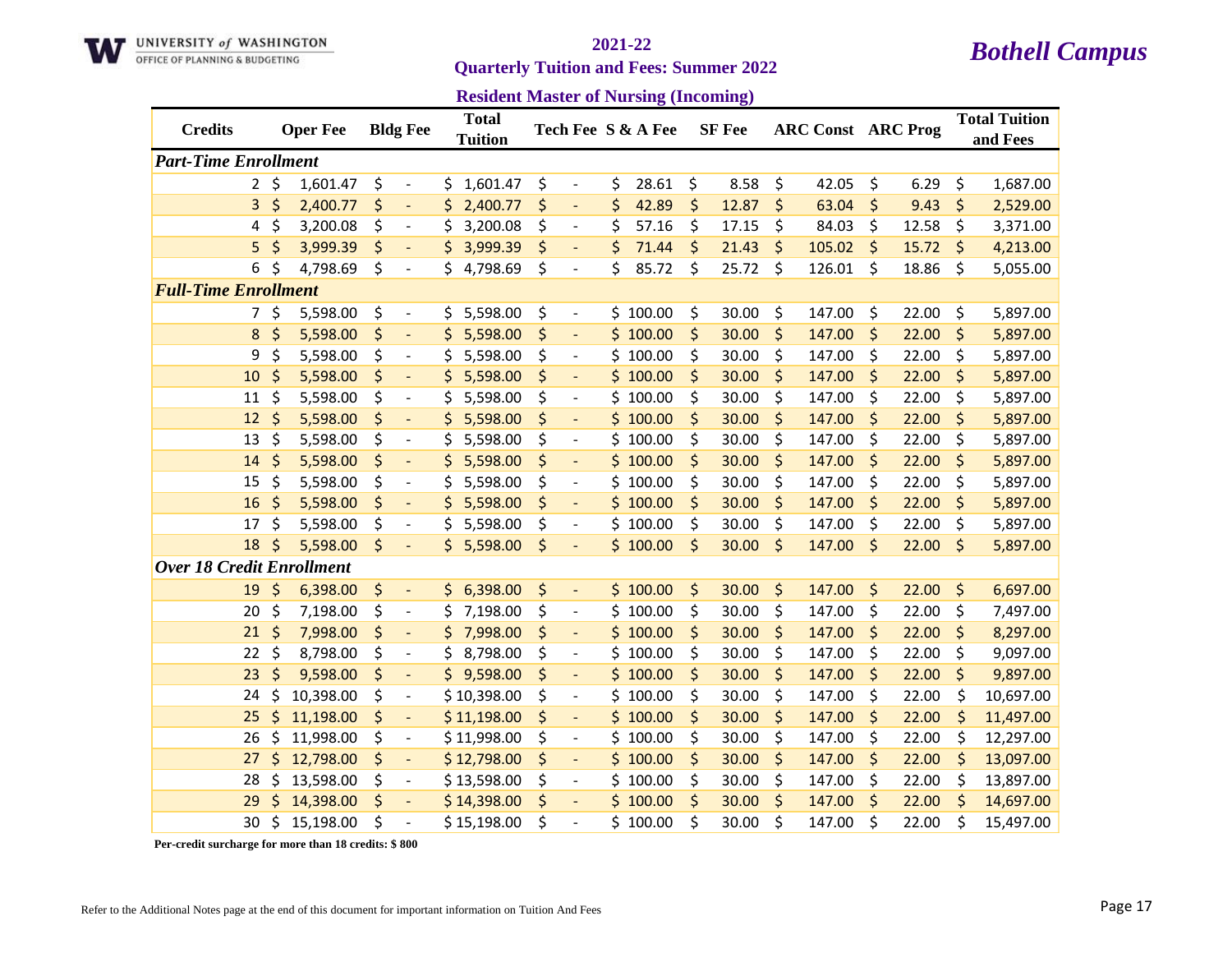

### **Quarterly Tuition and Fees: Summer 2022**

| <b>Nonresident Master of Nursing (Incoming)</b> |  |  |
|-------------------------------------------------|--|--|
|-------------------------------------------------|--|--|

| <b>Credits</b>                   | <b>Oper Fee</b> |    | <b>Bldg Fee</b>          |     | <b>Total</b><br><b>Tuition</b> |    |                          | Tech Fee S & A Fee |    | <b>SF</b> Fee | <b>ARC Const ARC Prog</b> |             | <b>Total Tuition</b><br>and Fees |
|----------------------------------|-----------------|----|--------------------------|-----|--------------------------------|----|--------------------------|--------------------|----|---------------|---------------------------|-------------|----------------------------------|
| <b>Part-Time Enrollment</b>      |                 |    |                          |     |                                |    |                          |                    |    |               |                           |             |                                  |
| $\overline{2}$                   | \$<br>2,855.55  | \$ | $\overline{\phantom{a}}$ | \$. | 2,855.55                       | \$ | $\overline{\phantom{a}}$ | \$<br>28.58        | \$ | 8.57          | \$<br>42.01               | \$<br>6.29  | \$<br>2,941.00                   |
| 3                                | \$<br>4,282.84  | \$ | $\overline{\phantom{a}}$ | \$  | 4,282.84                       | \$ | $\overline{\phantom{a}}$ | \$<br>42.86        | \$ | 12.86         | \$<br>63.01               | \$<br>9.43  | \$<br>4,411.00                   |
| 4                                | \$<br>5,710.13  | \$ | $\overline{\phantom{a}}$ | \$  | 5,710.13                       | \$ | $\overline{\phantom{a}}$ | \$<br>57.15        | \$ | 17.14         | \$<br>84.01               | \$<br>12.57 | \$<br>5,881.00                   |
| 5                                | \$<br>7,137.43  | \$ | $\overline{\phantom{a}}$ | \$  | 7,137.43                       | \$ | $\overline{\phantom{0}}$ | \$<br>71.43        | \$ | 21.43         | \$<br>105.00              | \$<br>15.71 | \$<br>7,351.00                   |
| 6                                | \$<br>8,564.71  | \$ | $\overline{\phantom{a}}$ |     | 8,564.71                       | \$ | $\overline{\phantom{0}}$ | \$<br>85.72        | \$ | 25.71         | \$<br>126.00              | \$<br>18.86 | \$<br>8,821.00                   |
| <b>Full-Time Enrollment</b>      |                 |    |                          |     |                                |    |                          |                    |    |               |                           |             |                                  |
| 7                                | \$<br>9,992.00  | \$ | $\overline{\phantom{a}}$ | S.  | 9,992.00                       | \$ | $\overline{a}$           | \$100.00           | \$ | 30.00         | \$<br>147.00              | \$<br>22.00 | \$<br>10,291.00                  |
| 8                                | \$<br>9,992.00  | \$ | $\overline{\phantom{a}}$ | \$  | 9,992.00                       | \$ |                          | \$100.00           | \$ | 30.00         | \$<br>147.00              | \$<br>22.00 | \$<br>10,291.00                  |
| 9                                | \$<br>9,992.00  | \$ | $\overline{\phantom{a}}$ | \$  | 9,992.00                       | \$ | $\overline{\phantom{0}}$ | \$100.00           | \$ | 30.00         | \$<br>147.00              | \$<br>22.00 | \$<br>10,291.00                  |
| 10                               | \$<br>9,992.00  | \$ | $\Box$                   | \$  | 9,992.00                       | \$ | $\blacksquare$           | \$100.00           | \$ | 30.00         | \$<br>147.00              | \$<br>22.00 | \$<br>10,291.00                  |
| 11                               | \$<br>9,992.00  | \$ | $\overline{\phantom{a}}$ | \$  | 9,992.00                       | \$ | $\overline{\phantom{0}}$ | \$100.00           | \$ | 30.00         | \$<br>147.00              | \$<br>22.00 | \$<br>10,291.00                  |
| 12                               | \$<br>9,992.00  | \$ | $\overline{\phantom{a}}$ | \$  | 9,992.00                       | \$ | $\overline{\phantom{a}}$ | \$100.00           | \$ | 30.00         | \$<br>147.00              | \$<br>22.00 | \$<br>10,291.00                  |
| 13                               | \$<br>9,992.00  | \$ | $\overline{a}$           | \$  | 9,992.00                       | \$ | $\overline{\phantom{a}}$ | \$100.00           | \$ | 30.00         | \$<br>147.00              | \$<br>22.00 | \$<br>10,291.00                  |
| 14                               | \$<br>9,992.00  | \$ | $\overline{\phantom{a}}$ | \$  | 9,992.00                       | \$ | $\overline{\phantom{0}}$ | \$100.00           | \$ | 30.00         | \$<br>147.00              | \$<br>22.00 | \$<br>10,291.00                  |
| 15                               | \$<br>9,992.00  | \$ | $\overline{\phantom{a}}$ | \$  | 9,992.00                       | \$ | $\overline{\phantom{0}}$ | \$100.00           | \$ | 30.00         | \$<br>147.00              | \$<br>22.00 | \$<br>10,291.00                  |
| 16                               | \$<br>9,992.00  | \$ | $\overline{\phantom{a}}$ | \$  | 9,992.00                       | \$ | $\overline{\phantom{a}}$ | \$100.00           | \$ | 30.00         | \$<br>147.00              | \$<br>22.00 | \$<br>10,291.00                  |
| 17                               | \$<br>9,992.00  | \$ | $\overline{\phantom{a}}$ | \$  | 9,992.00                       | \$ | $\overline{\phantom{0}}$ | \$100.00           | \$ | 30.00         | \$<br>147.00              | \$<br>22.00 | \$<br>10,291.00                  |
| 18                               | \$<br>9,992.00  | \$ |                          |     | \$9,992.00                     | \$ |                          | \$100.00           | \$ | 30.00         | \$<br>147.00              | \$<br>22.00 | \$<br>10,291.00                  |
| <b>Over 18 Credit Enrollment</b> |                 |    |                          |     |                                |    |                          |                    |    |               |                           |             |                                  |
| 19                               | \$<br>11,419.00 | \$ | $\overline{\phantom{a}}$ |     | \$11,419.00                    | \$ | $\overline{\phantom{a}}$ | \$100.00           | \$ | 30.00         | \$<br>147.00              | \$<br>22.00 | \$<br>11,718.00                  |
| 20                               | \$<br>12,846.00 | \$ | $\blacksquare$           |     | \$12,846.00                    | \$ | $\overline{\phantom{a}}$ | \$100.00           | \$ | 30.00         | \$<br>147.00              | \$<br>22.00 | \$<br>13,145.00                  |
| 21                               | \$<br>14,273.00 | \$ | $\overline{\phantom{a}}$ |     | \$14,273.00                    | \$ | $\qquad \qquad -$        | \$100.00           | \$ | 30.00         | \$<br>147.00              | \$<br>22.00 | \$<br>14,572.00                  |
| 22                               | \$<br>15,700.00 | \$ | $\overline{\phantom{a}}$ |     | \$15,700.00                    | \$ | $\overline{\phantom{a}}$ | \$100.00           | \$ | 30.00         | \$<br>147.00              | \$<br>22.00 | \$<br>15,999.00                  |
| 23                               | \$<br>17,127.00 | \$ | $\overline{\phantom{a}}$ |     | \$17,127.00                    | \$ | $\overline{\phantom{0}}$ | \$100.00           | \$ | 30.00         | \$<br>147.00              | \$<br>22.00 | \$<br>17,426.00                  |
| 24                               | \$<br>18,554.00 | \$ | $\overline{\phantom{a}}$ |     | \$18,554.00                    | \$ | $\overline{\phantom{0}}$ | \$100.00           | \$ | 30.00         | \$<br>147.00              | \$<br>22.00 | \$<br>18,853.00                  |
| 25                               | \$<br>19,981.00 | \$ | $\Box$                   |     | \$19,981.00                    | \$ | $\overline{\phantom{a}}$ | \$100.00           | \$ | 30.00         | \$<br>147.00              | \$<br>22.00 | \$<br>20,280.00                  |
| 26                               | \$<br>21,408.00 | \$ | $\overline{\phantom{a}}$ |     | \$21,408.00                    | \$ | $\overline{\phantom{a}}$ | \$100.00           | \$ | 30.00         | \$<br>147.00              | \$<br>22.00 | \$<br>21,707.00                  |
| 27                               | \$<br>22,835.00 | \$ | $\overline{\phantom{a}}$ |     | \$22,835.00                    | \$ |                          | \$100.00           | \$ | 30.00         | \$<br>147.00              | \$<br>22.00 | \$<br>23,134.00                  |
| 28                               | \$<br>24,262.00 | \$ | $\overline{\phantom{a}}$ |     | \$24,262.00                    | \$ | $\overline{\phantom{a}}$ | \$100.00           | \$ | 30.00         | \$<br>147.00              | \$<br>22.00 | \$<br>24,561.00                  |
| 29                               | 25,689.00       | \$ | $\overline{\phantom{a}}$ |     | \$25,689.00                    | \$ | $\overline{\phantom{a}}$ | \$100.00           | \$ | 30.00         | \$<br>147.00              | \$<br>22.00 | \$<br>25,988.00                  |
| 30                               | \$<br>27,116.00 | Ś  | $\overline{a}$           |     | \$27,116.00                    | Ś  |                          | \$100.00           | Ś  | 30.00         | \$<br>147.00              | \$<br>22.00 | \$<br>27,415.00                  |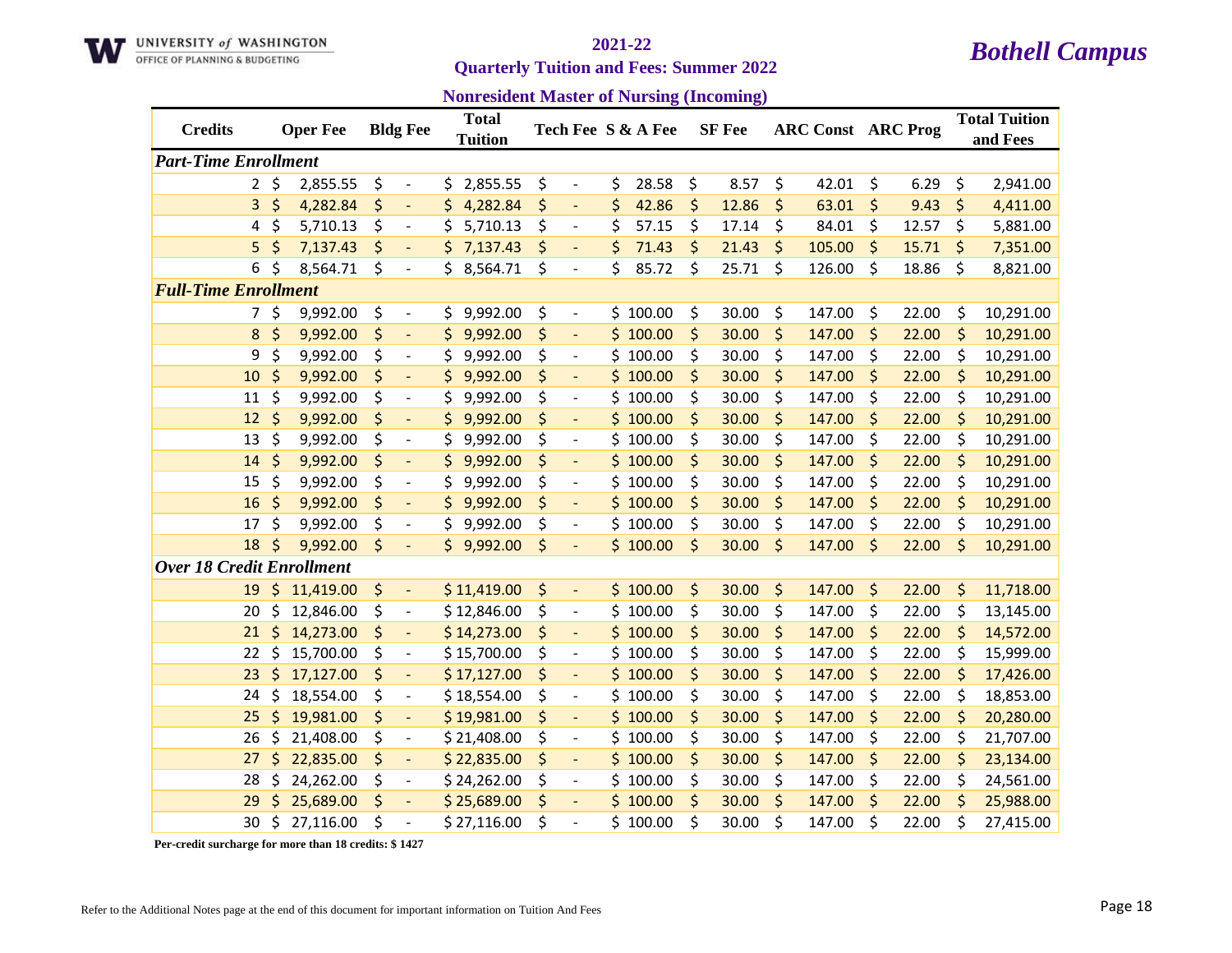

**Quarterly Tuition and Fees: Summer 2022** 

| <b>Resident Master of Nursing (Continuing)</b> |  |  |
|------------------------------------------------|--|--|
|------------------------------------------------|--|--|

| <b>Credits</b>                   |           | <b>Oper Fee</b> |    | <b>Bldg Fee</b>          |     | <b>Total</b><br><b>Tuition</b> |    |                          | Tech Fee S & A Fee |    | <b>SF</b> Fee | <b>ARC Const ARC Prog</b> |             | <b>Total Tuition</b><br>and Fees |
|----------------------------------|-----------|-----------------|----|--------------------------|-----|--------------------------------|----|--------------------------|--------------------|----|---------------|---------------------------|-------------|----------------------------------|
| <b>Part-Time Enrollment</b>      |           |                 |    |                          |     |                                |    |                          |                    |    |               |                           |             |                                  |
|                                  | $2 \zeta$ | 1,559.61        | \$ | $\overline{\phantom{a}}$ | \$. | 1,559.61                       | \$ | $\overline{\phantom{a}}$ | \$<br>28.56        | \$ | 8.57          | \$<br>41.98               | \$<br>6.28  | \$<br>1,645.00                   |
| 3                                | $\zeta$   | 2,339.88        | \$ | $\overline{\phantom{a}}$ | Ś.  | 2,339.88                       | \$ | $\Box$                   | \$<br>42.85        | \$ | 12.85         | \$<br>62.99               | \$<br>9.43  | \$<br>2,468.00                   |
| 4                                | \$        | 3,120.16        | \$ | $\overline{\phantom{a}}$ | \$  | 3,120.16                       | \$ | $\overline{\phantom{a}}$ | \$<br>57.14        | \$ | 17.14         | \$<br>83.99               | \$<br>12.57 | \$<br>3,291.00                   |
| 5                                | \$        | 3,900.45        | \$ |                          | \$  | 3,900.45                       | \$ |                          | \$<br>71.42        | \$ | 21.43         | \$<br>104.99              | \$<br>15.71 | \$<br>4,114.00                   |
| 6                                | \$        | 4,680.72        | \$ | $\overline{\phantom{a}}$ | \$  | 4,680.72                       | \$ | $\overline{\phantom{a}}$ | \$<br>85.71        | \$ | 25.71         | \$<br>126.00              | \$<br>18.86 | \$<br>4,937.00                   |
| <b>Full-Time Enrollment</b>      |           |                 |    |                          |     |                                |    |                          |                    |    |               |                           |             |                                  |
| 7                                | \$        | 5,461.00        | \$ | $\overline{\phantom{a}}$ | \$  | 5,461.00                       | \$ | $\overline{\phantom{a}}$ | \$100.00           | \$ | 30.00         | \$<br>147.00              | \$<br>22.00 | \$<br>5,760.00                   |
| 8                                | \$        | 5,461.00        | \$ |                          | \$  | 5,461.00                       | \$ |                          | \$100.00           | \$ | 30.00         | \$<br>147.00              | \$<br>22.00 | \$<br>5,760.00                   |
| 9                                | \$        | 5,461.00        | \$ | $\overline{\phantom{a}}$ | \$  | 5,461.00                       | \$ | $\overline{\phantom{a}}$ | \$100.00           | \$ | 30.00         | \$<br>147.00              | \$<br>22.00 | \$<br>5,760.00                   |
| 10                               | \$        | 5,461.00        | \$ | $\Box$                   | \$  | 5,461.00                       | \$ | $\blacksquare$           | \$100.00           | \$ | 30.00         | \$<br>147.00              | \$<br>22.00 | \$<br>5,760.00                   |
| 11                               | \$        | 5,461.00        | \$ | $\overline{\phantom{a}}$ | \$  | 5,461.00                       | \$ | $\overline{\phantom{a}}$ | \$100.00           | \$ | 30.00         | \$<br>147.00              | \$<br>22.00 | \$<br>5,760.00                   |
| 12                               | \$        | 5,461.00        | \$ | $\blacksquare$           | \$  | 5,461.00                       | \$ | $\overline{\phantom{a}}$ | \$100.00           | \$ | 30.00         | \$<br>147.00              | \$<br>22.00 | \$<br>5,760.00                   |
| 13                               | \$        | 5,461.00        | \$ | $\overline{a}$           | \$  | 5,461.00                       | \$ |                          | \$100.00           | \$ | 30.00         | \$<br>147.00              | \$<br>22.00 | \$<br>5,760.00                   |
| 14                               | \$        | 5,461.00        | \$ |                          | \$  | 5,461.00                       | \$ |                          | \$100.00           | \$ | 30.00         | \$<br>147.00              | \$<br>22.00 | \$<br>5,760.00                   |
| 15                               | \$        | 5,461.00        | \$ | $\overline{\phantom{a}}$ | \$  | 5,461.00                       | \$ | $\overline{\phantom{a}}$ | \$100.00           | \$ | 30.00         | \$<br>147.00              | \$<br>22.00 | \$<br>5,760.00                   |
| 16                               | \$        | 5,461.00        | \$ | $\Box$                   | \$  | 5,461.00                       | \$ | $\blacksquare$           | \$100.00           | \$ | 30.00         | \$<br>147.00              | \$<br>22.00 | \$<br>5,760.00                   |
| 17                               | \$        | 5,461.00        | \$ | $\overline{\phantom{a}}$ | \$  | 5,461.00                       | \$ | $\overline{\phantom{a}}$ | \$100.00           | \$ | 30.00         | \$<br>147.00              | \$<br>22.00 | \$<br>5,760.00                   |
| 18                               | $\zeta$   | 5,461.00        | \$ | $\overline{\phantom{a}}$ |     | \$5,461.00                     | \$ | $\overline{\phantom{a}}$ | \$100.00           | \$ | 30.00         | \$<br>147.00              | \$<br>22.00 | \$<br>5,760.00                   |
| <b>Over 18 Credit Enrollment</b> |           |                 |    |                          |     |                                |    |                          |                    |    |               |                           |             |                                  |
| 19                               | \$        | 6,241.00        | \$ | $\overline{\phantom{a}}$ |     | \$6,241.00                     | \$ | $\overline{\phantom{a}}$ | \$100.00           | \$ | 30.00         | \$<br>147.00              | \$<br>22.00 | \$<br>6,540.00                   |
| 20                               | \$        | 7,021.00        | \$ | $\blacksquare$           | \$  | 7,021.00                       | \$ | $\blacksquare$           | \$100.00           | \$ | 30.00         | \$<br>147.00              | \$<br>22.00 | \$<br>7,320.00                   |
| 21                               | \$        | 7,801.00        | \$ | $\overline{\phantom{a}}$ | \$. | 7,801.00                       | \$ | $\overline{\phantom{a}}$ | \$100.00           | \$ | 30.00         | \$<br>147.00              | \$<br>22.00 | \$<br>8,100.00                   |
| 22                               | \$        | 8,581.00        | \$ |                          | \$  | 8,581.00                       | \$ | $\overline{\phantom{a}}$ | \$100.00           | \$ | 30.00         | \$<br>147.00              | \$<br>22.00 | \$<br>8,880.00                   |
| 23                               | \$        | 9,361.00        | \$ | $\blacksquare$           | \$. | 9,361.00                       | \$ | $\overline{\phantom{a}}$ | \$100.00           | \$ | 30.00         | \$<br>147.00              | \$<br>22.00 | \$<br>9,660.00                   |
| 24                               | \$        | 10,141.00       | \$ | $\overline{\phantom{a}}$ |     | \$10,141.00                    | \$ | $\overline{\phantom{a}}$ | \$100.00           | \$ | 30.00         | \$<br>147.00              | \$<br>22.00 | \$<br>10,440.00                  |
| 25                               | \$        | 10,921.00       | \$ | $\overline{\phantom{a}}$ |     | \$10,921.00                    | \$ | $\overline{a}$           | \$100.00           | \$ | 30.00         | \$<br>147.00              | \$<br>22.00 | \$<br>11,220.00                  |
| 26                               | \$        | 11,701.00       | \$ | $\blacksquare$           |     | \$11,701.00                    | \$ | $\overline{\phantom{a}}$ | \$100.00           | \$ | 30.00         | \$<br>147.00              | \$<br>22.00 | \$<br>12,000.00                  |
| 27                               | \$        | 12,481.00       | \$ | $\overline{\phantom{a}}$ |     | \$12,481.00                    | \$ |                          | \$100.00           | \$ | 30.00         | \$<br>147.00              | \$<br>22.00 | \$<br>12,780.00                  |
| 28                               | \$        | 13,261.00       | \$ | $\overline{\phantom{a}}$ |     | \$13,261.00                    | \$ | $\overline{\phantom{a}}$ | \$100.00           | \$ | 30.00         | \$<br>147.00              | \$<br>22.00 | \$<br>13,560.00                  |
| 29                               | Ś         | 14,041.00       | \$ | $\blacksquare$           |     | \$14,041.00                    | \$ | $\overline{\phantom{a}}$ | \$100.00           | \$ | 30.00         | \$<br>147.00              | \$<br>22.00 | \$<br>14,340.00                  |
| 30                               | \$        | 14,821.00       | Ś  | $\overline{a}$           |     | \$14,821.00                    | Ś  |                          | \$100.00           | Ś  | 30.00         | \$<br>147.00              | \$<br>22.00 | \$<br>15,120.00                  |